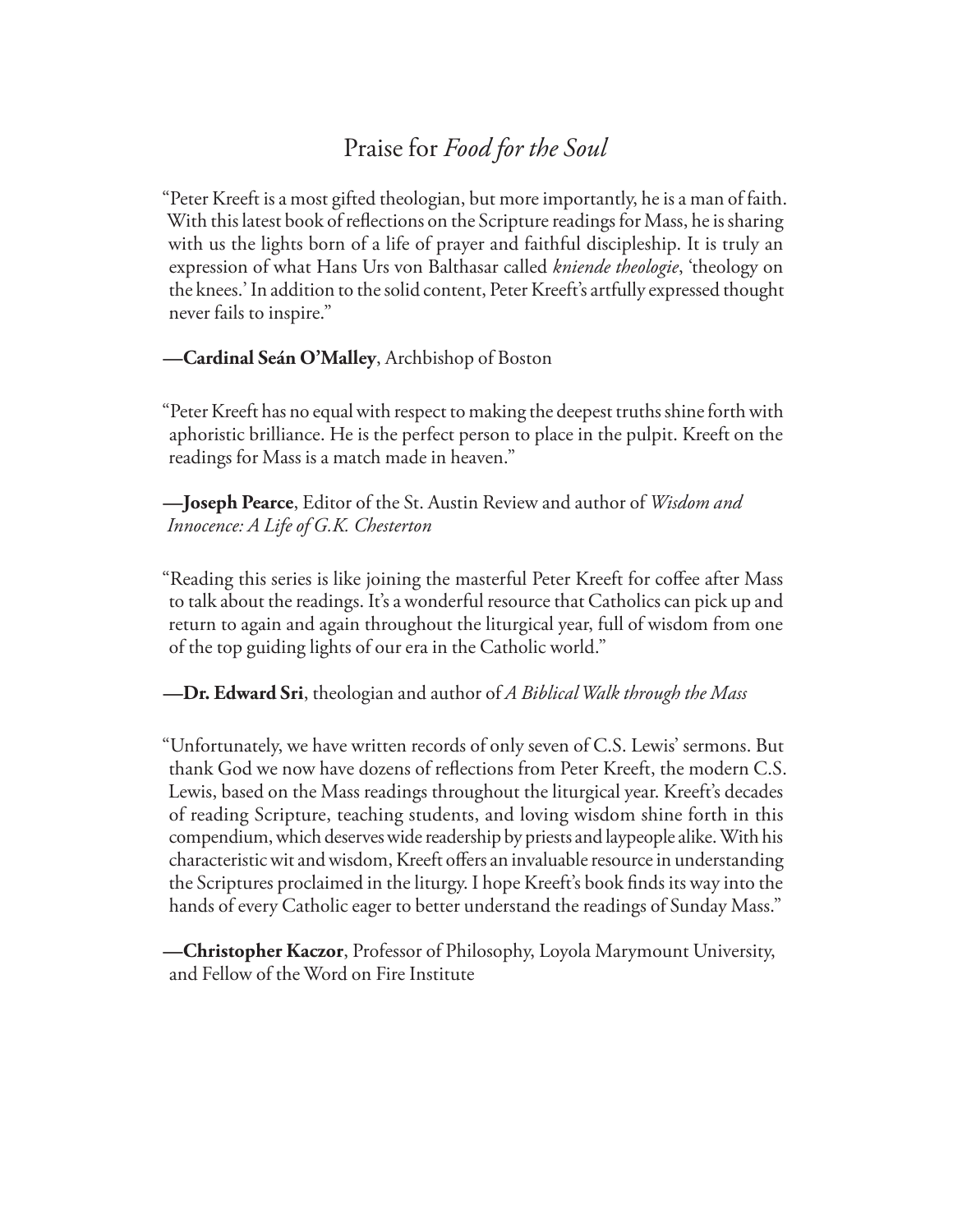"More than a help, this book is a gift to the Church, and the gift is an encounter with Christ, the Word. Not only for priests—although I encourage this book to be used by priests and hopefully also in seminary formation—this book is also for laity and religious. It is for anyone who is seeking to know God more profoundly through prayer and reflection on his Word, helping us in our journey to know him and discern this message of love."

**—Sr. Josephine Garrett**, Sister of the Holy Family of Nazareth

"Preaching is among the most important tasks of the Church. It is the premiere form of cate chesis for the average parishioner and a sure fire way to inspire the hearts of God's people. Today, the faithful are hungering for substantial homilies informed by the Scriptures and Sacred Tradition. This collection of Peter Kreeft's biblical reflections provides Catholics with a trustworthy and insightful resource in response to this need. With his usual clarity, Kreeft guides the reader in a stirring series of reflections that will prove a valuable asset to any layperson, religious, seminarian, deacon, or priest."

**—Fr. Blake Britton**, author of *Reclaiming Vatican II: What It (Really) Said, What It Means, and How It Calls Us to Renew the Church*

"Peter Kreeft's reflections are challenging yet simple, piercing right to the soul with his wit, charm, and heart. If you're wondering whether or not you need another book offering reflections on the Mass readings, I offer a resounding yes! These reflections show how deeply God loves us through the Word and the Church, ultimately reminding us of the simple fact that the point is not the homily or the prose—the point is Jesus."

**—Rachel Bulman**, speaker and author of *Becoming Wife: Self-Gift in Matrimony*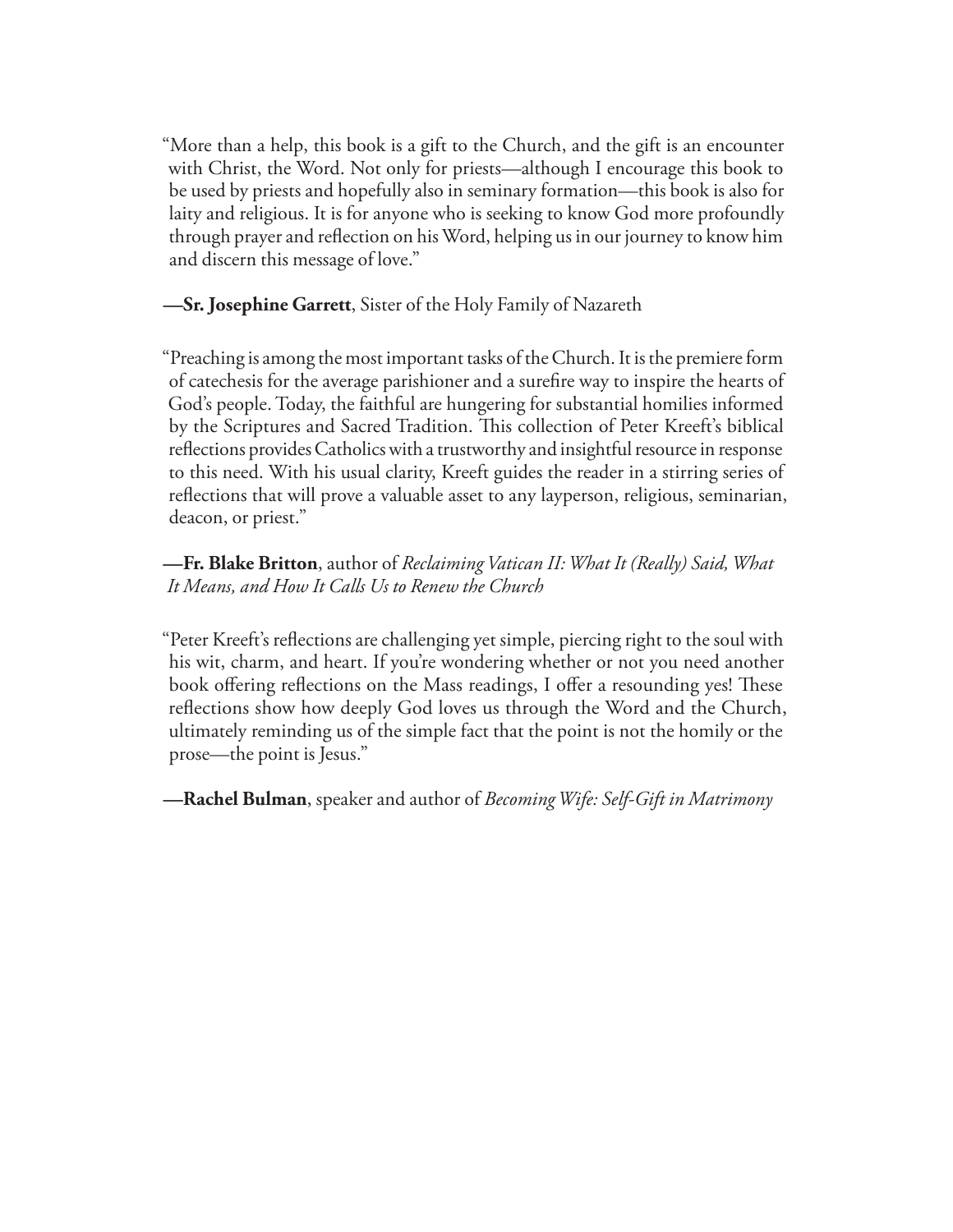# FOOD

for the

# SOUL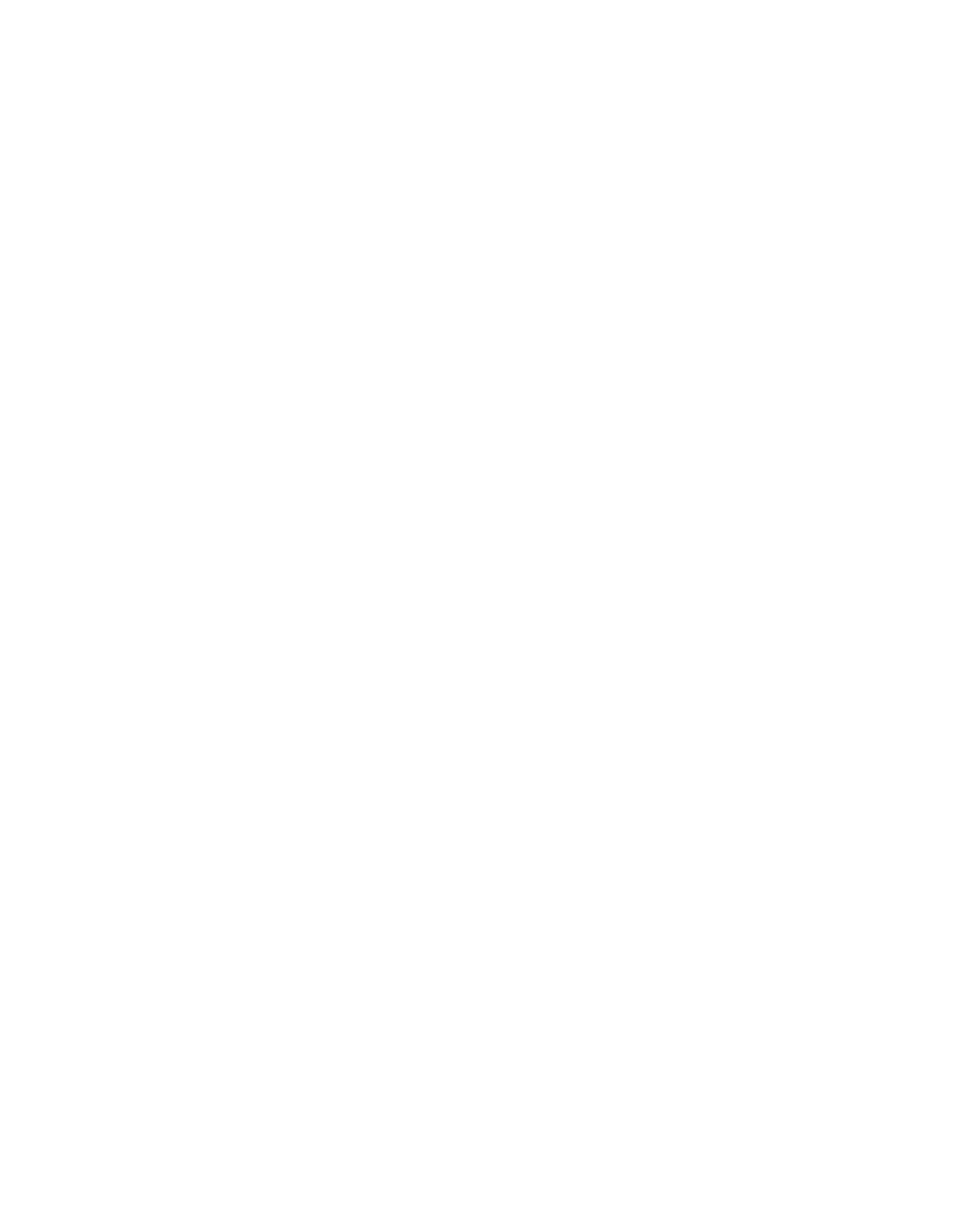

for the

# SOUL

REFLECTIONS ON THE MASS READINGS

**CYCLE C** 

PETER KREEFT

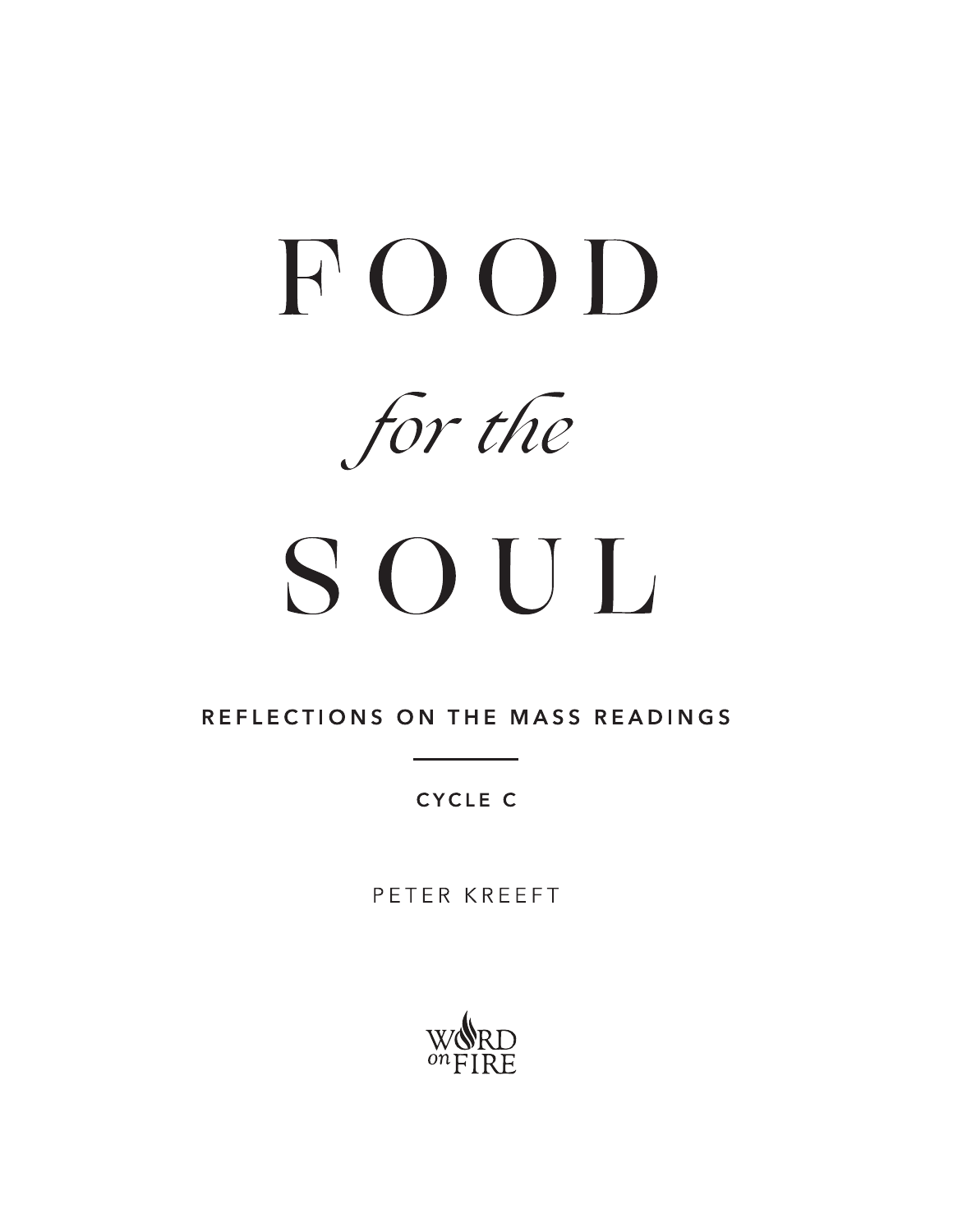Published by Word on Fire, Park Ridge, IL 60068 © 2021 by Word on Fire Catholic Ministries Printed in the United States of America All rights reserved.

Cover design, typesetting, and interior art direction by Katherine Spitler, Cassie Pease, and Clark Kenyon.

Excerpts from the *Lectionary for Mass for Use in the Dioceses of the United States of America, second typical edition* © 2001, 1998, 1997, 1986, 1970 Confraternity of Christian Doctrine, Inc., Washington, DC. Used with permission. All rights reserved. No portion of this text may be reproduced by any means without permission in writing from the copyright owner.

Unless otherwise indicated, Scripture texts in this work not taken from the *Lectionary for Mass*  are from the *New American Bible, revised edition* © 2010, 1991, 1986, 1970 Confraternity of Christian Doctrine, Washington, DC, and are used by permission of the copyright owner. All rights reserved. No part of the *New American Bible* may be reproduced in any form without permission in writing from the copyright owner.

No other part of this book may be used or reproduced in any manner whatsoever without written permission, except in the case of brief quotations in critical articles or reviews. For more information, contact Word on Fire, PO Box 170, Des Plaines, IL 60016 or email contact@wordonfire.org.

24 23 22 21 1 2 3 4

ISBN: 978-1-943243-96-9

Library of Congress Control Number: 2021918444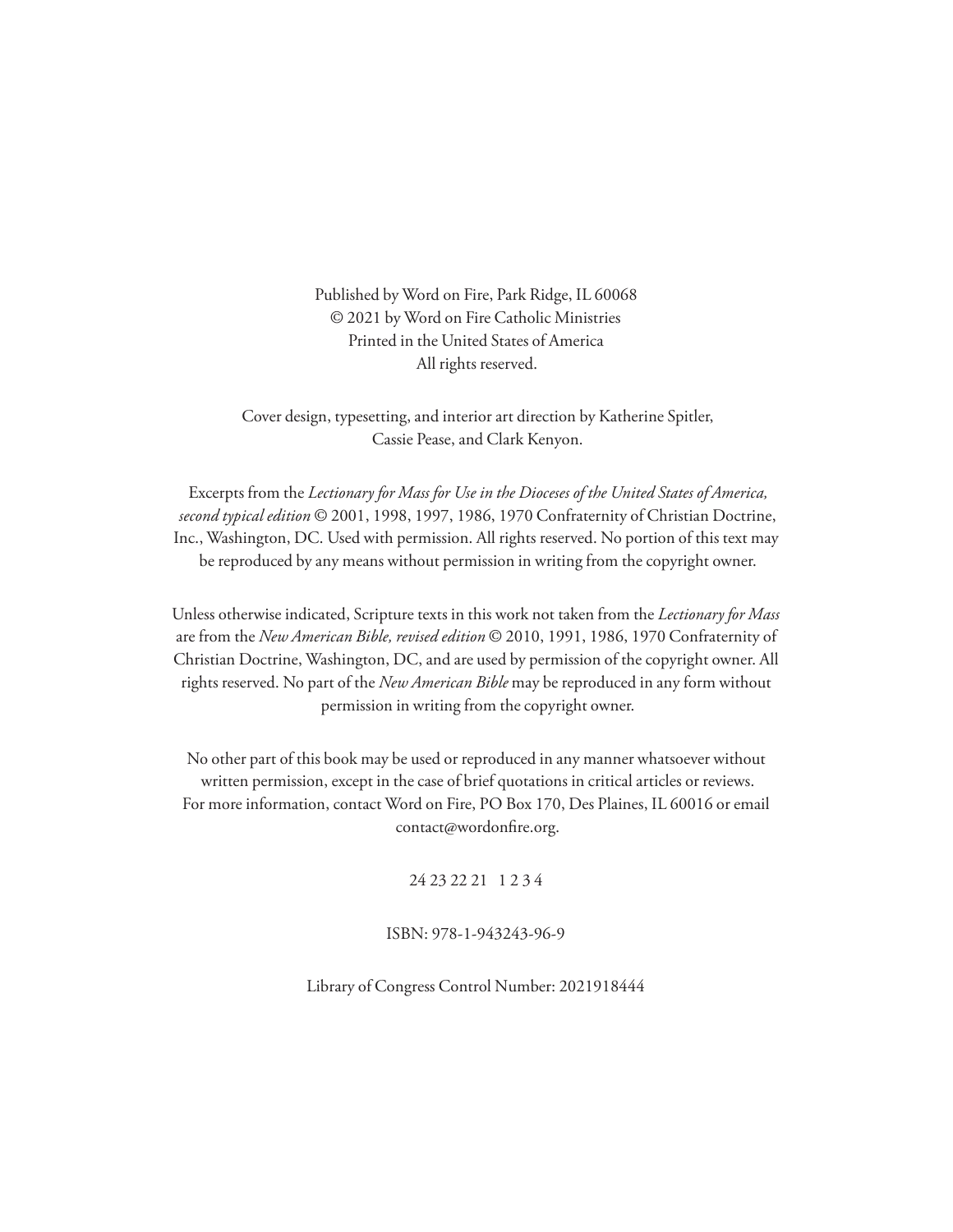# CONTENTS

| <b>ADVENT</b><br>1<br>$\mathfrak{Z}$<br>First Sunday of Advent<br>Second Sunday of Advent<br>15<br>Third Sunday of Advent<br>26<br>Fourth Sunday of Advent<br>40<br>CHRISTMAS TIME<br>53<br>55<br>The Nativity of the Lord (Christmas): Vigil Mass<br>The Nativity of the Lord (Christmas): Mass during the Night<br>68<br>The Nativity of the Lord (Christmas): Mass at Dawn<br>79<br>The Nativity of the Lord (Christmas): Mass during the Day<br>89<br>Feast of the Holy Family of Jesus, Mary, and Joseph<br>100<br>Solemnity of the Blessed Virgin Mary, the Mother of God<br>116<br>124<br>Second Sunday after the Nativity (Christmas)<br>The Epiphany of the Lord<br>138<br>The Baptism of the Lord<br>149<br><b>LENT</b><br>159<br>161<br>First Sunday of Lent<br>Second Sunday of Lent<br>173 |
|---------------------------------------------------------------------------------------------------------------------------------------------------------------------------------------------------------------------------------------------------------------------------------------------------------------------------------------------------------------------------------------------------------------------------------------------------------------------------------------------------------------------------------------------------------------------------------------------------------------------------------------------------------------------------------------------------------------------------------------------------------------------------------------------------------|
|                                                                                                                                                                                                                                                                                                                                                                                                                                                                                                                                                                                                                                                                                                                                                                                                         |
|                                                                                                                                                                                                                                                                                                                                                                                                                                                                                                                                                                                                                                                                                                                                                                                                         |
|                                                                                                                                                                                                                                                                                                                                                                                                                                                                                                                                                                                                                                                                                                                                                                                                         |
|                                                                                                                                                                                                                                                                                                                                                                                                                                                                                                                                                                                                                                                                                                                                                                                                         |
|                                                                                                                                                                                                                                                                                                                                                                                                                                                                                                                                                                                                                                                                                                                                                                                                         |
|                                                                                                                                                                                                                                                                                                                                                                                                                                                                                                                                                                                                                                                                                                                                                                                                         |
|                                                                                                                                                                                                                                                                                                                                                                                                                                                                                                                                                                                                                                                                                                                                                                                                         |
|                                                                                                                                                                                                                                                                                                                                                                                                                                                                                                                                                                                                                                                                                                                                                                                                         |
|                                                                                                                                                                                                                                                                                                                                                                                                                                                                                                                                                                                                                                                                                                                                                                                                         |
|                                                                                                                                                                                                                                                                                                                                                                                                                                                                                                                                                                                                                                                                                                                                                                                                         |
|                                                                                                                                                                                                                                                                                                                                                                                                                                                                                                                                                                                                                                                                                                                                                                                                         |
|                                                                                                                                                                                                                                                                                                                                                                                                                                                                                                                                                                                                                                                                                                                                                                                                         |
|                                                                                                                                                                                                                                                                                                                                                                                                                                                                                                                                                                                                                                                                                                                                                                                                         |
|                                                                                                                                                                                                                                                                                                                                                                                                                                                                                                                                                                                                                                                                                                                                                                                                         |
|                                                                                                                                                                                                                                                                                                                                                                                                                                                                                                                                                                                                                                                                                                                                                                                                         |
|                                                                                                                                                                                                                                                                                                                                                                                                                                                                                                                                                                                                                                                                                                                                                                                                         |
|                                                                                                                                                                                                                                                                                                                                                                                                                                                                                                                                                                                                                                                                                                                                                                                                         |
|                                                                                                                                                                                                                                                                                                                                                                                                                                                                                                                                                                                                                                                                                                                                                                                                         |
| Third Sunday of Lent<br>182                                                                                                                                                                                                                                                                                                                                                                                                                                                                                                                                                                                                                                                                                                                                                                             |
| Fourth Sunday of Lent<br>198                                                                                                                                                                                                                                                                                                                                                                                                                                                                                                                                                                                                                                                                                                                                                                            |
| Fifth Sunday of Lent<br>210                                                                                                                                                                                                                                                                                                                                                                                                                                                                                                                                                                                                                                                                                                                                                                             |
| <b>HOLY WEEK</b><br>219                                                                                                                                                                                                                                                                                                                                                                                                                                                                                                                                                                                                                                                                                                                                                                                 |
| 221<br>Palm Sunday of the Lord's Passion: Readings at the Mass                                                                                                                                                                                                                                                                                                                                                                                                                                                                                                                                                                                                                                                                                                                                          |
| Holy Thursday<br>232                                                                                                                                                                                                                                                                                                                                                                                                                                                                                                                                                                                                                                                                                                                                                                                    |
| 241<br>Good Friday of the Lord's Passion                                                                                                                                                                                                                                                                                                                                                                                                                                                                                                                                                                                                                                                                                                                                                                |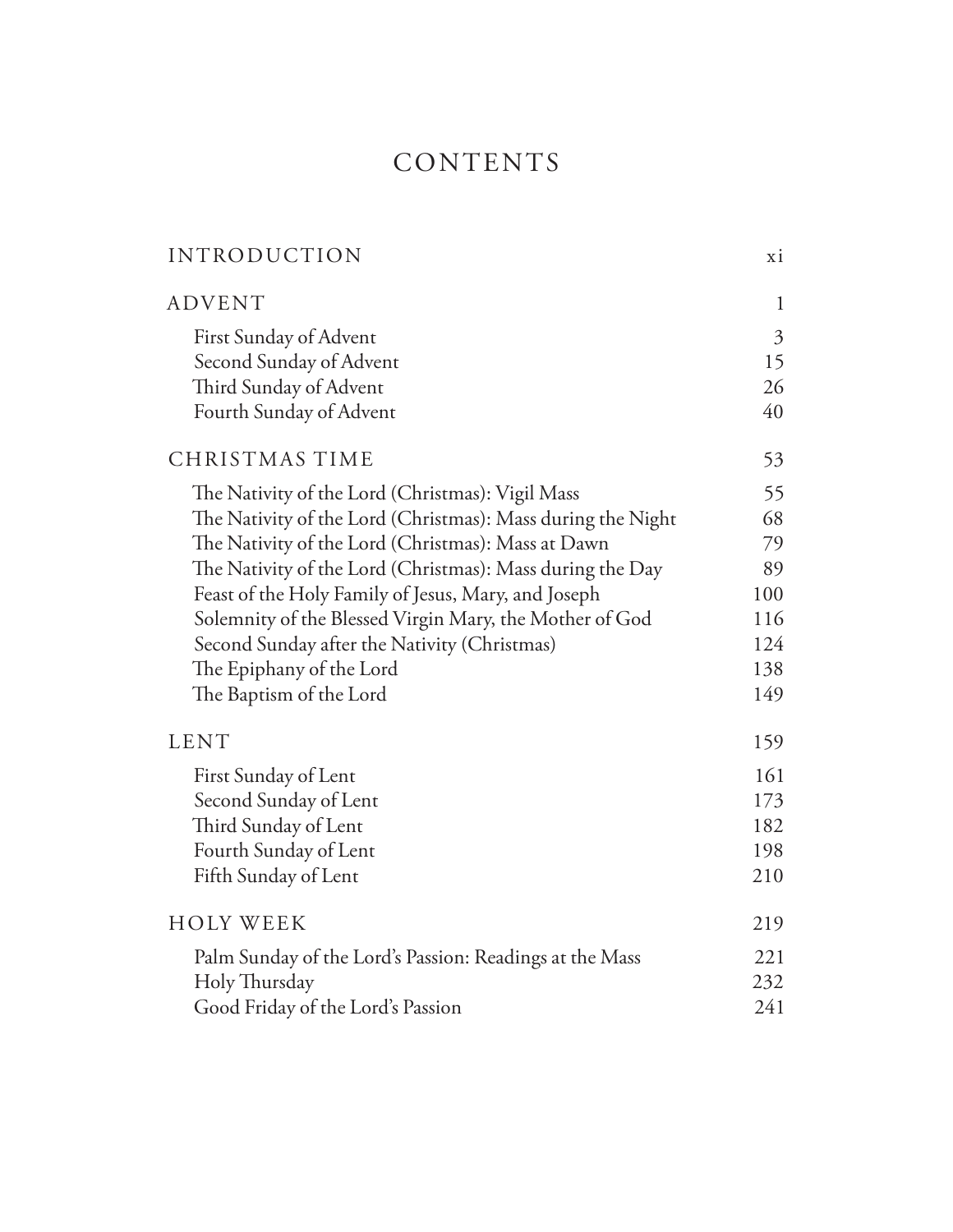| <b>EASTER TIME</b>                                                      | 257 |
|-------------------------------------------------------------------------|-----|
| Easter Sunday: The Resurrection of the Lord: The Mass of Easter Day 259 |     |
| Second Sunday of Easter (or of Divine Mercy)                            | 268 |
| Third Sunday of Easter                                                  | 278 |
| Fourth Sunday of Easter                                                 | 286 |
| Fifth Sunday of Easter                                                  | 296 |
| Sixth Sunday of Easter                                                  | 307 |
| Solemnity of the Ascension of the Lord                                  | 316 |
| Seventh Sunday of Easter                                                | 326 |
| Pentecost Sunday: Mass during the Day                                   | 336 |
| ORDINARY TIME                                                           | 349 |
| Second Sunday in Ordinary Time                                          | 351 |
| Third Sunday in Ordinary Time                                           | 362 |
| Fourth Sunday in Ordinary Time                                          | 374 |
| Fifth Sunday in Ordinary Time                                           | 382 |
| Sixth Sunday in Ordinary Time                                           | 394 |
| Seventh Sunday in Ordinary Time                                         | 407 |
| Eighth Sunday in Ordinary Time                                          | 418 |
| Ninth Sunday in Ordinary Time                                           | 426 |
| Tenth Sunday in Ordinary Time                                           | 438 |
| Eleventh Sunday in Ordinary Time                                        | 449 |
| Twelfth Sunday in Ordinary Time                                         | 460 |
| Thirteenth Sunday in Ordinary Time                                      | 468 |
| Fourteenth Sunday in Ordinary Time                                      | 478 |
| Fifteenth Sunday in Ordinary Time                                       | 486 |
| Sixteenth Sunday in Ordinary Time                                       | 498 |
| Seventeenth Sunday in Ordinary Time                                     | 506 |
| Eighteenth Sunday in Ordinary Time                                      | 516 |
| Nineteenth Sunday in Ordinary Time                                      | 524 |
| Twentieth Sunday in Ordinary Time                                       | 533 |
| Twenty-first Sunday in Ordinary Time                                    | 541 |
| Twenty-second Sunday in Ordinary Time                                   | 548 |
| Twenty-third Sunday in Ordinary Time                                    | 556 |
| Twenty-fourth Sunday in Ordinary Time                                   | 564 |
| Twenty-fifth Sunday in Ordinary Time                                    | 573 |
| Twenty-sixth Sunday in Ordinary Time                                    | 580 |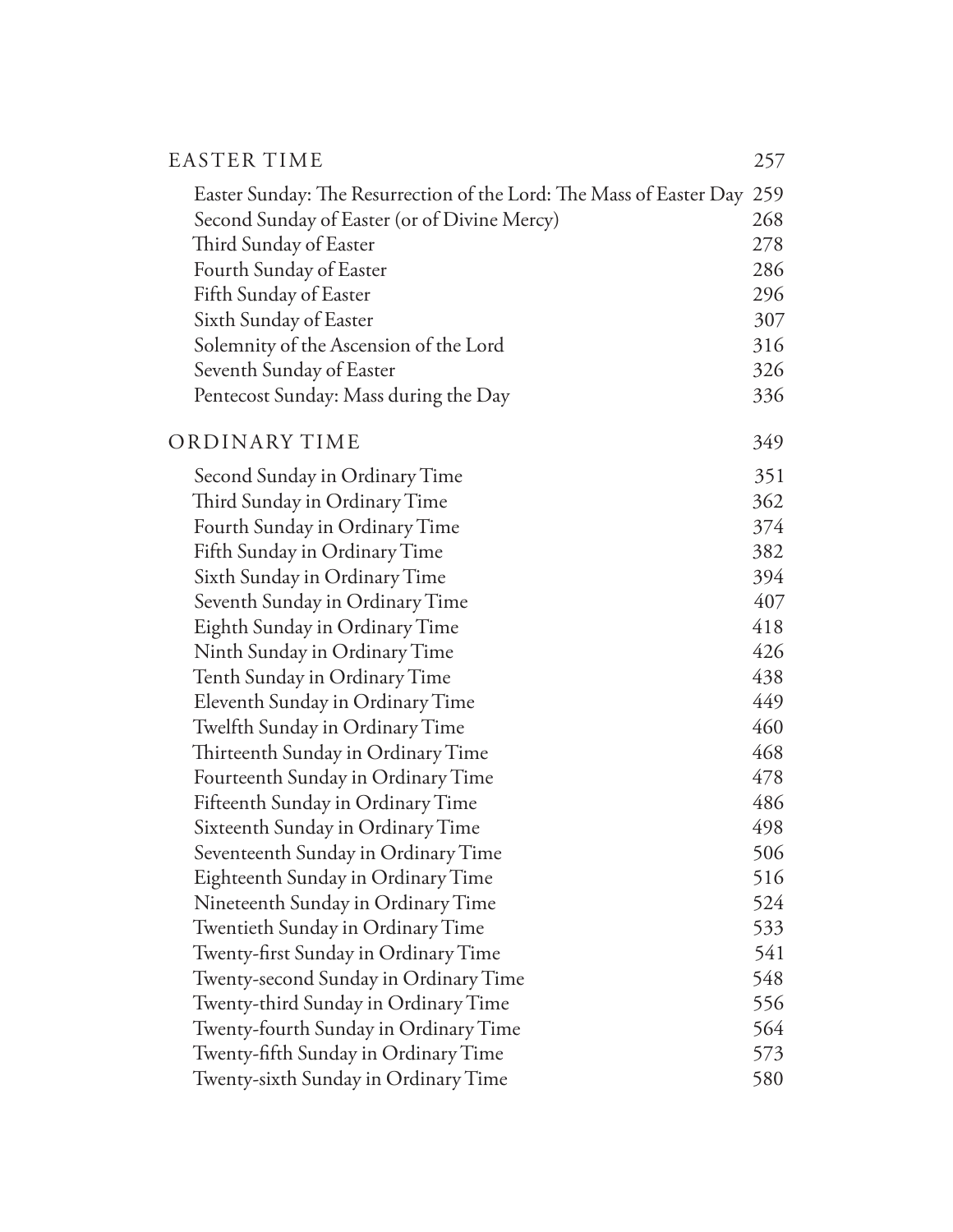| Twenty-seventh Sunday in Ordinary Time                       | 590 |
|--------------------------------------------------------------|-----|
| Twenty-eighth Sunday in Ordinary Time                        | 598 |
| Twenty-ninth Sunday in Ordinary Time                         | 606 |
| Thirtieth Sunday in Ordinary Time                            | 615 |
| Thirty-first Sunday in Ordinary Time                         | 621 |
| Thirty-second Sunday in Ordinary Time                        | 629 |
| Thirty-third Sunday in Ordinary Time                         | 638 |
| The Solemnity of the Most Holy Trinity                       | 646 |
| The Solemnity of the Most Holy Body and Blood of Christ      | 656 |
| The Solemnity of Our Lord Jesus Christ, King of the Universe | 666 |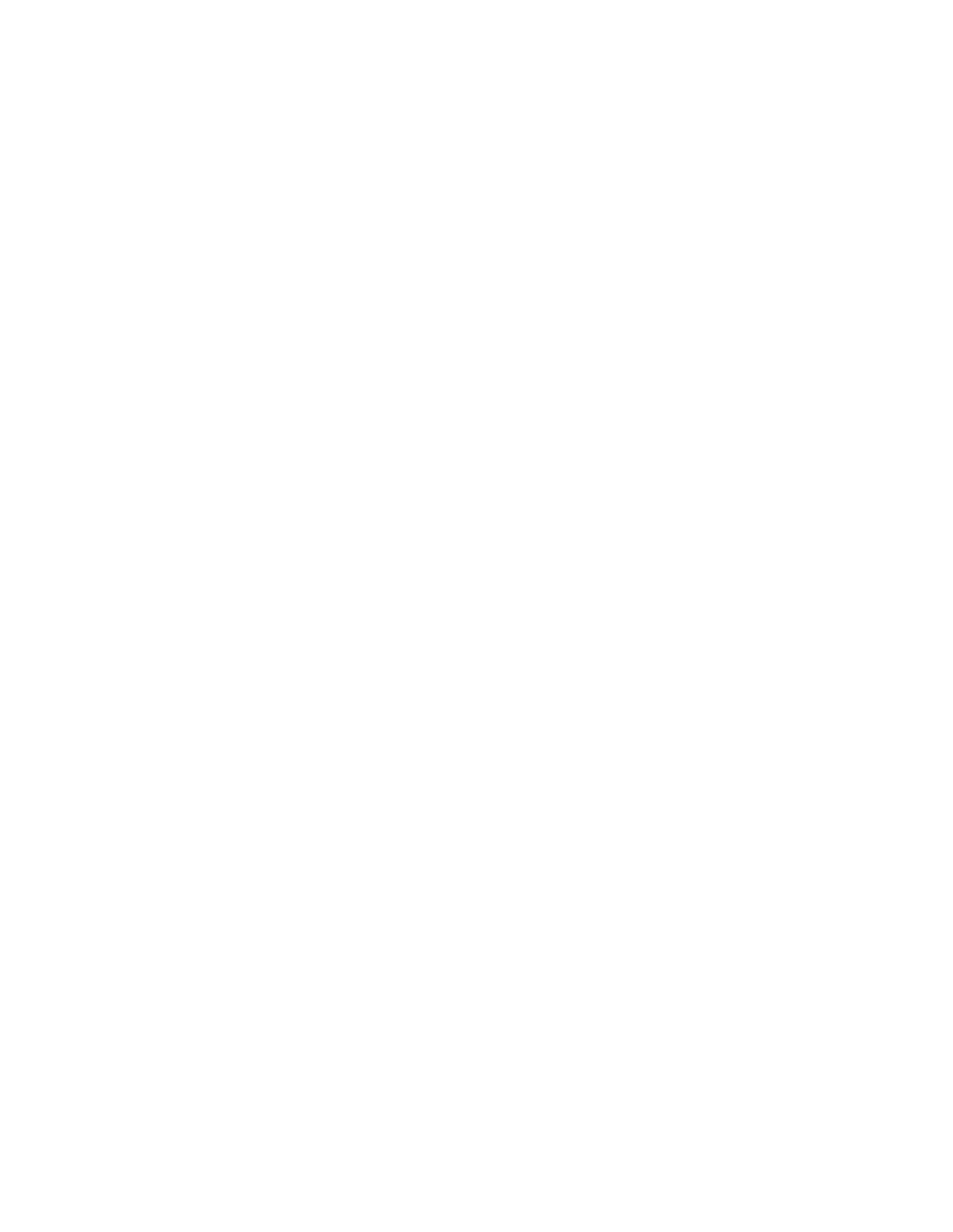### INTRODUCTION

#### **Why this book?**

Because one of the things we Catholics can learn from Protestants is to sing, from experience and from the heart, this old hymn by Edwin Hodder:

> Thy Word is like a garden, Lord, with flowers bright and fair; And everyone who seeks may pluck a lovely cluster there. Thy Word is like a deep, deep mine; and jewels rich and rare Are hidden in its mighty depths for every searcher there.

> Thy Word is like a starry host: a thousand rays of light Are seen to guide the traveler and make his pathway bright. Thy Word is like an armory, where soldiers may repair And find, for life's long battle day, all needful weapons there.

O may I love Thy precious Word, may I explore the mine, May I its fragrant flowers glean, may light upon me shine! O may I find my armor there, Thy Word my trusty sword, I'll learn to fight with every foe the battle of the Lord.

#### **Who is this book for?**

I wrote this book for three classes of people: enterprising priests, lazy priests, and laity.

It's for enterprising priests who want a "homily helper" that does to their homilies what "Hamburger Helper" does to boring hamburgers.

It's also for lazy priests who want to use my poor brains instead of theirs. I'm practical enough to know that this second category is pretty large. Laziness affects all of us, and we laity don't hold it against you priests very much. So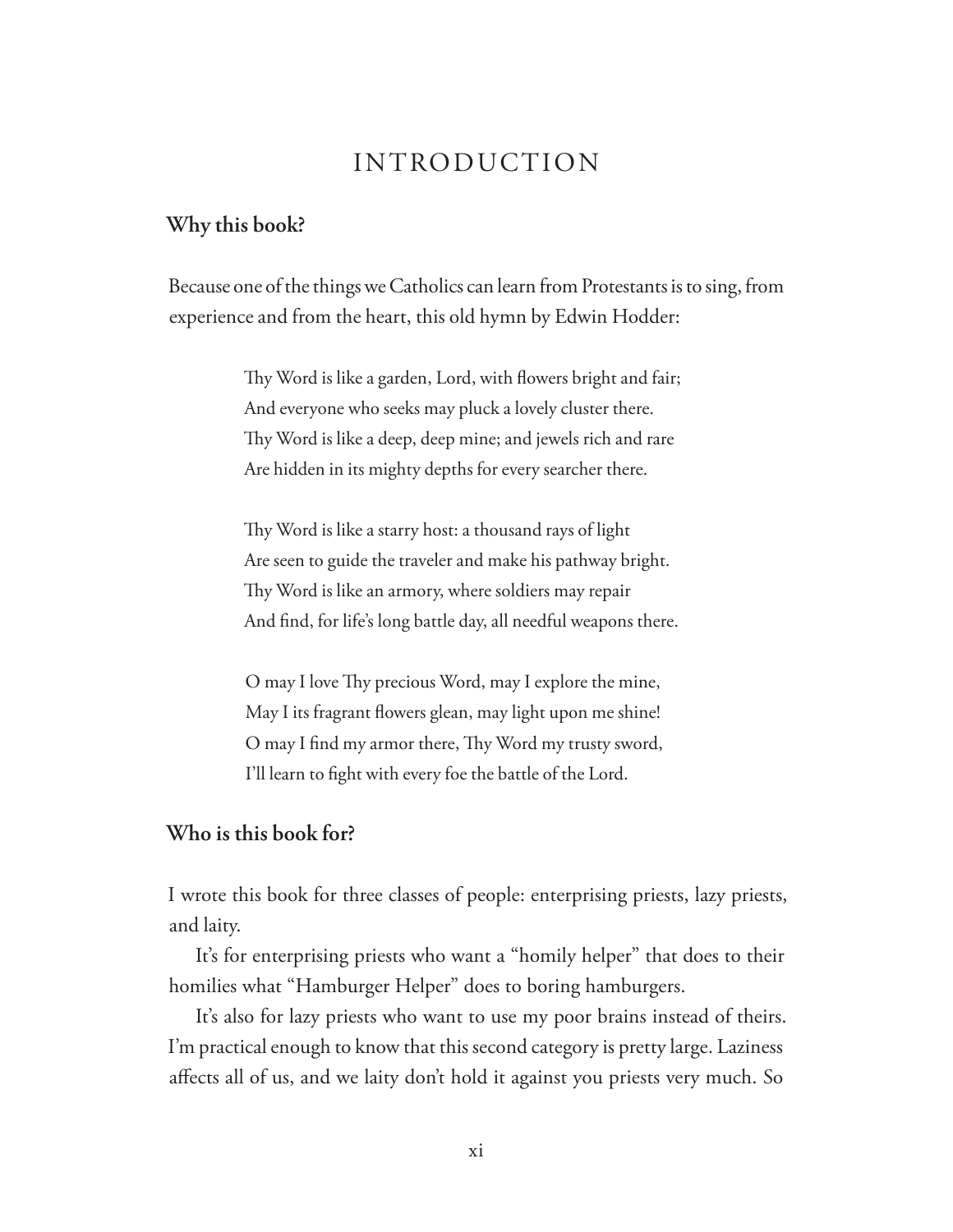#### *Food for the Soul*

I think it's okay to take the easy way out and simply draw from my words, though I think it's much better for your people to hear your own words rather than mine. Besides, they're not even very original. Their origin is not in my mind but in the long and deep tradition of the Church. The Church is in the business of farming. Her words are seeds, meant for scattering on many mental soils. Whoever you are, dear reader, both of us are only links in the chain of God's mail delivery.

And this book is also for a third class of people: for the laity who are hungry for more of "the bread of life."

#### **What is a homily?**

Protestants have sermons; Catholics have homilies. One difference between them is that sermons are usually doctrinal or topical, while homilies are biblical. They are supposed to be expositions of the biblical texts assigned for Mass, which are the good soul-food that Mother Church puts on the plate of our high chair each Sunday at Mass. (Do you resent that insult? Most two-year-olds do. That just shows how old you are.)

A homily is to the Bible what a slave is to his master, what money is to the things that money can buy, or what ears are to hearing. Its whole, single, simple purpose is to "break the bread" of the Bible as the Mass breaks the bread of Christ's Body. Both the Bible and Christ are called the "Word of God." The Bible is the Word of God on paper; Christ is the Word of God in flesh, and on wood (the wood of the cross). Paper is made out of wood; wood is not made out of paper.

The purpose of a homily depends on the identity of the Bible, which is the master it serves. There are two radically different answers to the question of what the Bible is. Nonbelievers (some of whom call themselves Catholics) believe it is man's words about God; believers believe it is God's Word about man. Believers call it "the Word" in the singular because it is a singular book, the only one that has the authority of divine revelation.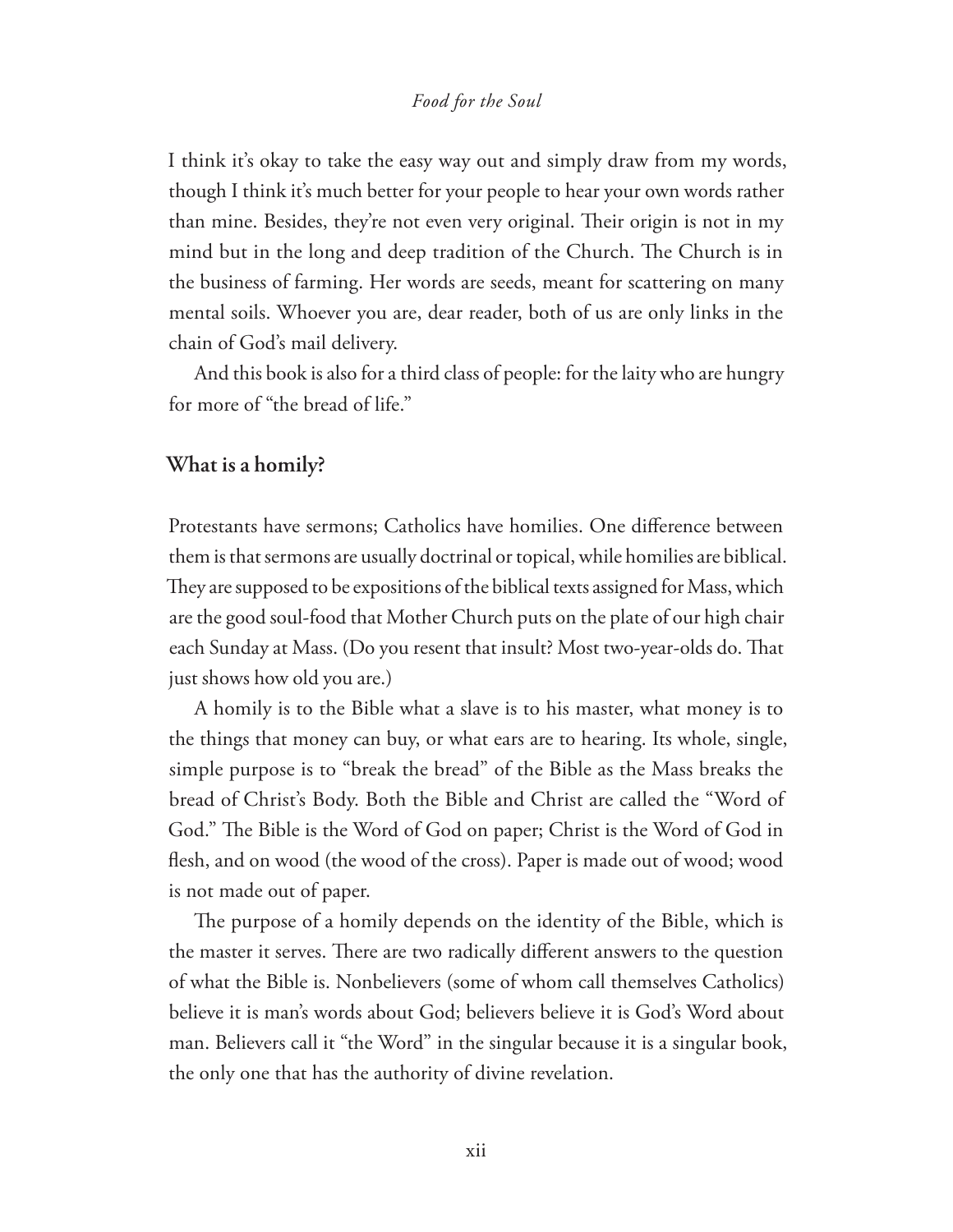#### *Introduction*

Nonbelievers see the Bible as human wisdom about God; believers see it as divine wisdom about man. They differ not about the book but about the author. Obviously, men wrote it, but were they God's instruments or not? If so, it has "author-ity" from its primary Author. Like Christ, it has two natures: human and divine. It is the Word of God in the words of men. Fundamentalists deny its human nature and modernists deny its divine nature, just as in the early Church, Docetists denied Christ's human nature and Arians denied his divine nature.

Both Protestants and Catholics believe that the Bible is divine revelation, but Protestants believe that it is the only infallible divine revelation. (If it's divine, it has to be infallible; God may be mysterious and obscure but he makes no mistakes.) Catholics believe that there is also a divinely authorized Church that is to the Bible what a teacher is to a textbook and that the New Testament is part of a larger and earlier Sacred Tradition ("tradition" literally means "hand down"), which Christ handed down to his Apostles, and that he gave them his authority to teach in his name and to appoint their successors (the bishops) through whom they passed on this authority to future generations. The Bible itself says that. Thus, faithful Catholics always interpret the Bible according to the Sacred Tradition of the Church, and vice versa.

A Catholic homilist, then, serves four masters: (1) God, (2) God's Christ, (3) Christ's Church, and (4) the Church's Bible—the Bible because of the Church, the Church because of Christ, and Christ because of God.

Catholics do not skip the third link in that chain—the Church. As St. Augustine said, "I would not believe the Bible unless I believed the Church." For the apostolic Church was the Teacher that (1) authored (wrote) this Book,  $(2)$  authorized it (the word "author" is in "authorize"),  $(3)$  defined its canon (why these twenty-seven New Testament books and not others?) and (4) continues to interpret it, to break its bread and feed it to us. That is why Catholic homilies are always founded on the Bible.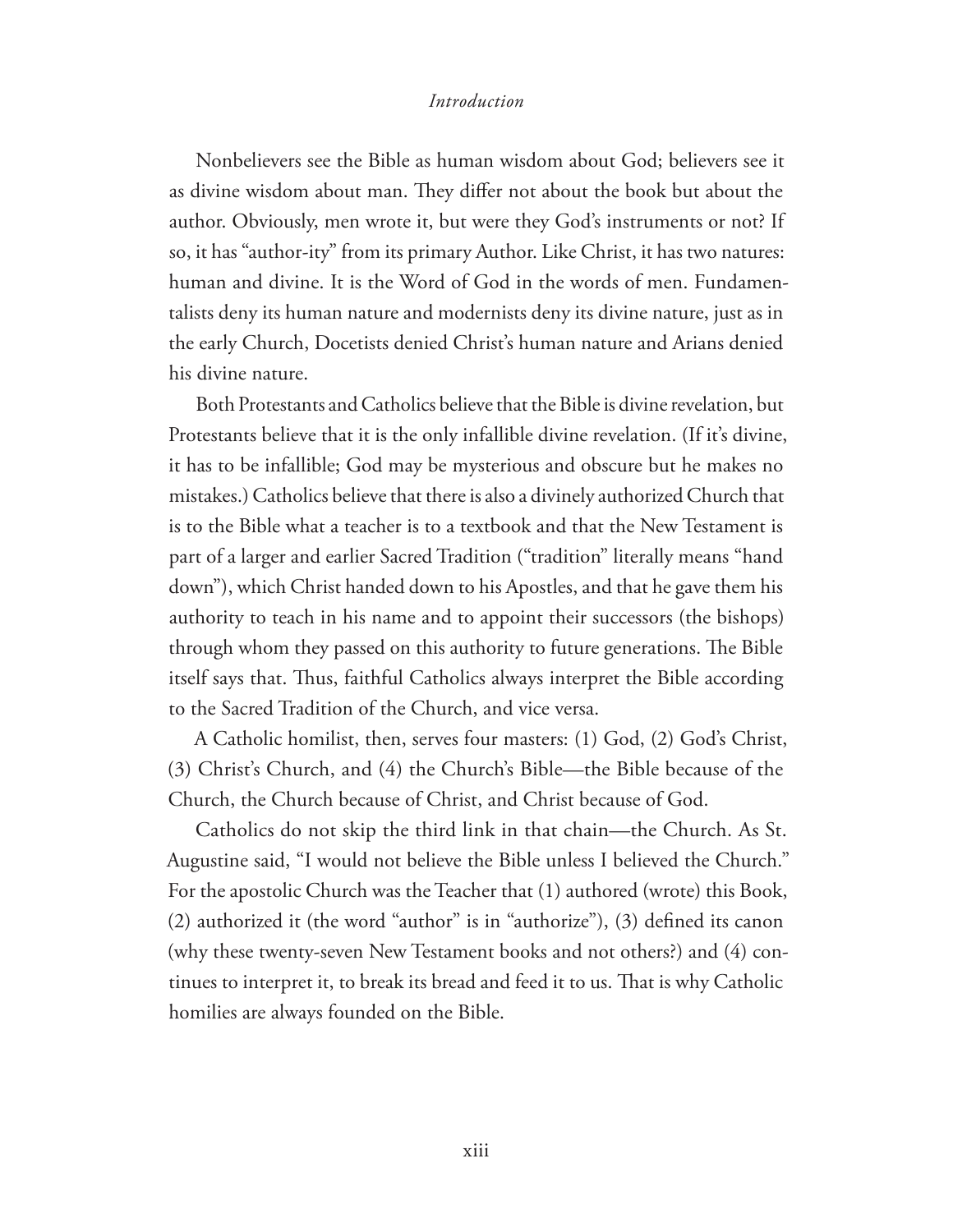#### **Homily helpers**

Another more obvious difference is that sermons are long (typically between fifteen minutes and an hour), while homilies are short (typically between three and ten minutes). Yet Catholics complain more about their priests' short homilies than Protestants do about their preachers' long sermons. The reason is obvious: homilies are almost always boring. They put us to sleep instead of waking us up, surprising us, shocking us, or challenging us. They are full of platitudes. They are sometimes also insults to our intelligence. They do not tell us anything we did not already know, feel, believe, or appreciate. They make the Church Militant sound like the Church Mumbling. They make the Mystical Body of Christ look like *Mister Rogers' Neighborhood*. They make Jesus sound like Joel Osteen or Oprah.

But they do have a certain power: they are effective sleeping pills. And unlike other sleeping pills, they cost nothing and are always safe. In fact, they are excruciatingly safe.

Preaching is one of many things we Catholics can learn from Protestants of the old-fashioned kind. (I do not waste my wind on the windy ones, the worldly ones who are so current that they swim with the current, not against it, like dead fish instead of live ones, and who identify religion with the platform of either political party—worshiping either the elephant or the donkey.)

One reason Protestants usually preach better sermons is that they usually know the Bible better than Catholics do. They love it and revere it and are passionate about it. The cynical Catholic's explanation for this is that that's all they've got: *sola scriptura*. No infallible creeds, no ecumenical councils, no authoritative Sacred Tradition, no Mystical Body, no Real Presence, no Mass, no canonized saints, no mystics, no attention paid to Mary or to the angels, no pope, no purgatory, no seven sacraments, no icons, no incense, no holy water, no exorcisms, no Latin, no Gregorian chant, etc. Protestants find Catholicism far too fat. Catholics find Protestantism far too skinny. But though their religion is skinny, their sermons are fatter. Imagine a Mass that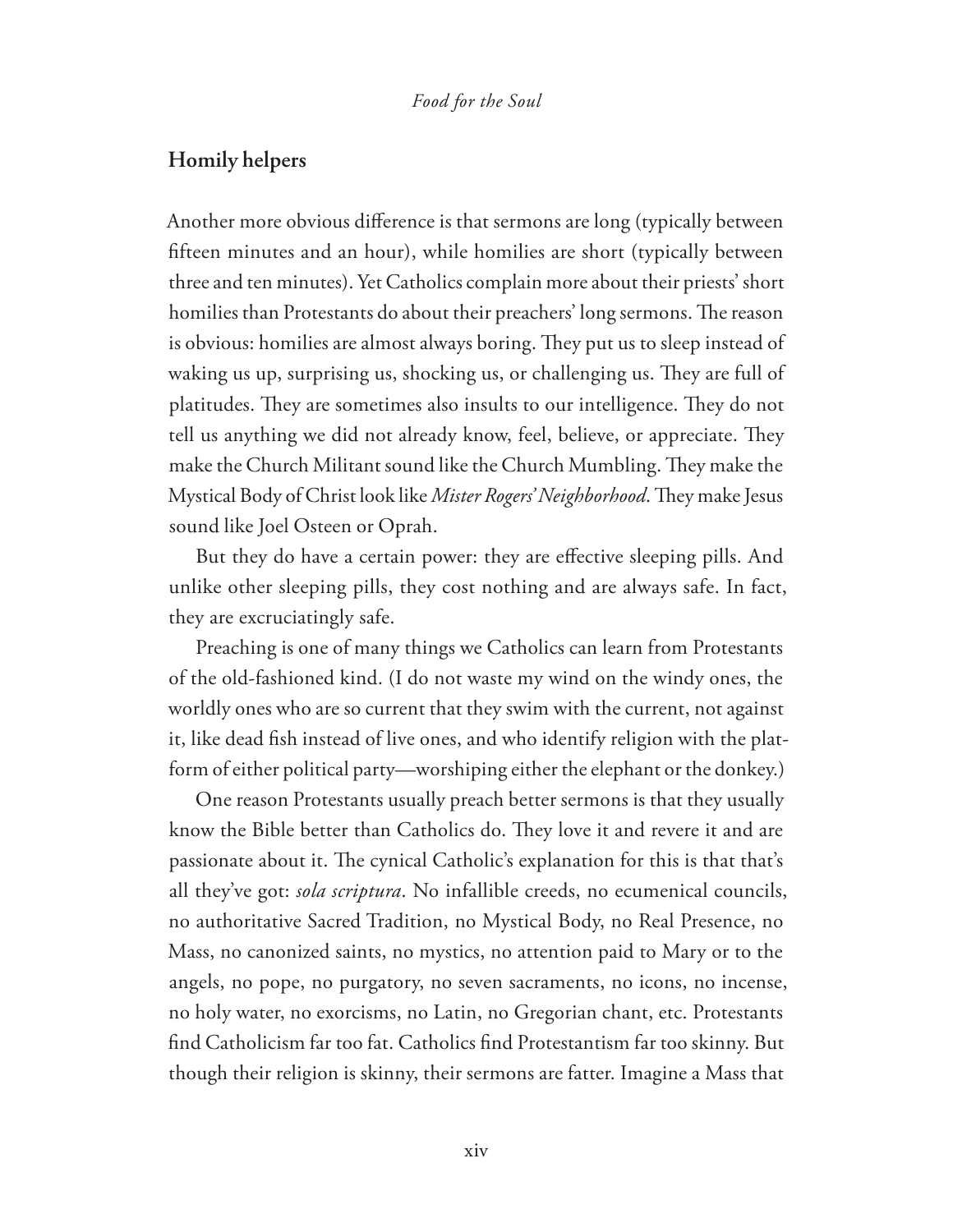#### *Introduction*

ended with the homily, that had nothing more substantial or supersubstantial than the homily. The homily would have to be bigger and better. But, of course, to a Catholic, that Protestant service would be like an egg without a yolk, or a target without a bull's-eye.

Okay, so somebody should improve our homilies. Somebody should market a "homily helper" to do to homilies what Hamburger Helper does to hamburgers.

But why me? I'm an absent-minded philosophy professor, not a priest or a deacon. I have never preached a homily in a Catholic church. I do not teach biblical theology or homiletics. I am not professionally qualified to write this book.

But I know, from observation, how many people fall asleep during homilies; and I know, from experience, how many Catholics are exercising heroic charity toward their priests in being polite and patronizing and pretending as they endure their mild weekly purgatory.

There are some priests who are very good homilists, but they are very rare. My parish priest preaches excellent homilies, but that is because he was trained and ordained as a Protestant (Anglican) before he became a Catholic.

So the need is clear. How much this book can help, if at all, is not clear. But just maybe it can. And the situation can't get much worse. My friend actually heard an Easter homily in which the priest said that the message Christ was trying to get across to us from the pulpit of the cross was "I'm OK, you're OK." This is not a joke from Monty Python's *Life of Brian*.

#### **For priests only**

If you are a priest, I have one and only one piece of advice for you if you plan to draw from these words of mine. As someone who is not a shepherd (a priest, a deacon, or an expert in homiletics) but just one of the sheep, here is my primary bleat to my shepherds. It does not matter what we think of you, whether you are a good speaker or not, intelligent or not, eloquent or not, or even whether or not you are wise and competent in anything else in this world. The one and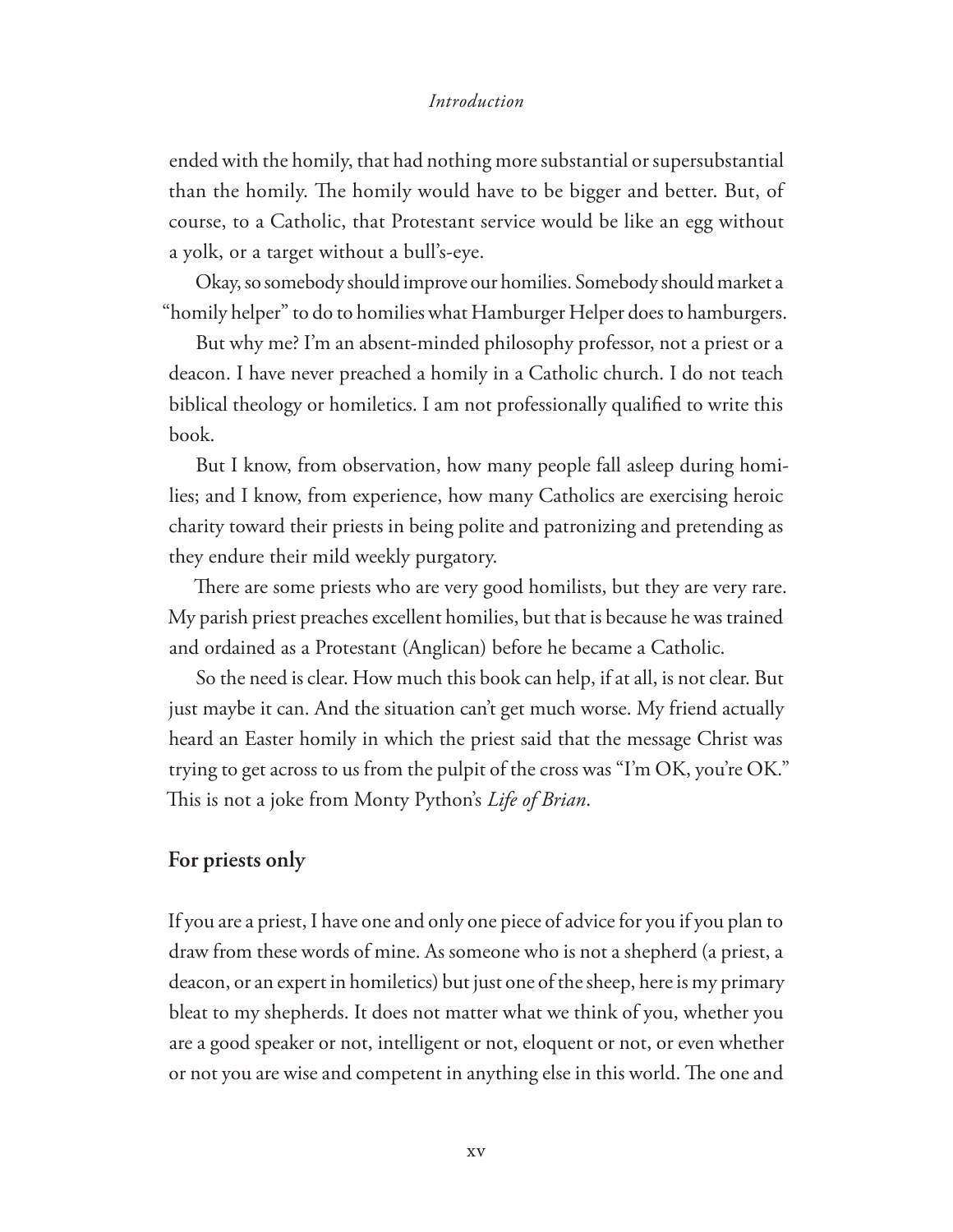#### *Food for the Soul*

only thing that will give your homily power is your heart's passion, your love, both of Jesus Christ the shepherd and of us his sheep who desperately need him in our lives.

We're not impressed by your head or your mouth or your hands, but we can't help being impressed by your heart. And you can't help showing it; you can't help wearing your heart on your sleeve. You can't fake your heart, as you can fake your head or your hands. You can't give us what you don't have yourself. If you don't believe this stuff, stop pretending and go back to the school of prayer and ask God for the gift of faith to believe it. If your hope is dim and dull and sleepy, go back and ask God to put that hope in your heart so you can give it to your people. If you don't have a passionate, all-consuming love for Jesus Christ the good shepherd and for every one of his needy, bleat-y sheep, go back and ask God to light a bonfire in your heart. We can be fooled by fake light, but we can't be fooled by fake heat. We can tell how much you mean every word you say. We're still little kids that way. We have surprisingly good baloney detectors. We can read our spiritual fathers just as we can read our biological fathers. Let us see your heart. Don't be afraid or embarrassed. We're not your judges—God is. If you're afraid to be embarrassed in front of us now, you're going to be embarrassed in front of him at the Last Judgment.

The heart of your target as a homilist is the heart of each person who hears your homily. God aims at the heart, which is the center of the soul and the source of its life just as the physical heart is the source and center of the life of the body.

So your homily should be heart to heart. "Heart speaks to heart"—that was St. John Henry Newman's personal motto because he knew it was God's. (But as Newman knew well, that does not decrease the importance of the mind and intelligence but increases it. The mind is the heart's closest counselor.)

Christ is the one who sews hearts to God and to each other. Therefore, like the Scriptures they "unpack," homilies should be centered on Christ. If there is one thing we Catholics need always to be reminded of by Evangelical Protestants, it is Christocentrism. And since Christ is both the historical Jesus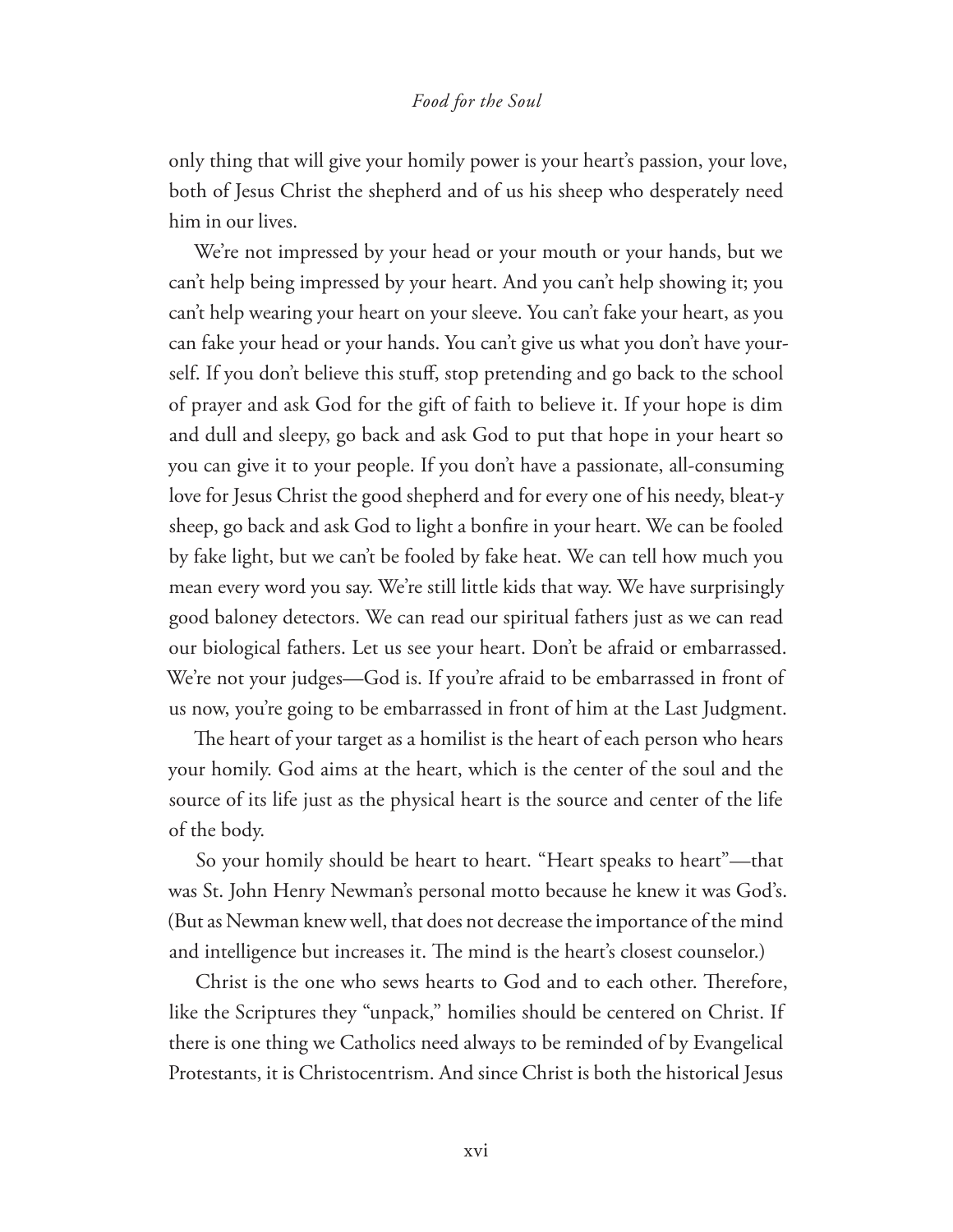#### *Introduction*

and the eternal "Logos," the "Word" or "language" of God, the light of truth who "enlightens everyone" (John 1:9), Christians defend the "logocentrism" that "deconstructionists" denounce. Their logophobia is really a Christophobia.

Scripture uses the term "Word of God" both for itself and for Christ. The Bible is the gold mine and Christ is the gold. Therefore, St. Jerome says that "ignorance of Scripture is ignorance of Christ." Christ is the central point of Scripture and also the "big picture" or frame surrounding it. So if homilies are to be faithful to the scriptural bread that they break open, Christ must be both the center and the surrounding frame for every homily. They are to be looked along, not looked at. They are pointing fingers, words of men that point to the Word of God.

#### **!e content of the book**

Some of these reflections try to connect the different readings for each Sunday Mass—the Old Testament reading, the epistle, and the Gospel—and some do not. The readings were put together, in the mind of the Church, for a reason. However, to be perfectly frank, sometimes the reason and the connection is not clear, at least not to me. So I don't always "push the envelope" and strain to see a unity I don't really see very well. But even then, the main point of each of the separate readings is clear, and one arrow is enough to pierce a heart.

The reason God sent his Son into our world, the reason he founded his Church and instituted the Mass, the reason for everything he has done for us, is to consummate our spiritual marriage to him: a living, personal, joyful, faithful, hopeful, and love-full relationship with God that is totally encompassing, both individual and social, both private and public, both body and soul, both invisible and visible, both spiritual and sacramental, both through hierarchy and through equality, both intellectual and moral, both rational and mystical, both in this world and in the next. That is the reason for everything he has done, from banging out the Big Bang to my writing and your reading these tiny little pops that are its remotest echoes.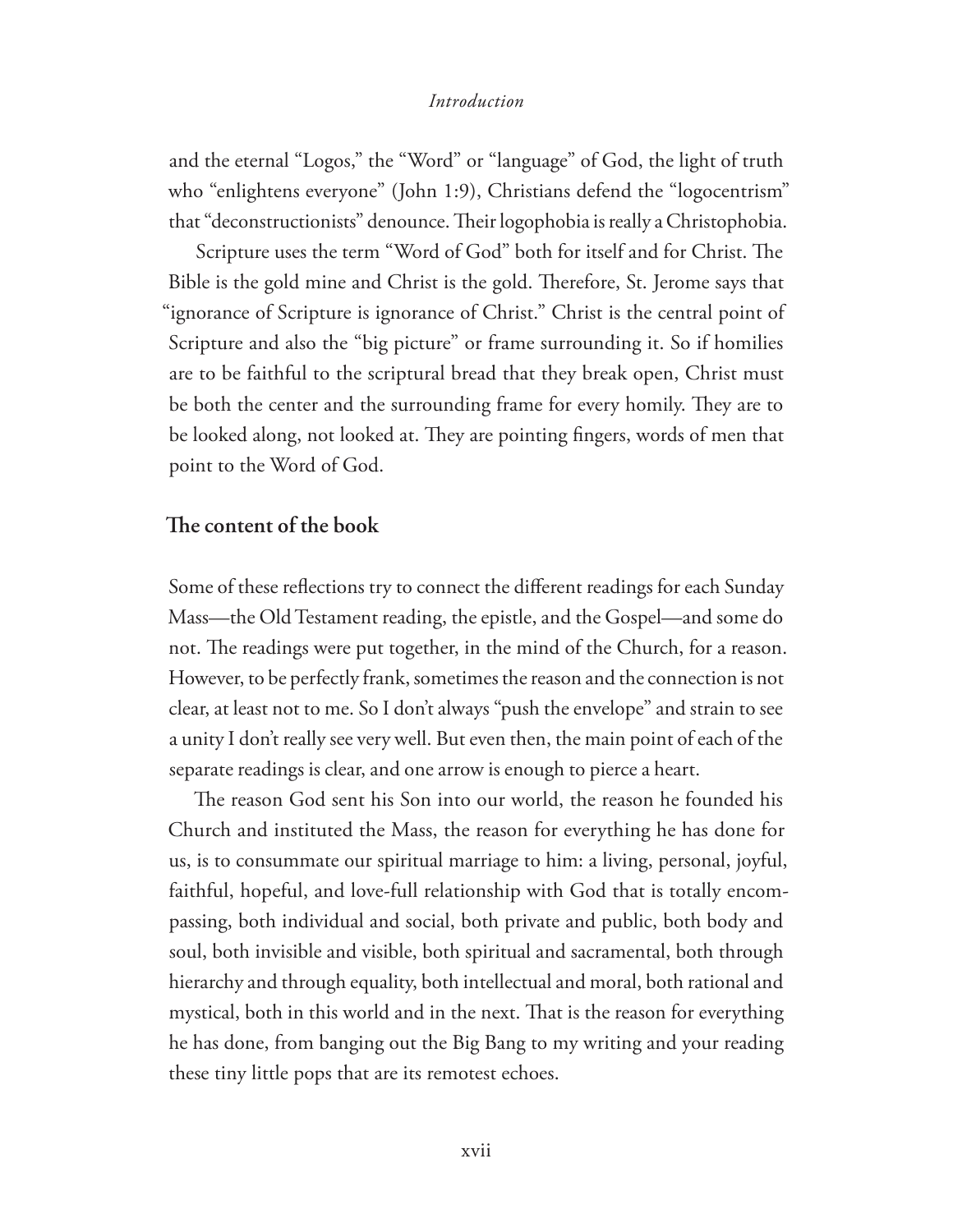#### *Food for the Soul*

Use them, choose them, and lose them as you will. Some will "work" better, some worse. My words as well as my ideas are given to you for God's glory, not mine or yours.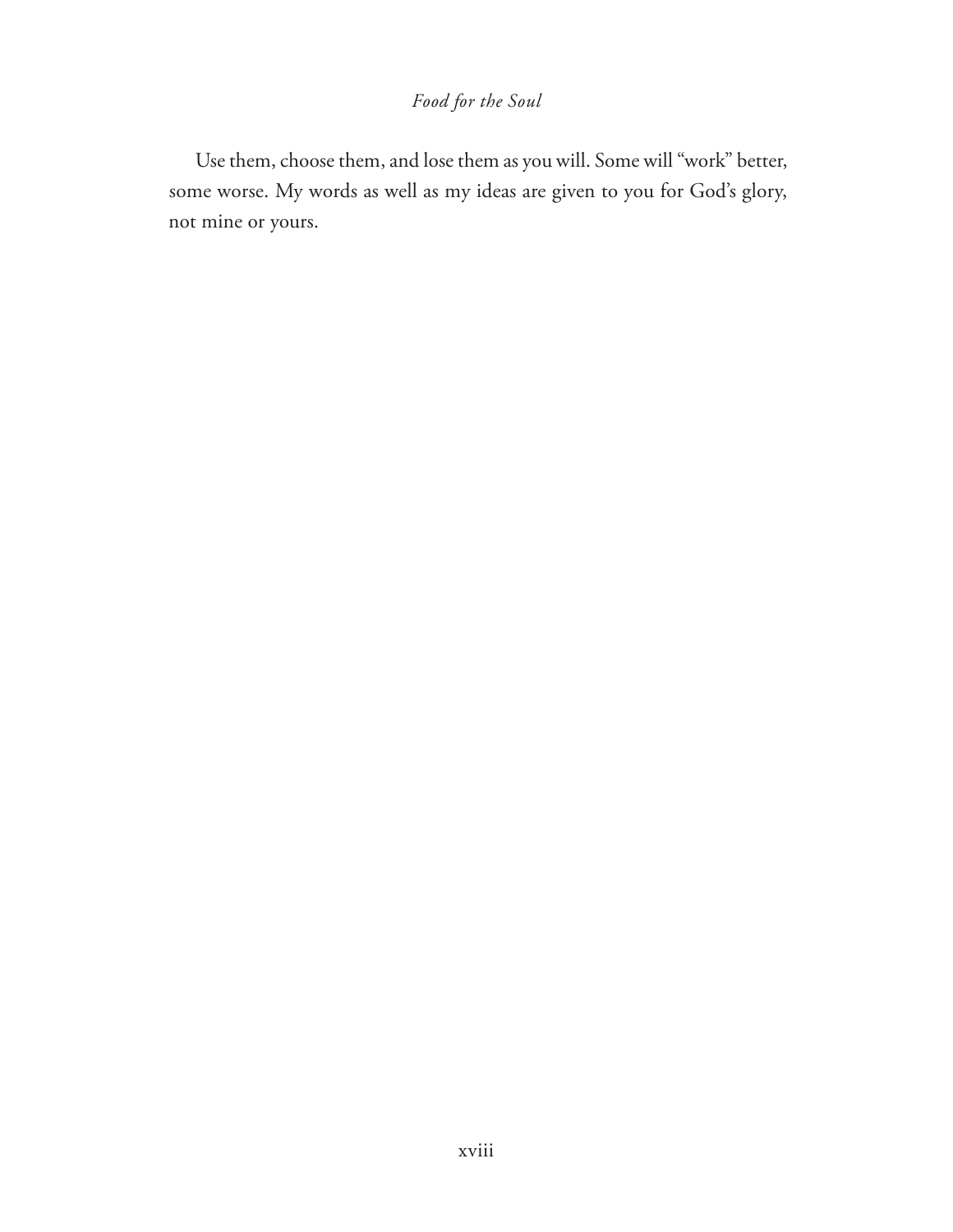# ADVENT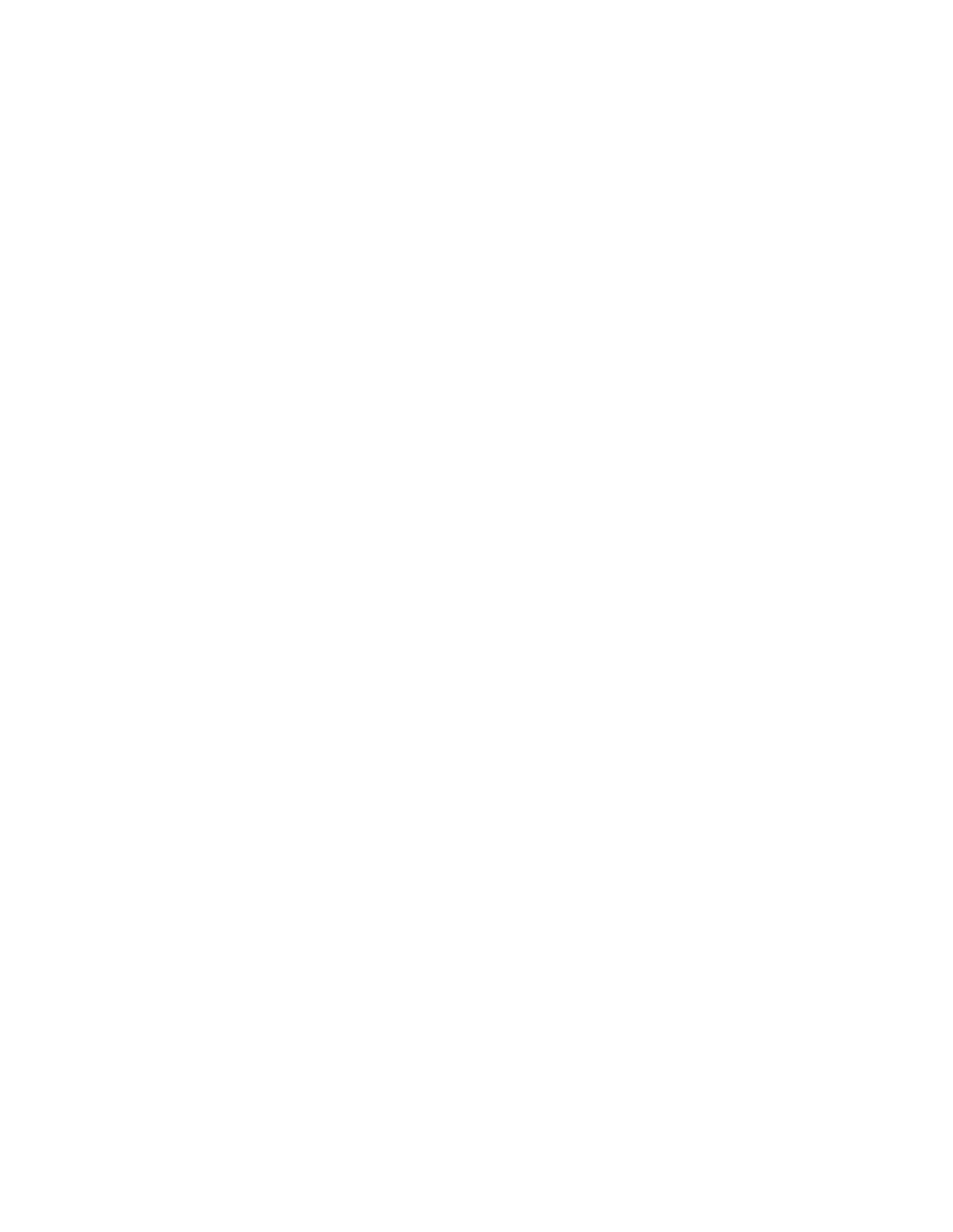### FIRST SUNDAY OF ADVENT

Today is New Year's Day in the Church's calendar because the Church defines the year by the most important event in history: the Incarnation of God into the world by the birth of Christ. Advent is the month-long preparation for that event. Jesus is the central character of history. He is also its author. All of history is his-story.

"Advent" means "coming." Christ came into this world two thousand years ago. He promised that he will have a "second coming," or second advent, at the end of time. We do not know the day or the hour of Christ's second advent, when he will come to judge the whole world, but we do know that he will come, and that is how the world of time will end. One day will be the last day.

We also know that he will come for each one of us individually on the last day of our life, but we do not know that day either; therefore, we must be ready every day of the present for both future comings, to the world and to ourselves, because we do not know if tonight will be the world's last night or if tonight will be our last night. Nothing makes you wiser than honestly facing that truth. They say death and taxes are the only two certainties, but that's not true. Many people escape taxes. But nobody can escape death.

There is also a third coming of Christ. His first coming was in the past, and his second coming will be in the future; but his third coming is in the present. At this very moment, he is knocking on the door of your heart and asking permission to come in and be your Lord and Savior. He is a gentleman and does not come by force, only by your permission, granted by your free will. He will not rape your soul, but he wants to make love to it and impregnate it with his life. That's why, in that famous picture of Christ holding a lantern and knocking on a door, there is no doorknob on the outside of the door. It's on the inside. Opening the door of our hearts to his presence, his love, his grace, his very life, is the single most important thing anyone can ever do in this world. It is the whole meaning of life, and the secret of what every human being wants: joy—that is, a happiness that is true and deep and lasting, not just fake and shallow and fragile.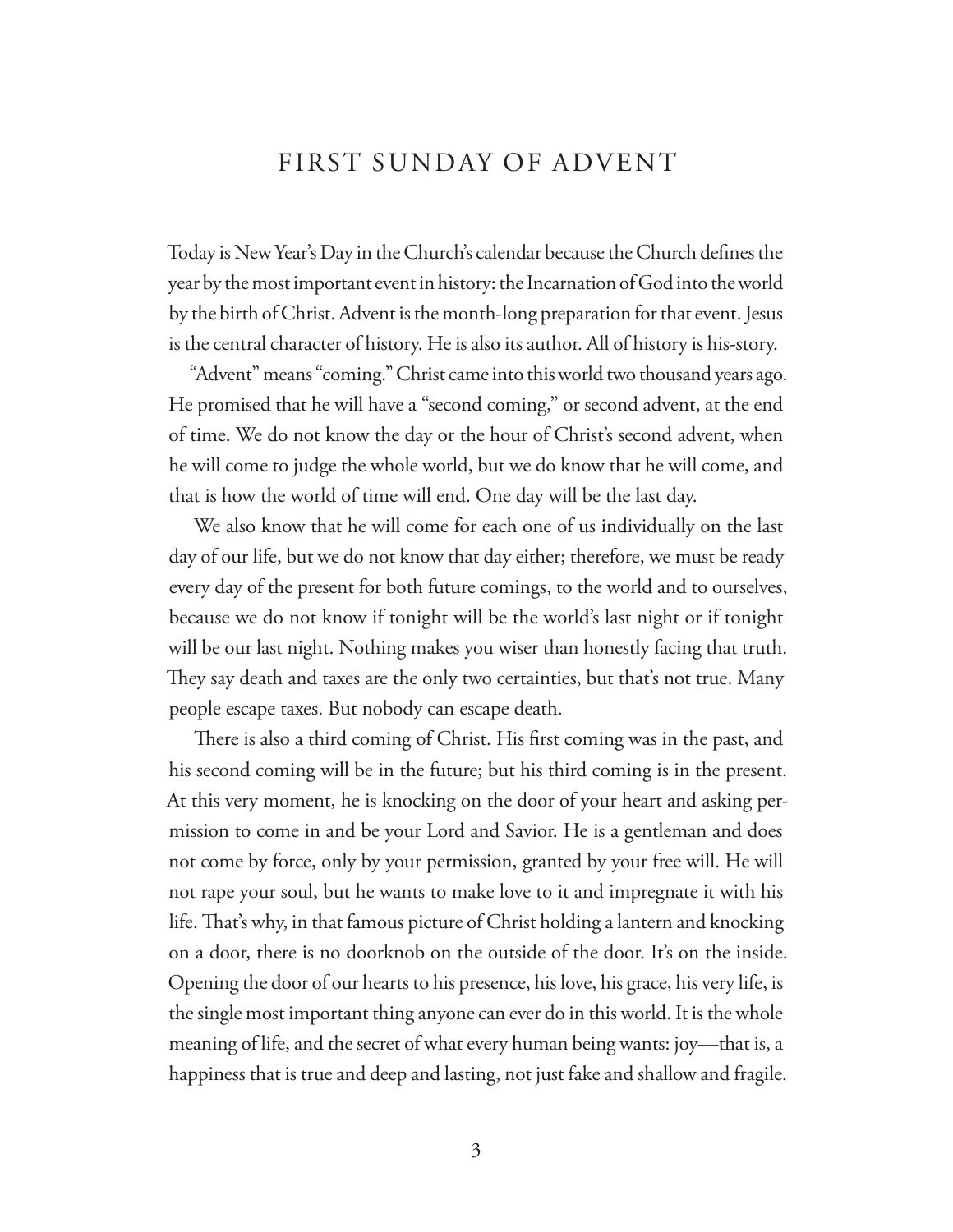When we pray the "Hail Mary," we ask Mary to pray for us at the two most important moments of our life: "now and at the hour of our death." "The hour of our death" is Christ's second coming. That's what we are supposed to be preparing for during the Advent season, as well as preparing for our celebration of his first coming at Christmas. And "now" is what we call his third coming, into our hearts and lives.

It is his first coming that we celebrate at Christmas and anticipate during Advent. But the very same person, Jesus Christ, who came to our world two thousand years ago in Mary's womb as a zygote and who will come to us personally when we die as our Savior, is also coming to us at this very moment, knocking on the door of our hearts—right now, as I speak these words, and right here, on the very seat you are sitting on. It's up to us to say yes to him. That is your terrifying and wonderful power and responsibility. He said, "I am the door" (John 10:9 RSV-CE), and he put the doorknob into your hands.

That's what he established his Church for: to help us to do that. We don't do it alone. We do it aided by saints and sacraments, angels and ancestors, the Mass and the Madonna.

And all three comings, all three advents, have the same purpose: to fill us with his life, to make us into little Christs, to make us saints. The great Catholic writer Léon Bloy said: "Life has only one tragedy, in the end: not to have been a saint." That's the meaning of life, that's why he came, that's why he put us here on earth. And a saint is but simply someone who loves God with his whole heart and his neighbor as himself. He made that very clear, both in his words in the Bible and in the teachings of his Church and in the lives of the saints and in the deepest voice of our own conscience.

So let's get on with it. Let's keep our hand on the doorknob and our ears open to his knocks.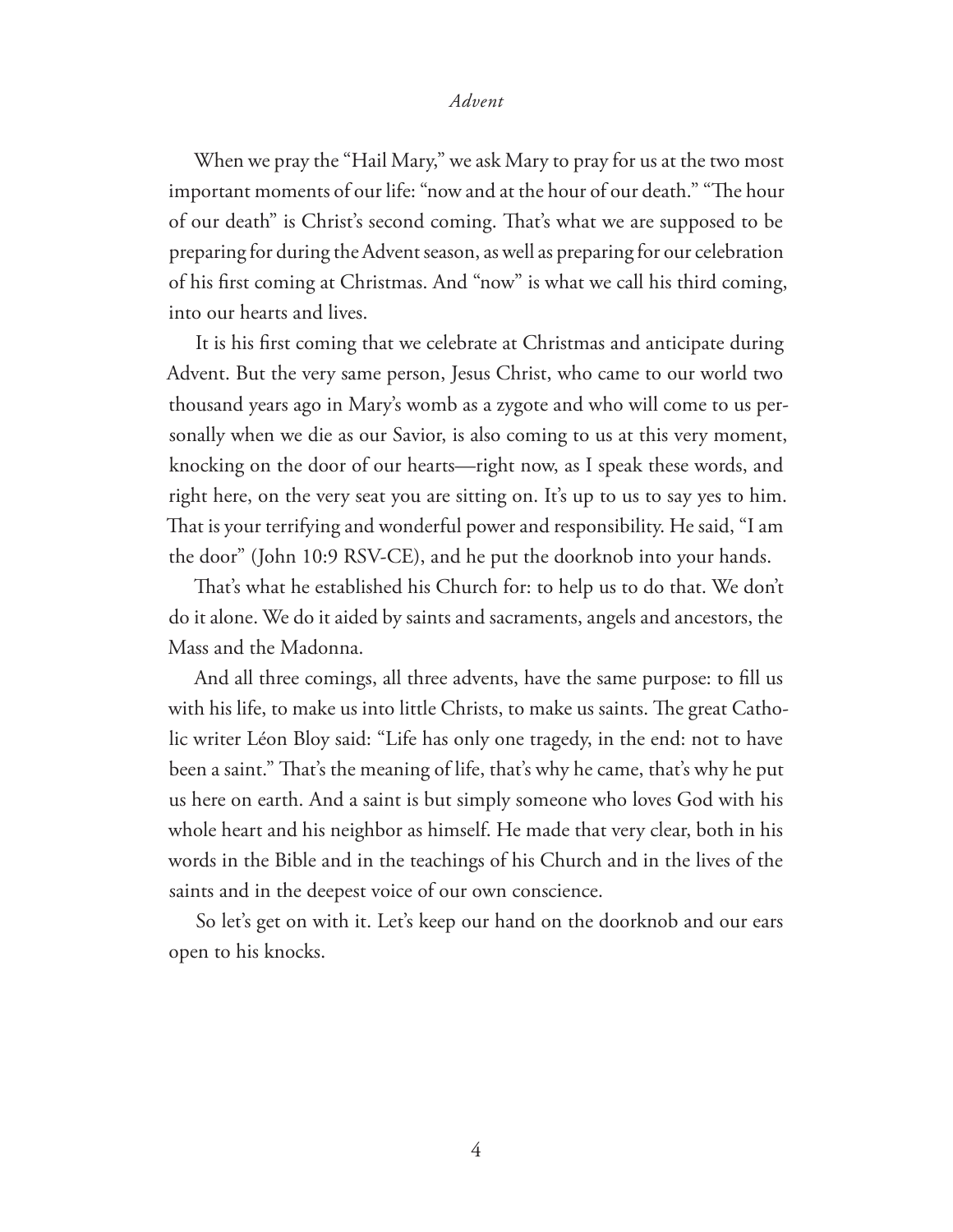#### *First Sunday of Advent*

#### **FIRST READING**

 $JEREMIAH 33:14-16$ 

The days are coming, says the LORD, when I will fulfill the promise I made to the house of Israel and Judah. In those days, in that time, I will raise up for David a just shoot [RSV-CE: "righteous Branch"]; he shall do what is right and just in the land. In those days Judah shall be safe and Jerusalem shall dwell secure; this is what they shall call her: "The Lord our justice" [RSV-CE: "righteousness"].

\_\_\_\_\_\_\_\_\_\_\_\_\_\_\_\_\_\_\_\_\_\_\_\_\_\_\_\_\_\_\_\_\_\_\_\_\_\_\_\_\_\_\_\_\_\_\_\_\_\_\_\_\_\_\_\_\_\_\_\_\_\_\_\_\_

The irony of this prophecy is that God is telling his chosen people, through Jeremiah his prophet, that they will be "safe" and "secure" just before the city of Jerusalem and the whole nation of Israel was about to be invaded, conquered, and destroyed by their perennial enemies the Babylonians. This safety and security that Jeremiah speaks of would not come by politics or warfare but by the coming Messiah, the promised one, David's righteous seed.

When Christ, the son of David, came to earth, he was not a political, economic, or military leader, and he did not save Israel from the Romans, who were taking away their political freedom through their repressive laws, their wealth through their exorbitant taxes, and their power through their overwhelming military superiority, just as the Babylonians had done centuries ago in Jeremiah's time. Jesus did not save Israel from the Romans, but he did save his people from her true enemies, her much worse enemies: from her sins. Her material enemies could only take away Israel's material goods and freedoms, and only for a little while. Her spiritual enemies could take away her spiritual goods and freedoms, and not just for a time but for eternity.

Those who were wise enough to know that their worst enemies were their sins recognized Jesus as their Savior when he came. That's what they most wanted and that's what they got. Those whose hearts were unwise and set on merely worldly success did not recognize Jesus as their Savior, because Jesus did not save them from the worldly goods that they wanted.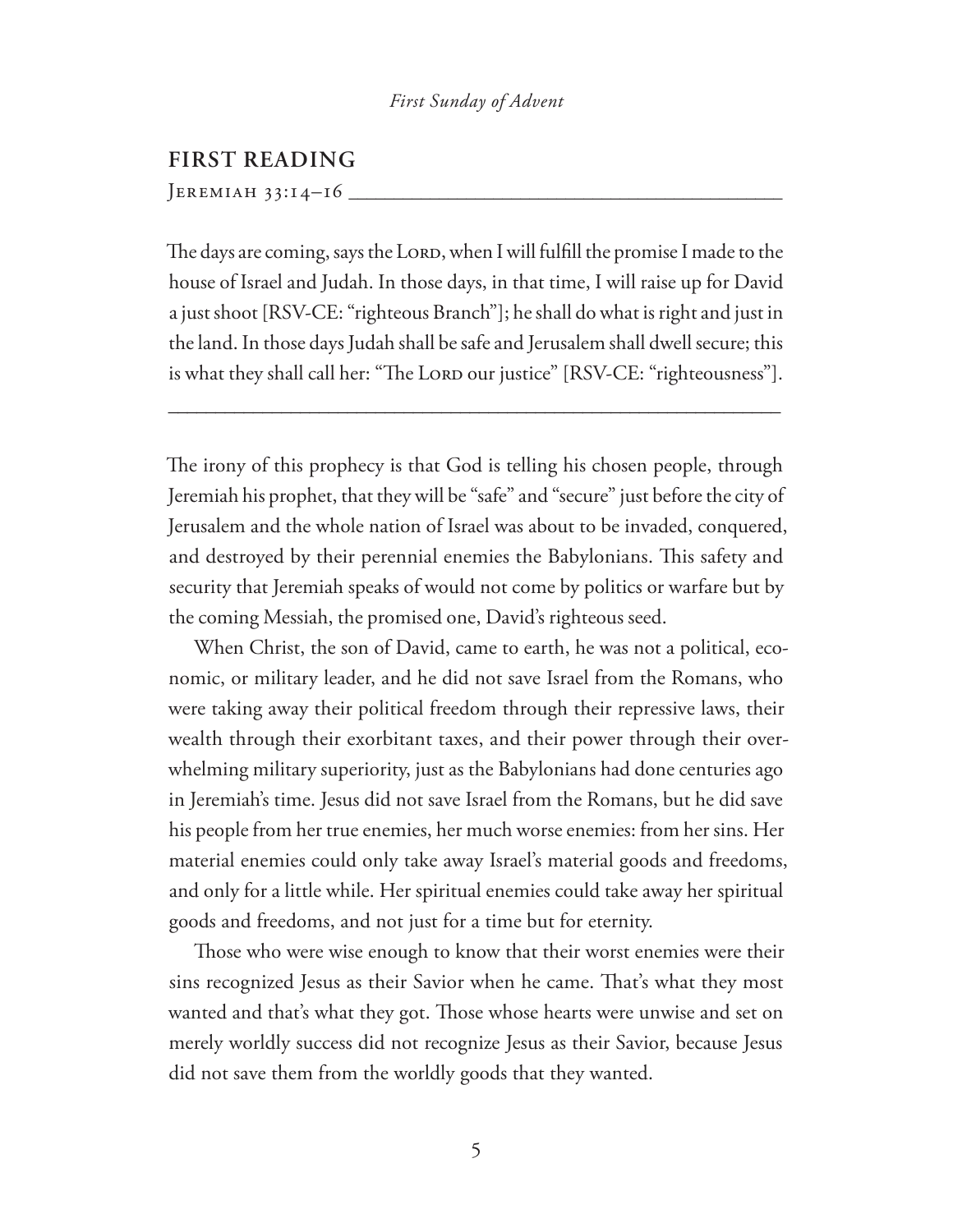That's why Jesus' first question to his future disciples, his very first public words in John's Gospel, were "What do you seek?" (John 1:38 RSV-CE). He questions our heart because that's what he came to seek and to save.

It's ironic. We think we are questioning him but he is really questioning us. We think we are asking him, Are you the answer to our question? But he is really asking us, Are you the question to my answer?

Still today many Christians are making the same mistake and identifying Christianity with political success, with a political party. The devil doesn't care whether you worship the donkey or the elephant, as long as you don't worship the Christ.

God's promise through Jeremiah applies to us as well as to the Jews. That promise makes us safe and secure, as Jeremiah says, but not from war, military conquest, oppression, or even temporal death. We are freed from eternal death.

And that has temporal consequences. Our assurance of eternity makes a difference to our fears about time. Our headaches hurt less when we know we've been cured of our cancer. Of course, we still quite naturally and properly fear all kinds of sufferings and failures in our future, which we don't know. But we do know that if we are in Christ, God makes "all things work for good" (Rom. 8:28) for us both in time and in eternity because through Christ, God has made us his children and has made himself our heavenly Father. We don't know how many sharp stones are ahead on our path, but we know where the path leads—to him, to heaven, to home. We know that God cannot lie. He ful fills all his promises. And he not only ful fills them, he refills them, like jumbo drinks. As Mother Teresa loved to say, God cannot be outdone in generosity.

When God says, through Jeremiah, "I will fulfill the promise I made," he brings together the past, the present, and the future, and he also brings together our faith, hope, and love. God's promises are made in the past, and they are the object of our faith. They will be fulfilled in the future and that is the object of our hope. And they guide our lives in the present, where God and our neighbors, who are our brothers and sisters in his family, are the objects of our love.

That is the three-part outline of the books of the Bible, both the Jewish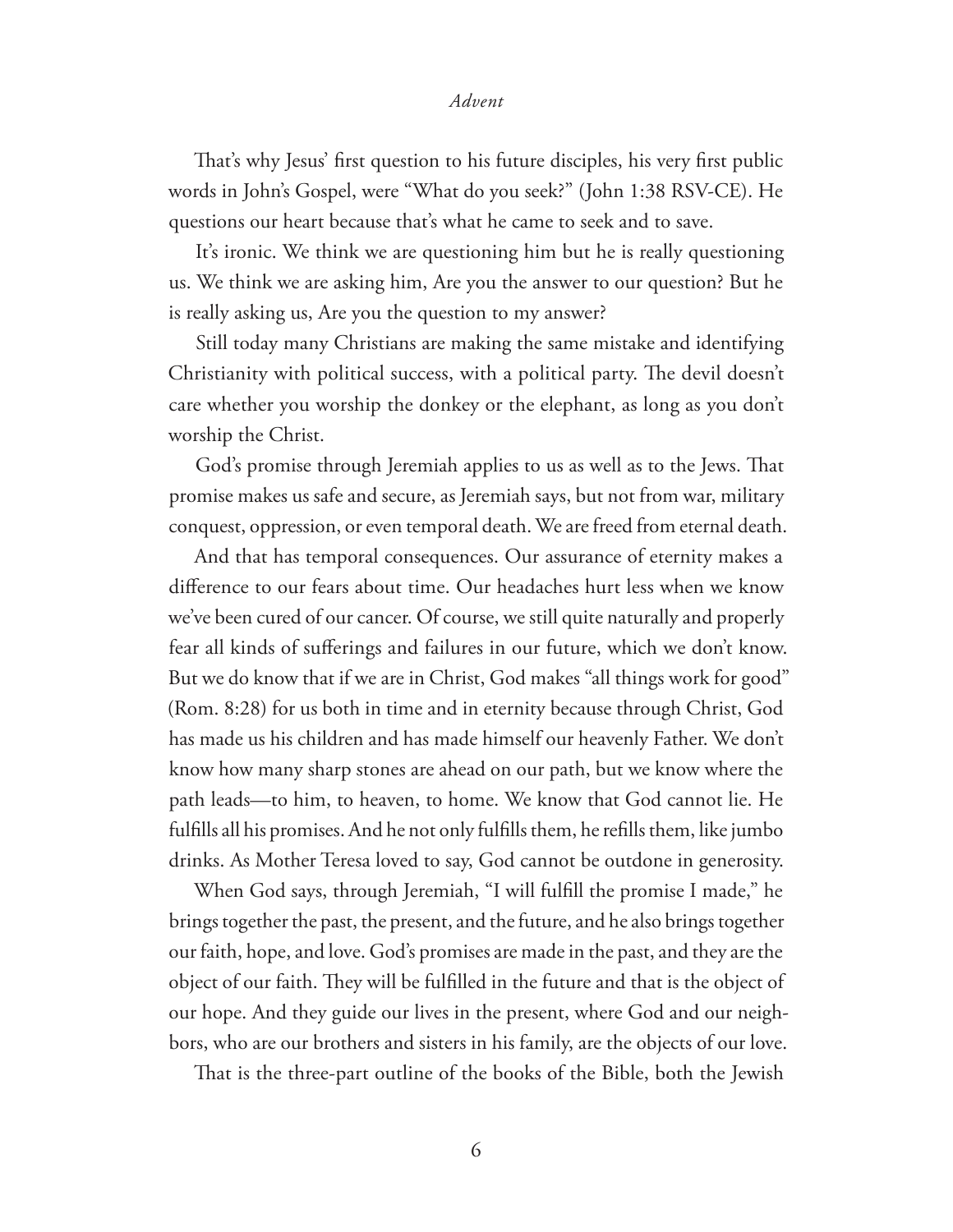#### *First Sunday of Advent*

Scriptures, the Old Testament, and the Christian Scriptures, the New Testament. First come the Torah and the historical books, which tell us what God did in the past. Then come the wisdom books, which are guidance for our lives in the present. Last come the prophetic books, which tell us what God will do in the future.

God transcends time, and he is present in all times, past and present and future. Nothing in the past is dead and gone to God, as it is to us. And nothing in future is not yet real, not yet born, to God, as it is to us. To God, nothing is "no longer" or "not yet."

But God's actions in our temporal world and in our temporal lives are either past or present or future. Advent is about three advents, three comings of God to us in Christ: First, in the past, in history, in his first coming, recorded in the Gospels and the Acts of the Apostles, which record the history of the early Church. Second, in the present, in our lives, for which the epistles give us wisdom and guidance. And third, in the future, at the end of time, which is promised in the prophetic book of Revelation.

Just as God is inescapable in space—there is no place where we can hide from him—so he is inescapable in time. He comes to us out of our past. The Christ we receive in Holy Communion is the Christ who died and rose for us two thousand years ago. And he comes to us in our present: in his providence in our lives and in our contact with him in our prayers, especially in the Mass. And he comes to us even out of our future, for that is what a promise is: the guarantee about the future. He promises that he will never leave us or forsake us.

Our loves are fickle, and human guarantees and promises are not infallible. But God's love is guaranteed, infallible, and unchangeable. If we believe that, we understand why Jeremiah said, even in the face of the coming Babylonian invasion, that "Judah shall be safe and Jerusalem shall dwell secure." For there are only three things God cannot do: God cannot lie, God cannot sin, and God cannot fail.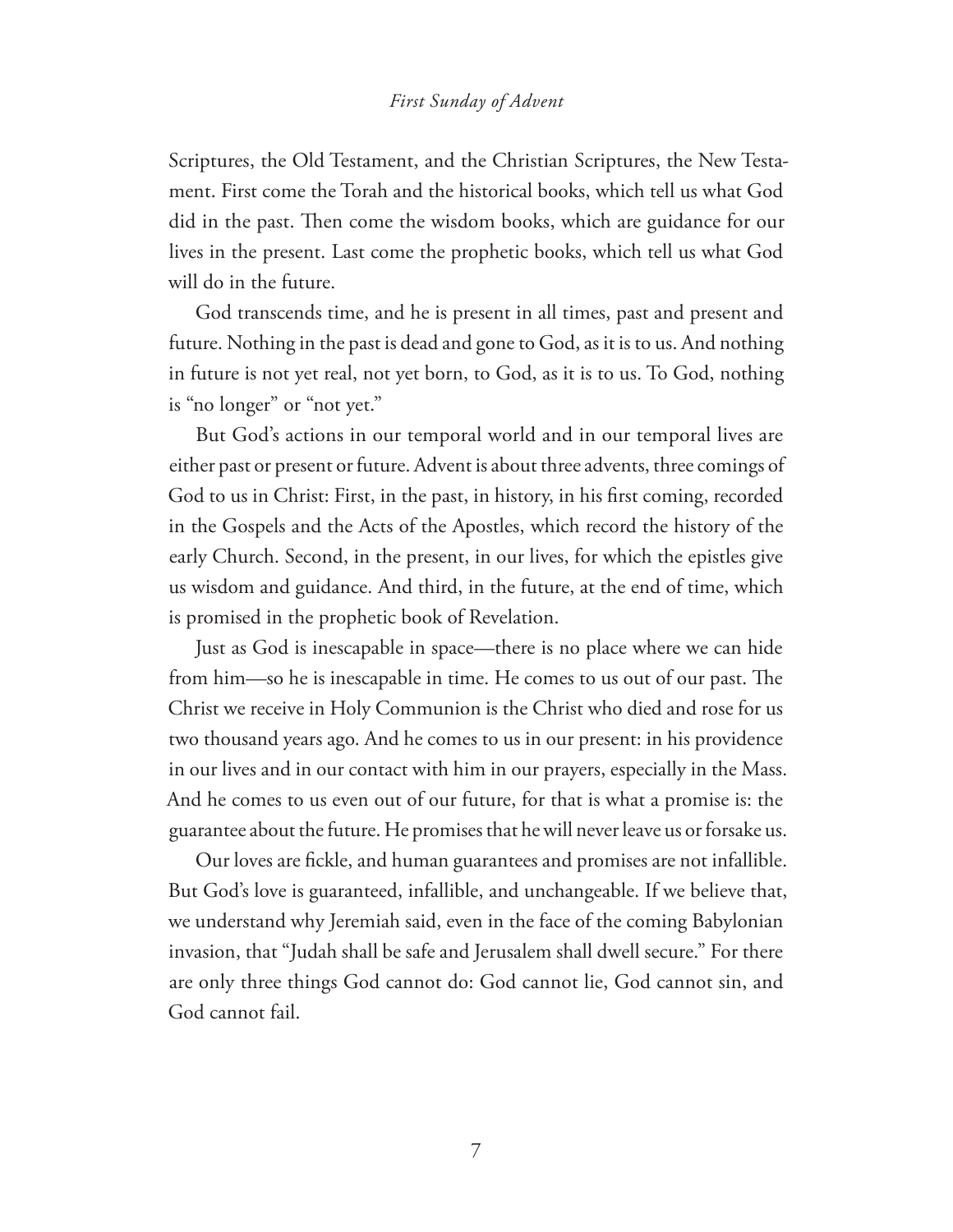#### **SECOND READING**

1 Thessalonians 3:12–4:2**\_\_\_\_\_\_\_\_\_\_\_\_\_\_\_\_\_\_\_\_\_\_\_\_\_\_\_\_\_\_\_\_\_\_\_\_\_\_\_\_\_**

Brothers and sisters: May the Lord make you increase and abound in love for one another and for all, just as we have for you, so as to strengthen your hearts, to be blameless in holiness before our God and Father at the coming of our Lord Jesus with all his holy ones. Amen.

Finally, brothers and sisters, we earnestly ask and exhort you in the Lord Jesus that, as you received from us how you should conduct yourselves to please God and as you are conducting yourselves you do so even more. For you know what instructions we gave you through the Lord Jesus.

\_\_\_\_\_\_\_\_\_\_\_\_\_\_\_\_\_\_\_\_\_\_\_\_\_\_\_\_\_\_\_\_\_\_\_\_\_\_\_\_\_\_\_\_\_\_\_\_\_\_\_\_\_\_\_\_\_\_\_\_\_\_\_\_\_

The reading from Paul's Letter to the Thessalonians today is about progress—a fitting theme for Advent, when we look to the three comings of Christ: our commemoration of his past coming two thousand years ago, which we call Christmas; his second coming at the end of the world, which leads to the Last Judgment; and his present coming into our lives, in our faith, our hope, and above all our charity.

It is this present coming that St. Paul speaks of here. That's what Jean-Pierre de Caussade calls "the sacrament of the present moment," in his beautiful little classic on the spiritual life entitled *Abandonment to Divine Providence*.

And that present coming of Christ is progressive, like any personal relationship: it has a definite beginning and it continues; if it does not progress, it regresses. Our spiritual lives, our spiritual marriage to God, like a good human marriage, should show spiritual progress.

There are three dimensions of that progress: progress in faith, progress in hope, and progress in charity. That means there should be progress in overcoming the enemies of faith, hope, and charity, which are distrust, despair, and selfishness, or faithlessness, hopelessness, and lovelessness.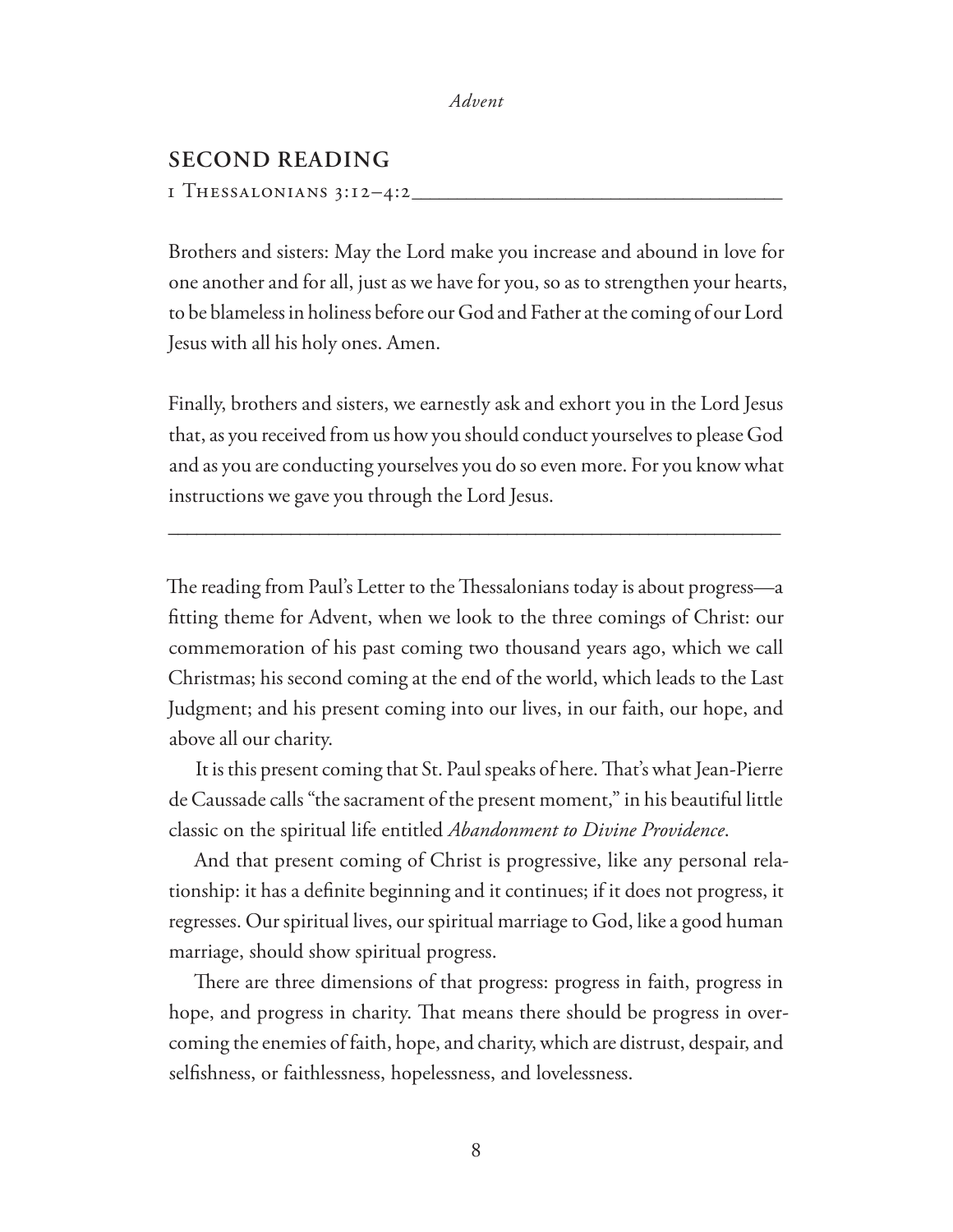#### *First Sunday of Advent*

What is progress? Progress is like a graph: it has two dimensions, vertical as well as horizontal. Progress is not just change, any movement forward, but movement upward, change in a positive direction. Running backward across your own goal line with the football is not progress—it's regress. Getting infected with a virus is a change, but it's progress only for the virus, not for you.

What measures change? The goal. Getting a  $C$  yesterday and a B today is progress because the goal is an A. Progress means moving closer to your goal.

What is the goal that measures progress for a Christian? What are we supposed to become in the end? We pray, in the Lord's Prayer, "Thy kingdom come, thy will be done on earth as it is in heaven." Heaven is our standard. We are to become more heavenly, more like what we will be in heaven.

This means to become more real, more human, and more holy. Those are three ways of saying the same thing.

More real because we have to be increased, we have to become more solid, more like a rock and less like a cloud. Thus Paul says, "May the Lord make you increase." May God make you more full, more real, more strong, and more solid—more like a saint and less like a ghost.

More human because it's love that makes us human, and lovelessness that makes us inhuman. So St. Paul says, "May the Lord make you . . . abound in love for one another." That is how we become more human. Only human beings can love because only human beings have free choice. Nothing else in the universe that we know of has the free will to choose to make itself more itself or less itself. Rocks can't choose to be more or less rocky and dogs can't choose to be more or less doggy, but humans can choose to be more human or less human, by choosing to love or not to love.

This love is charity. Charity is not just our spontaneous feelings. It does not arise from our nature as selfish animals. It is a gift of God. So St. Paul prays for it, as we should too. He prays that God may "strengthen your hearts, to be blameless in holiness."

The Christian answer to the question of the meaning of life is very simple: the meaning of life is to become a saint. And we don't make ourselves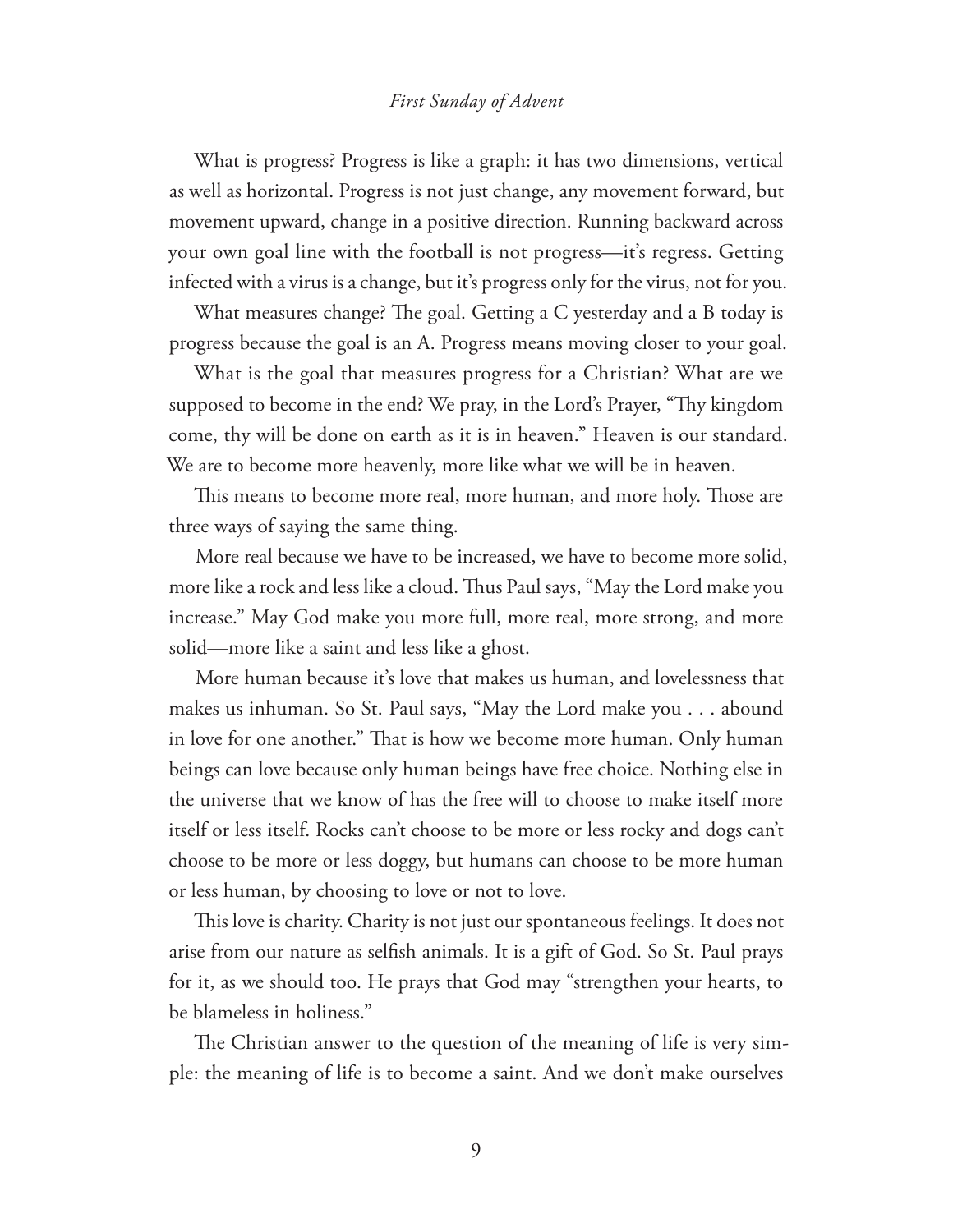saints—God does. God is the saint-maker. But we have to ask him, we have to want that. He gives that gift to whoever asks for it. It's of that gift that he says, "Seek and you will find  $\ldots$  [for] the one who seeks, finds" (Matt. 7:7–8). He says, "Blessed are they who hunger and thirst for righteousness / for they will be satisfied" (Matt. 5:6).

Why does it happen only through love? Because as St. Augustine says, love is our gravity, love is what moves us, what motivates us to move: our love of the end that we move toward. For instance, if we see an ugly dog and a beautiful dog, we move away from the ugly dog, and we move toward the beautiful dog to pet it. Augustine defines evil as disordered love, and good as rightly ordered love: loving God with the love of adoration, our neighbors with charity, and the things of the world with moderation, to use them but not give our whole hearts to them. We are to use things and love persons, not use persons and love things. We are to adore God and use creatures, not adore creatures and try to use God. That's rightly ordered love.

St. Paul says this love "increases" us. Our souls, like our bodies, are meant to grow, to progress, not just to stay static. How awful would it be if a baby never grew up? That's as true of our souls as it is of our bodies. And this growing up in the soul is the most important meaning of progress, not the growing of our technology or of our income or of our Facebook image. (I call it "Fakebook," not "Facebook," for we don't show our true face to our digital friends, we don't open our hearts to people we hardly know, but only to our real friends.)

Here's my definition of progress: the more we love, the bigger we are. The more we love what is bigger than ourselves—the more we love God and our families—the bigger we become. But the more we love what's less than ourselves—our stuff, our money, and our pleasures and conveniences—the smaller we become. We become what we love. The more you love Christ, the more you become like Christ. The more you love an idol, the more you become like it. The true God frees you if you give your heart to him. False gods enslave you and addict you if you give your heart to them. That's true not only if they're bad things, like drugs, gossip, pornography, but even if they're good things, like money, cars, houses,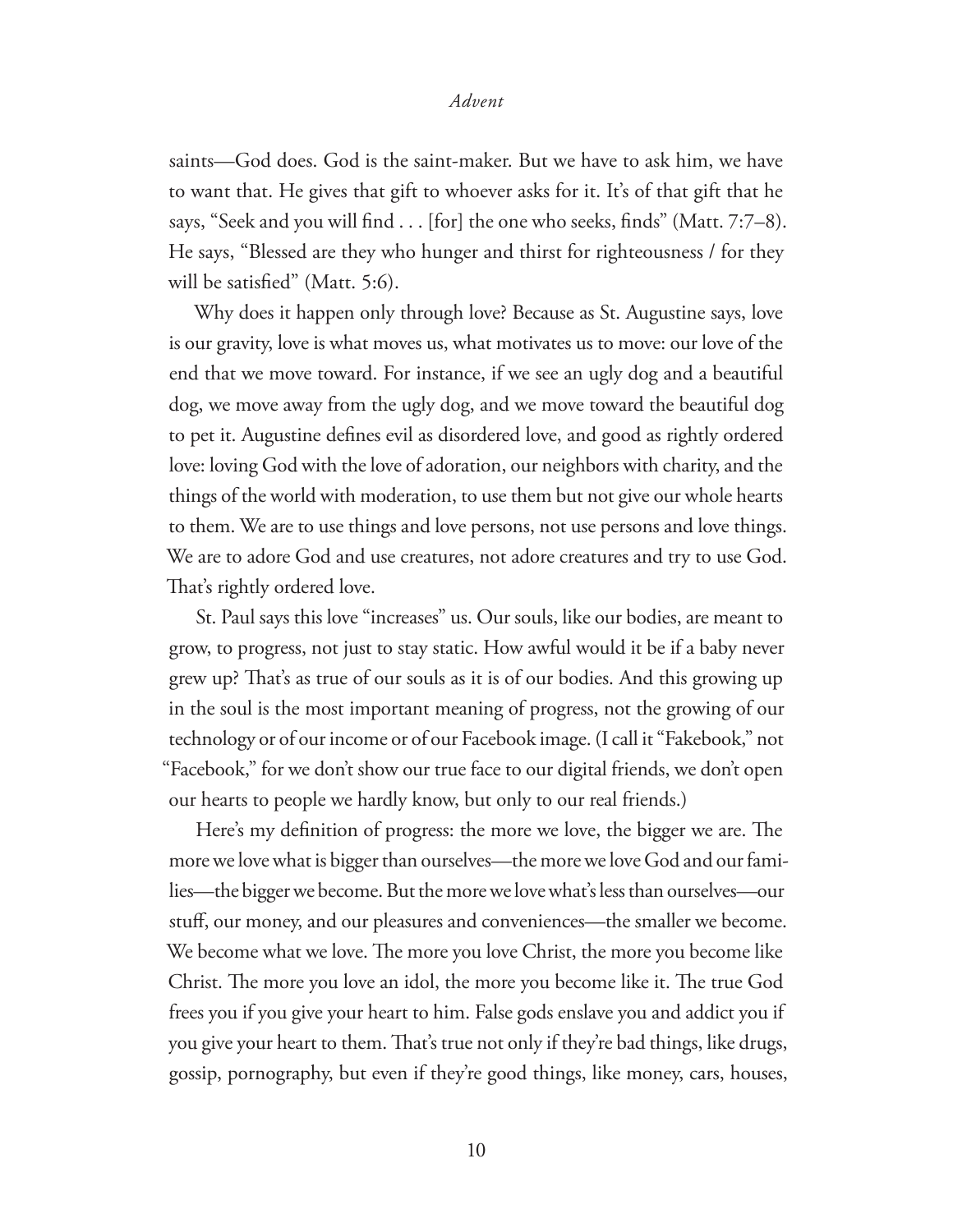#### *First Sunday of Advent*

and clothes. The more you idolize anything else, the less free you are. You're a slave to whatever you can't part with that's less than yourself. It's all determined by your heart, by your love. That is the source of true progress and regress.

St. Paul writes, "May the Lord . . . strengthen your hearts." What does he mean by "hearts"? Our hearts are the very centers of our souls. The heart is to the soul what the blood-pumping organ is to the body: it is the source of its life. The size of our heart is what makes us more or less real. It makes us "increase." That's Paul's word for it, his word for progress—true progress, personal progress, inner progress. Inner growth, spiritual growth. Scientific progress, economic progress, educational progress—these are all very good, of course, but they're all examples of progress in something less than ourselves, in the things in our world that we know by science, control by technology, or possess by economics. We need these things, but we need most of all to progress in what we are, not just in what we have or what we do.

Who judges that real progress? Christ. We can avoid the truth of his judgment now, but no one can avoid the Last Judgment, when he comes again, at the end of time, or the particular judgment at the end of our time, at death. We only get one life: "Only one life, 'twill soon be past, Only what's done for Christ will last."

Does that sound preachy and simplistic and fairy tale-ish? Well, if that's not true, then the whole Christian religion is the world's biggest fake. And if it is true, then the meaning and measure of progress is nothing less than Christ, not technology or votes or dollars or even years of life.

Don't get all As in all your subjects but flunk life. Study for your final exam: read the Bible.

#### **GOSPEL**

Luke 21:25–28, 34–36 **\_\_\_\_\_\_\_\_\_\_\_\_\_\_\_\_\_\_\_\_\_\_\_\_\_\_\_\_\_\_\_\_\_\_\_\_\_\_\_\_\_\_\_\_\_**

Jesus said to his disciples: "There will be signs in the sun, the moon, and the stars, and on earth nations will be in dismay, perplexed by the roaring of the sea and the waves. People will die of fright in anticipation of what is coming upon the world,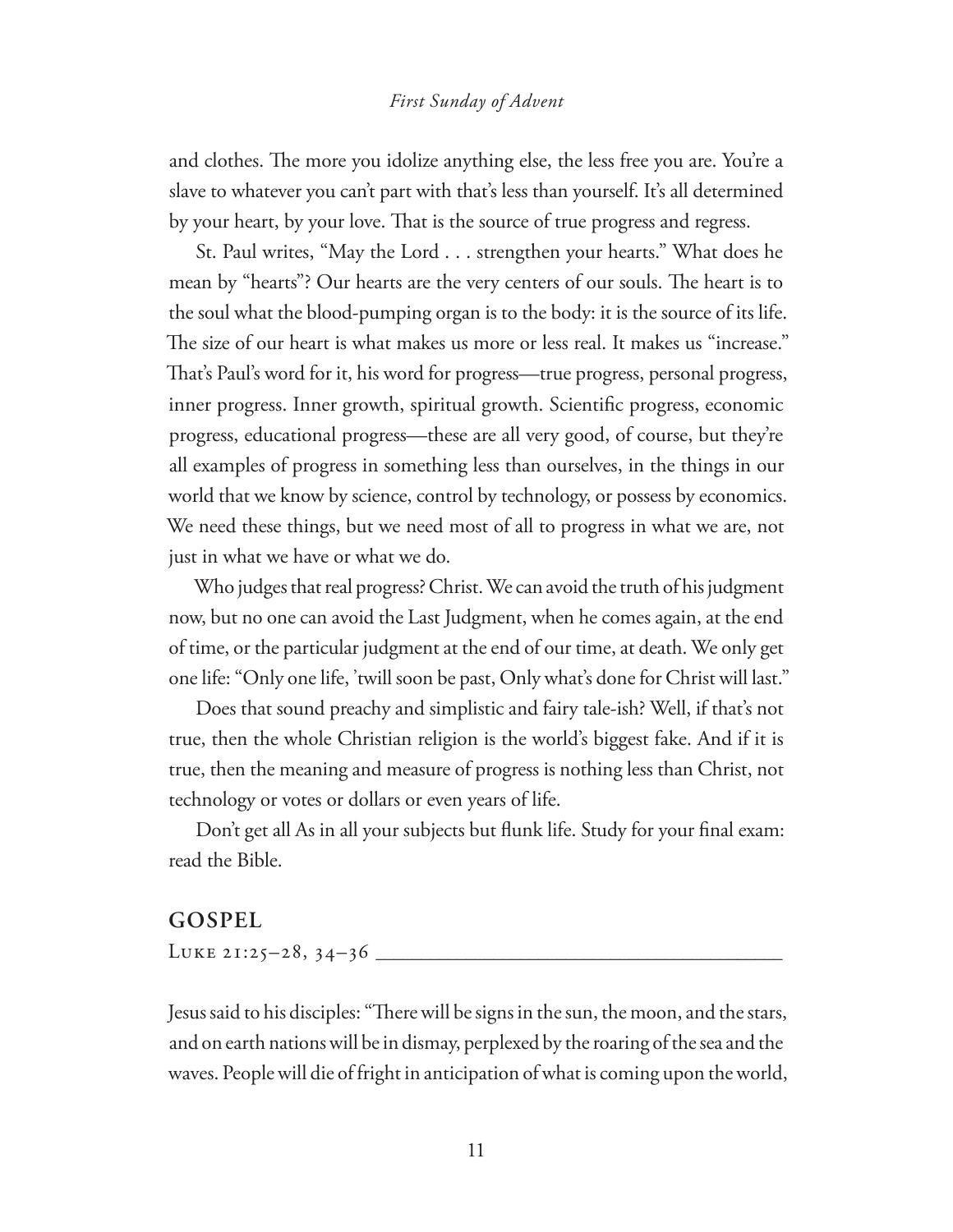for the powers of the heavens will be shaken. And then they will see the Son of Man coming in a cloud with power and great glory. But when these signs begin to happen, stand erect and raise your heads because your redemption is at hand.

"Beware that your hearts do not become drowsy from carousing and drunkenness and the anxieties of daily life, and that day catch you by surprise like a trap. For that day will assault everyone who lives on the face of the earth. Be vigilant at all times and pray that you have the strength to escape the tribulations that are imminent and to stand before the Son of Man."

\_\_\_\_\_\_\_\_\_\_\_\_\_\_\_\_\_\_\_\_\_\_\_\_\_\_\_\_\_\_\_\_\_\_\_\_\_\_\_\_\_\_\_\_\_\_\_\_\_\_\_\_\_\_\_\_\_\_\_\_\_\_\_\_\_

Well, today's Gospel certainly does not sound at all like the secular gospel of automatic progress by political and technological engineering, progress to an ever safer and more pleasant and comfortable heaven on earth. Jesus uses the words "dismay," "perplexed," "fright," and "shaken." I wonder which prophecy is more likely to come true: his or that of our secular society?

Yet despite the terror Jesus describes, he says we should "stand erect and raise your heads because your redemption is at hand." For it is the coming of our Redeemer, Christ. For all who are his friends, this "great and terrible day of the Lord" (Joel 2:31 RSV-CE) will be terribly good and glorious. For all who are not, it will be terrifying.

The same Christ will do opposite things to opposite people just by being himself: he is light, the light of the world; he can no more turn off the light that he is than the sun can. And therefore he will bless and bliss those who love the light and he will be unendurable to those who love darkness more than light. The same event—Christ's second coming—will make some men "die of fright" and will make others almost die of joy because they will see their Lord coming to them with "power and great glory."

Jesus says there will be "signs" of his coming in both the heavens and the earth. The Greek word for "signs" also means "miracles," so these "signs" are not just natural events like tornadoes and earthquakes, meteor showers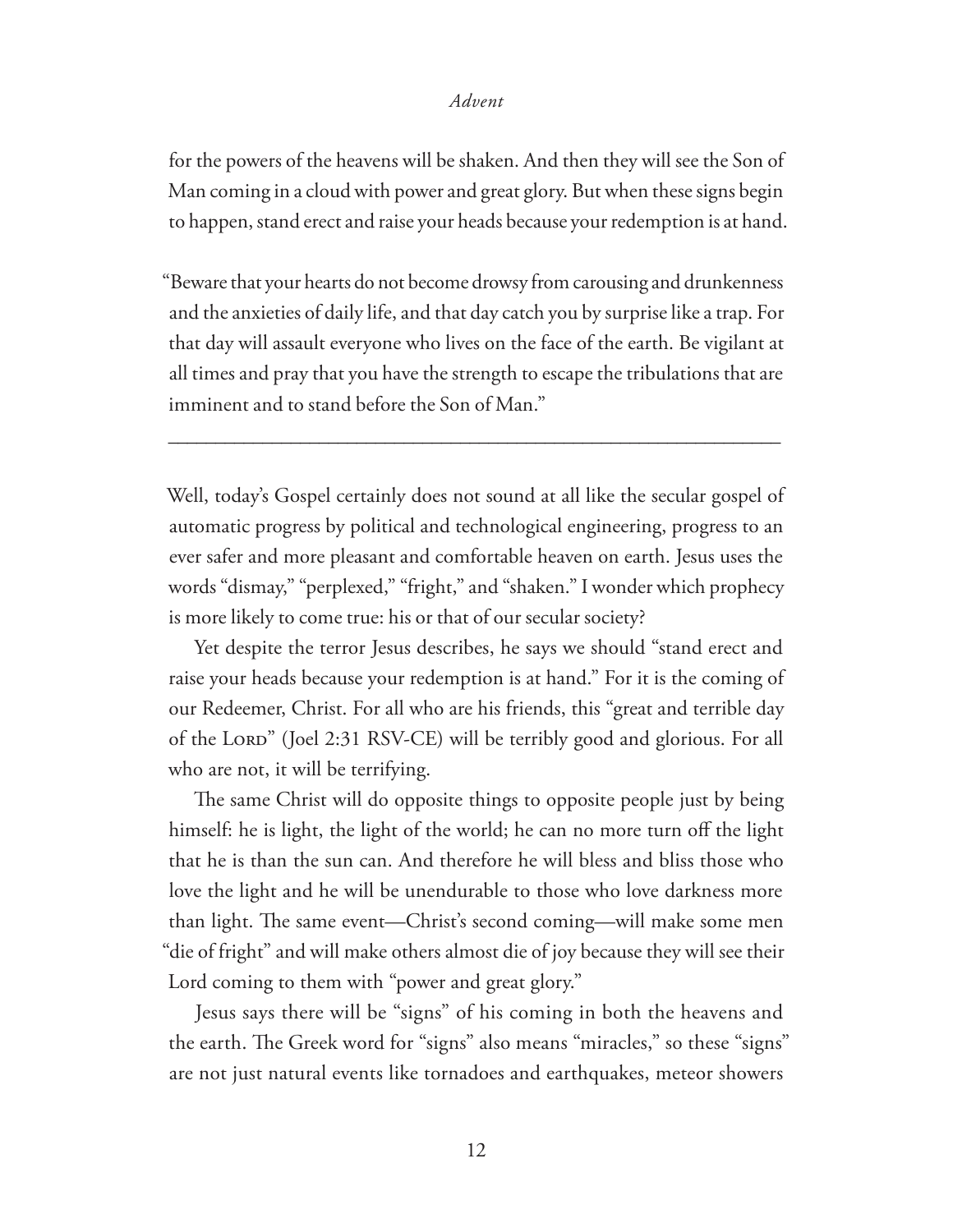#### *First Sunday of Advent*

and solar eclipses. They are miracles. And what all of Christ's miracles point to is himself, who he is, the miracle-working God. The first time he came, it was possible to disbelieve in him. Only Mary, Joseph, and some animals saw him come into the world the first time. It was easy to ignore him. He hid his divinity behind his humanity, as he now hides both his divinity and humanity behind the appearances in the Eucharist. But no one will be able to ignore him when he comes the second time. The Bible says, "Every eye will see him" (Rev. 1:7). He will come in his full heavenly glory. It will be the greatest event of all time, the consummation of the whole story of human history.

A century ago, the editors of all the leading newspapers in America were polled and asked what was the headline they would most like to be able to print? One of them said: "Christ Comes Again!" No newspaper today would dare to say that.

Christ does not tell us the specific details or the time of his second coming. He does not tell us the details because, like a good novelist or scriptwriter, he uses the power of suggestion, which is addressed to our imagination, rather than a literal, scientific description, which is only addressed to our senses or to our factual curiosity. He does not tell us the time because he wants us to be ready at all times; ready, too, to die at all times, because our death will be the end of our world.

You may not live to see the end of the world, but you will certainly live to see the end of your world. Are you ready? Are you ready to die? That's not preachy, that's practical. In fact, there is nothing more practical than getting ready for the one and only event in your life that is absolutely guaranteed.

How can you get ready? Repent. Pray. Be reconciled to God. Go to confession. Remember the parable of the five wise virgins who were ready for the bridegroom's coming and the five foolish virgins who weren't (Matt. 25:1–13).

Meanwhile, he is giving us time, time to repent and believe, time to turn our whole life over to him. Some day, our time will run out. We get only one lifetime. There is no reincarnation. There is no second chance to say yes to Christ after time runs out, either for the world or for you.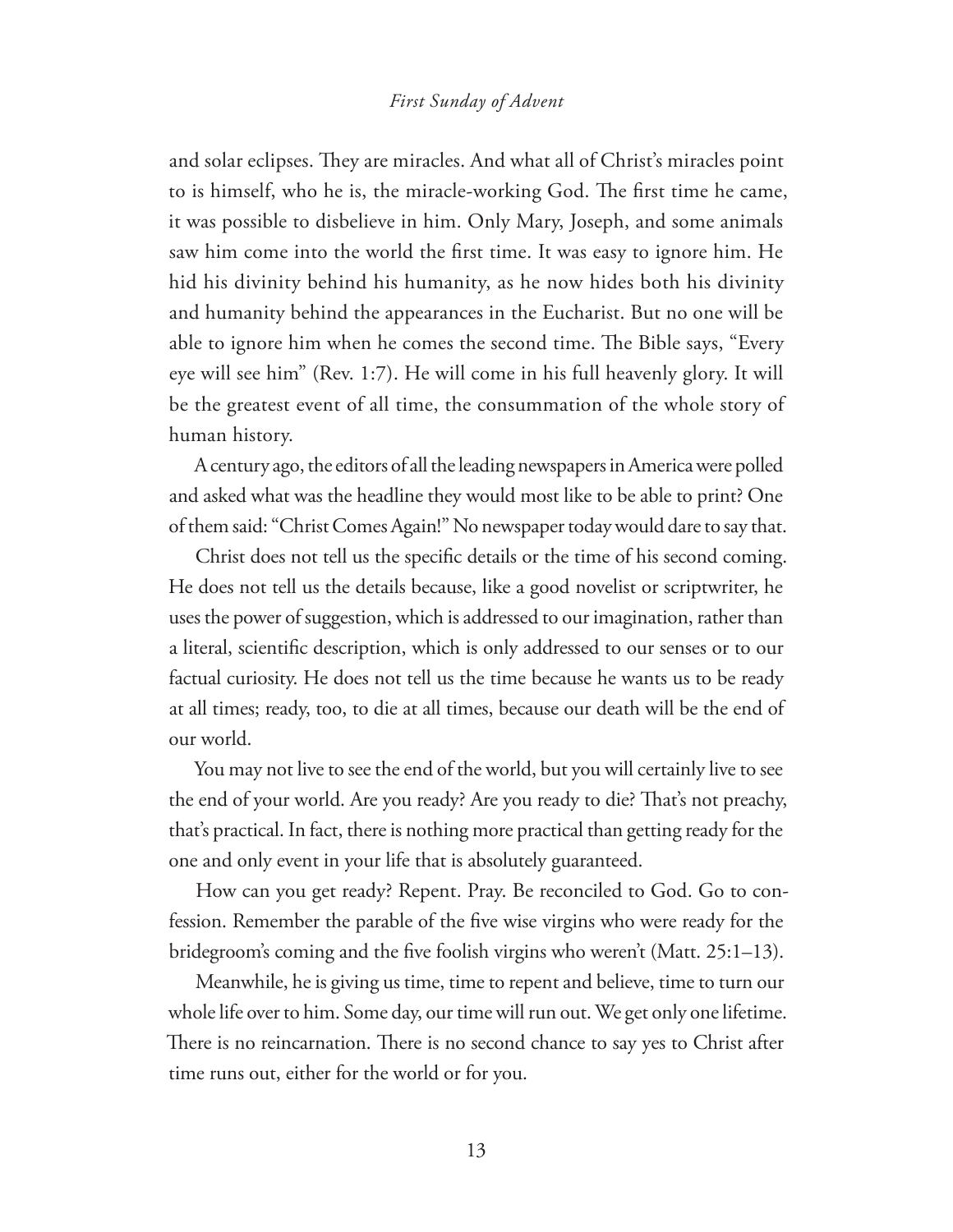Some night will be the world's last night. If he comes tonight, will you be ready to meet him?

Why are we reading this Gospel passage today? Because the Church uses the beginning of Advent, which is the beginning of our liturgical year, to remind us of our end.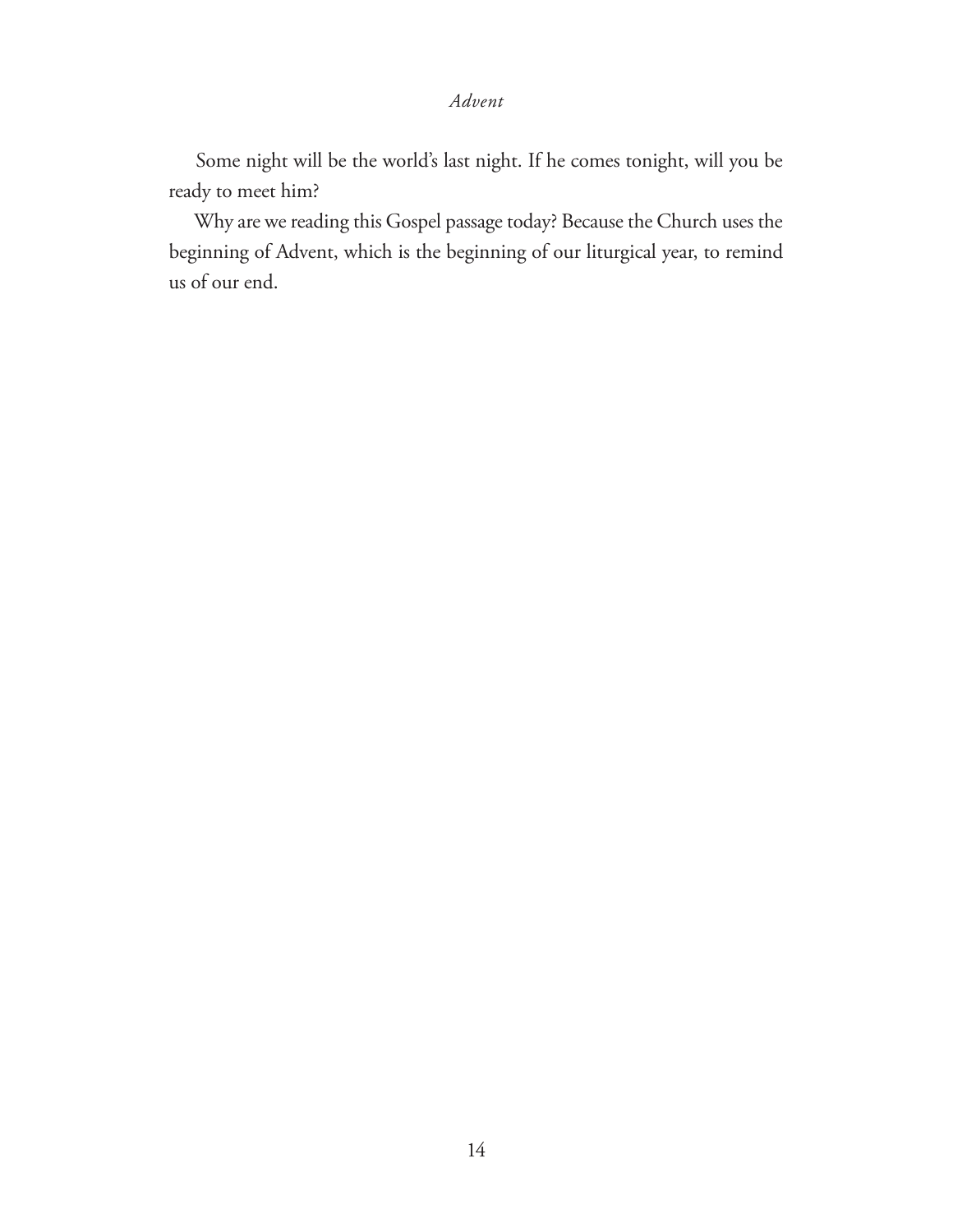# SECOND SUNDAY OF ADVENT

#### **FIRST READING**

Baruch 5:1–9 **\_\_\_\_\_\_\_\_\_\_\_\_\_\_\_\_\_\_\_\_\_\_\_\_\_\_\_\_\_\_\_\_\_\_\_\_\_\_\_\_\_\_\_\_\_\_\_\_\_\_\_\_\_**

Jerusalem, take off your robe of mourning and misery; put on the splendor of glory from God forever: wrapped in the cloak of justice from God, bear on your head the mitre that displays the glory of the eternal name. For God will show all the earth your splendor: you will be named by God forever the peace of justice, the glory of God's worship. Up, Jerusalem! stand upon the heights; look to the east and see your children

gathered from the east and the west at the word of the Holy One, rejoicing that they are remembered by God. Led away on foot by their enemies they left you: but God will bring them back to you borne aloft in glory as on royal thrones. For God has commanded that every lofty mountain be made low, and that the age-old depths and gorges be filled to level ground, that Israel may advance secure in the glory of God. The forests and every fragrant kind of tree have overshadowed Israel at God's command;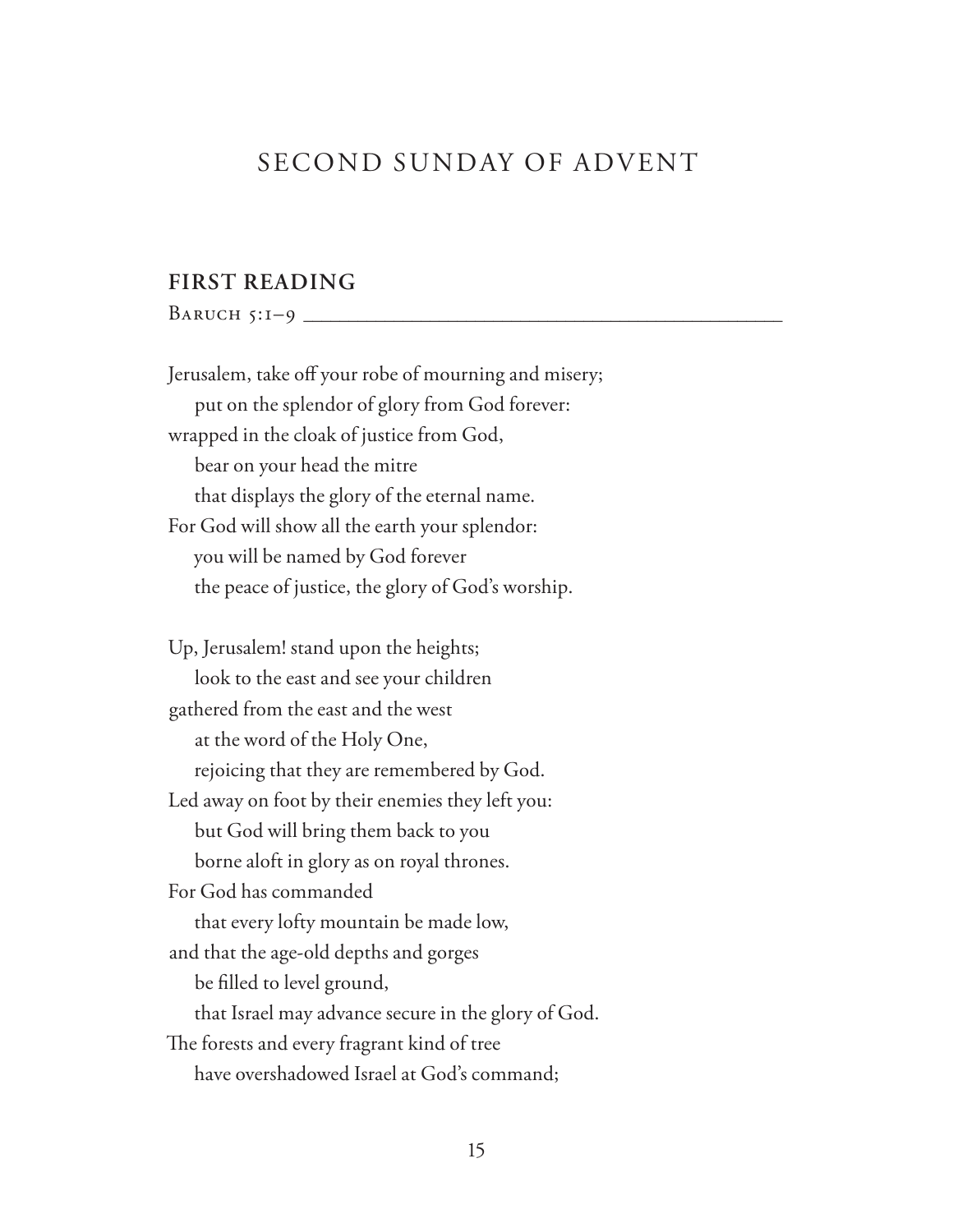for God is leading Israel in joy by the light of his glory, with his mercy and justice for company.

This prophecy has three different but related meanings, three historical fulfillments. First, it refers to the Jews' return to Jerusalem from their exile in Babylon. Second, that event is a symbol, shadow, sign, or foretaste of the coming of Christ the Messiah to Jerusalem—his first coming. Third, it is also a foreshadowing of his second coming.

\_\_\_\_\_\_\_\_\_\_\_\_\_\_\_\_\_\_\_\_\_\_\_\_\_\_\_\_\_\_\_\_\_\_\_\_\_\_\_\_\_\_\_\_\_\_\_\_\_\_\_\_\_\_\_\_\_\_\_\_\_\_\_\_\_

All three are concrete, literal historical events, not just abstract poetic symbols. Christianity is not a religion merely of timeless theological truths and moral principles. These are necessary, but they are abstract, while Christianity is concrete because Christ is concrete. Christianity is a religion of real historical events. If the Incarnation and the Resurrection didn't really happen, Christianity is the world's biggest lie, and Jesus Christ is only Santa Claus for grown-ups.

When the prophet Baruch wrote today's prophecy, he did not know that the event he was inspired by God to write about had all three of those meanings. He understood only the first one: the Jews' return from exile to Jerusalem. But God had all three meanings in mind from the beginning. There are always two authors of every passage in the Bible: the human author and the divine author; and the divine author always knows more than the human author does about the words he inspires.

There's a word in this prophecy that describes all three events, and it's a word we almost never use anymore. And that's a shame, because it's a beautiful word for a beautiful concept, and I'm afraid that concept is dying, starving, getting thin and shadowy like a ghost because we don't see it or say it in our lives anymore. The word is "glory."

What is glory? It is not the same as fame. Fame is only human, and it can be shallow, ugly, or wicked. Entertainment people can be famous but shallow.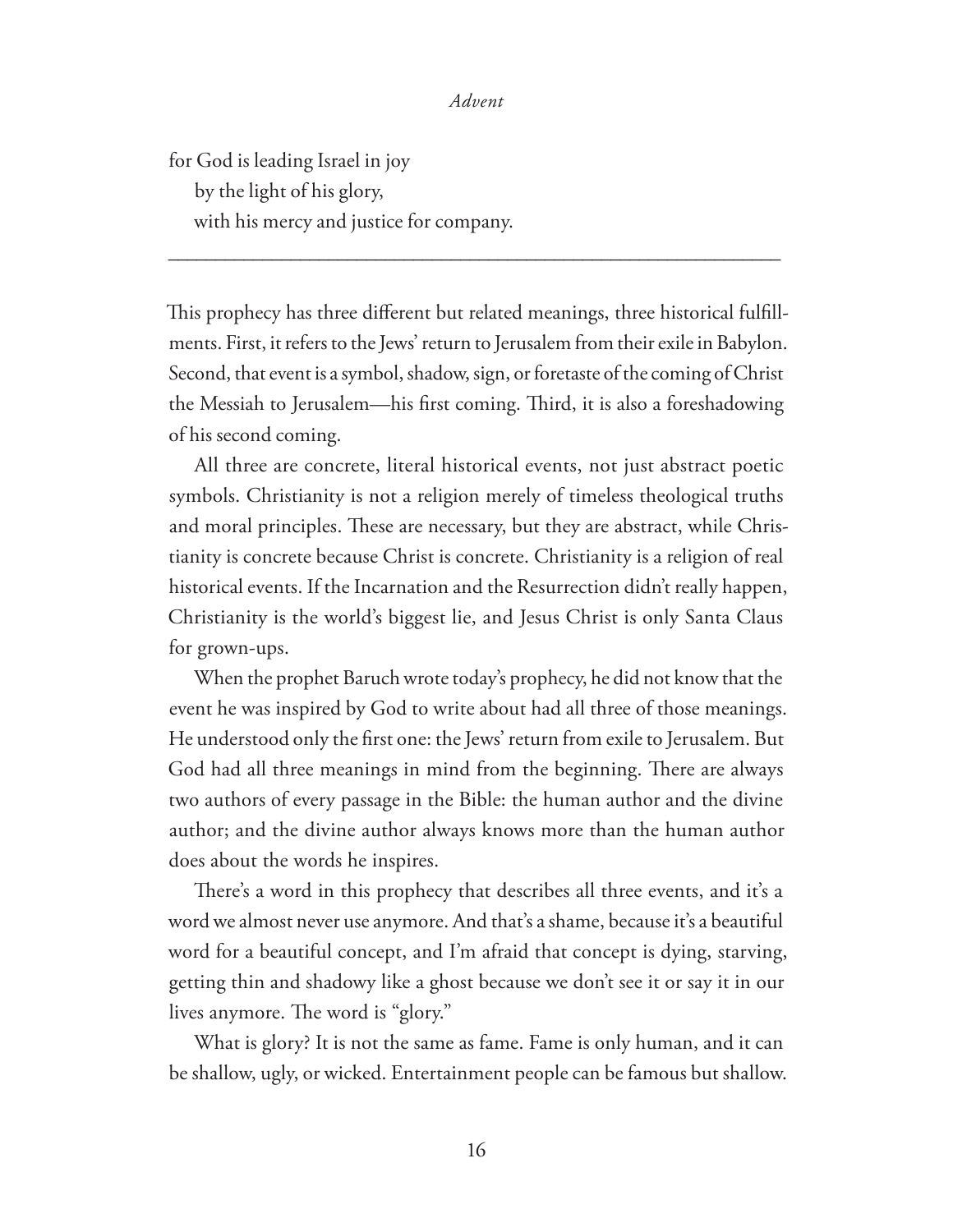The Black Death was famous but horribly ugly. Hitler was famous but wicked. Glory is much more than fame. It's not shallow but profound, it's not ugly but beautiful, and it's not wicked but good.

Glory is mentioned six times in this prophecy. Each time it's ascribed to God: Jerusalem is told to "put on," like a king's robe, "the splendor of glory from God forever," and to bear "the mitre that displays the glory of the eternal name."

The prophet also speaks of "the glory of God's worship." The most glorious thing we can participate in in this world is the Mass.

The prophet also speaks of God's people being "borne aloft in glory as on royal thrones." In heaven we will not only glorify God but God will also glorify us.

Israel is said to "advance secure in the glory of God." Our spiritual warfare is the most glorious of all wars.

And God is said to lead Israel "by the light of his glory." We follow a God who is not only truth and goodness but also beauty.

Scripture often exhorts us to "glorify" God in our prayers and in our lives. That does not mean to give him a glory he doesn't have, like fake advertising, but to rejoice in the glory that he does have. And Scripture says that our destiny in heaven is to be not only justified and sanctified but also glorified, to share in the very glory of God, as a mirror placed before an artistic masterpiece shares in its glory, or—better—as we share in the salty wetness of the sea when we swim in it.

The fact that we find it difficult to define what glory means shows that we no longer find it familiar and natural. The word seems sort of old-fashioned, un-American, medieval, something out of the old myths and fairy tales, something as far away as kings and queens and as legendary as dragons. Yet we still love the old myths and legends. Our hearts are made for them. Tolkien's epic The Lord of the Rings was voted the greatest book of the twentieth century by four different polls of readers. And that book is full of glorious things. So we must have some unconscious knowledge of what glory is and some unconscious love of it. What is it? And where do we find it?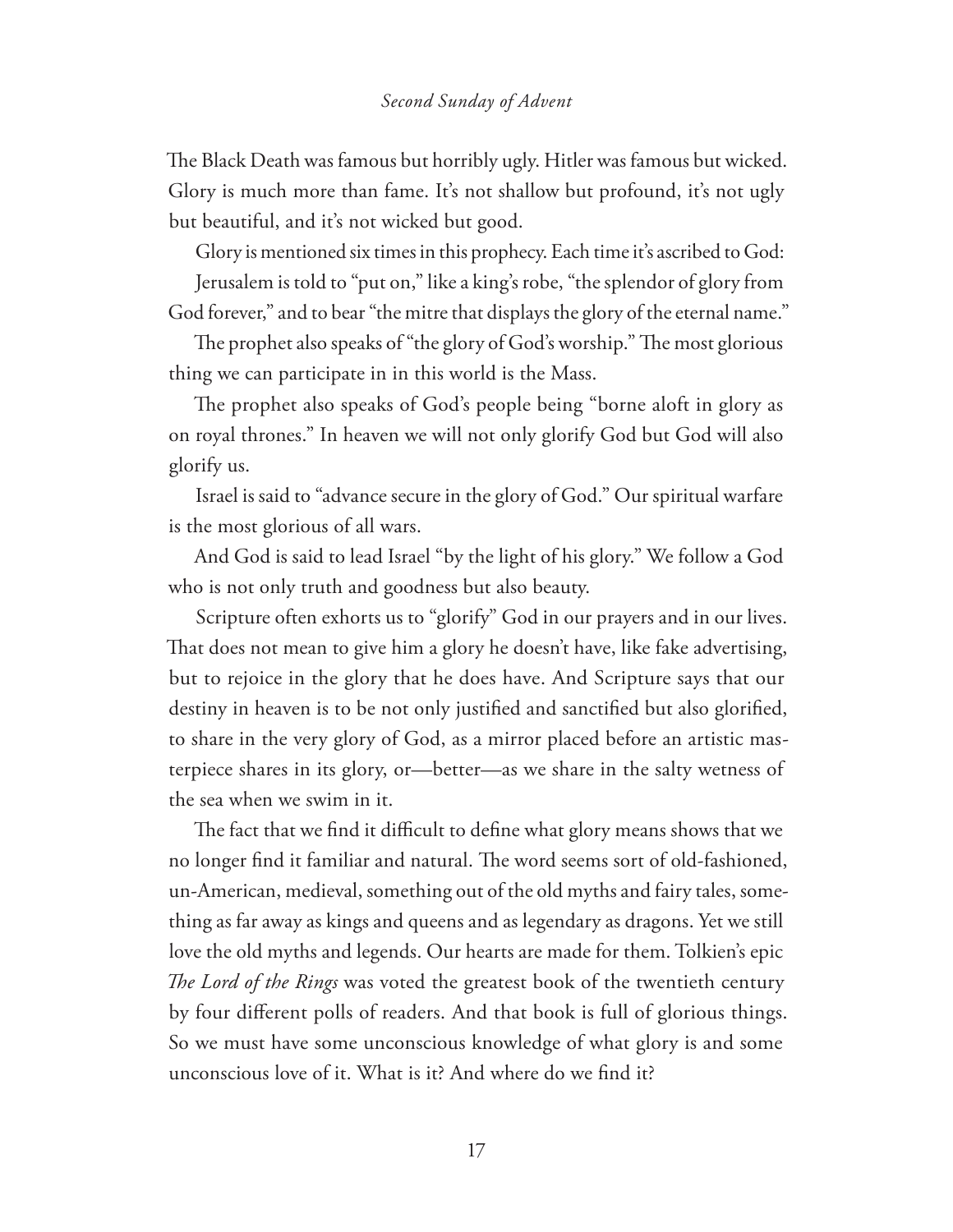The best answer to that question that I know outside of the Bible is a sermon by C.S. Lewis entitled "The Weight of Glory." Google it when you get home and download it. The answer to where we find it is that we find glory in each other. Here is the last paragraph of that sermon:

The weight of my neighbor's glory should be laid daily on my back, a load so heavy that only humility can carry it, and the backs of the proud will be broken. It is a serious thing to live in a society of potential gods and goddesses, to remember that the dullest and most uninteresting person you talk to will one day be a creature which, if you saw it now you would be strongly tempted to worship, or else a horror and a corruption such as you now meet, if at all, only in a nightmare. All day long we are, in some degree, helping each other to one of the other of these destinations. It is in the light of these overwhelming possibilities, it is with the awe and circumspection proper to them, that we should conduct all our dealings with one another, all friendships, all loves, all play, all politics. There are no ordinary people. You have never met a mere mortal. Nations, cultures, arts, civilization—these are mortal, and their life is to ours as the life of a gnat. But it is immortals whom we joke with, work with, marry, snub, and exploit—immortal horrors of everlasting splendors. . . . Next to the Blessed Sacrament itself, your neighbor is the holiest object presented to your senses. If he is your Christian neighbor he is holy in almost the same way, for in him also Christ is truly hidden.

#### $\mathcal{C}$

Let's try to think our way back into the minds of the writers and readers of the Bible, who knew and loved and used that term "glory" more than we do.

It's hard to define glory, but it's easy to point to it. You've probably experienced it at some time in your life. Perhaps it was a sunset so beautiful that it took your breath away. Or perhaps it was the face of your future wife, who you fell hopelessly in love with the very first time you saw her. Or perhaps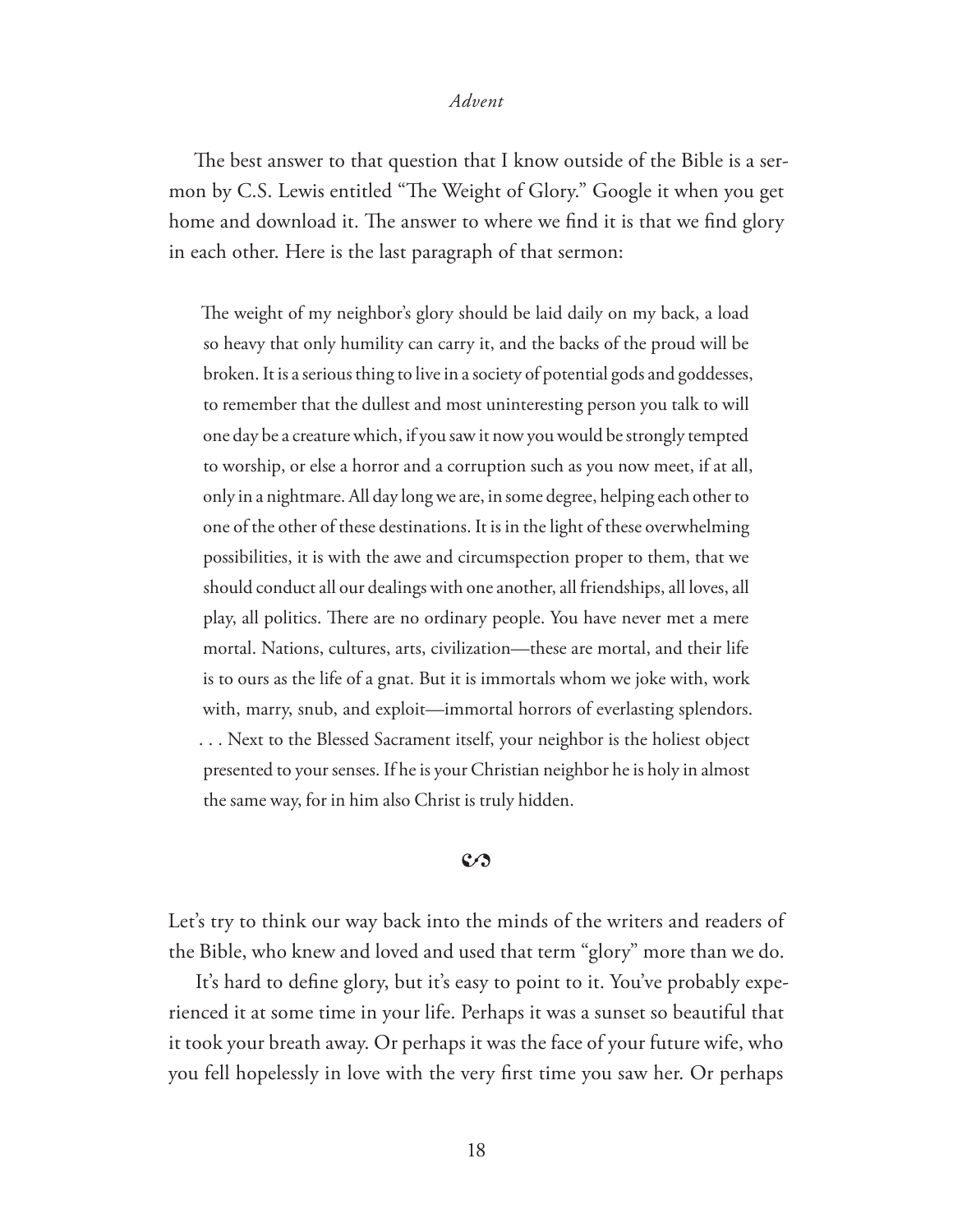#### *Second Sunday of Advent*

it was the "northern lights"—the aurora borealis—or a great mountain, or a great storm, or a great meteor shower. Or perhaps it was something that happened among us: an act of forgiveness, a reconciliation, a miraculous recovery, or the return of a prodigal son. Perhaps it was a great piece of music that broke your heart. Perhaps it was a work of art, or a great cathedral, or the color purple.

In pre-modern times, kings and queens had glory. We no longer have kings and queens, but we still have glory, for nature does not change, even though politics does. Old Cape Cod was made by God, but Route 28 was made by the State.

Great glory, like great sorrow, makes us weep, helplessly. "It broke my heart" is the highest compliment you can pay to a work of art. The Psalmist described that effect on the Jews who were freed in today's Responsorial Psalm: "When the LORD brought back the captives of Zion / we were like men dreaming. / Then our mouth was filled with laughter, / and our tongue with rejoicing" (Ps. 126:1–2). Glory is a gift from heaven, like rain; that's why it makes our faces wet with tears.

Glory is a kind of beauty, a special kind. Not all beauty is glorious. "Glorious" means a beauty that is great and triumphant and splendid, something surprising, something better than you could have imagined or hoped for. Glory is not just special but extraordinary. Glory is high and holy.

This suggests that all glory is from God, who is the supremely high and holy one, the infinite treasury of glory. As Rabbi Abraham Heschel said, "God is not nice. God is not an uncle. God is an earthquake." God is like the sun. Glory is to God as sunlight is to the sun. The glimpses of glory we see in this life are little patches of godlight that shine into our dark forest glens.

The most glorious thing of all is *agape* love—total, self-forgetful, self-giving love—because the most glorious thing is God, and God is that love, God's very being is that love. That equation between glory and love is why the most tragic event that ever happened, Christ's Passion and death, is also the most glorious: because it was the supreme gift of love, God's gift of his own life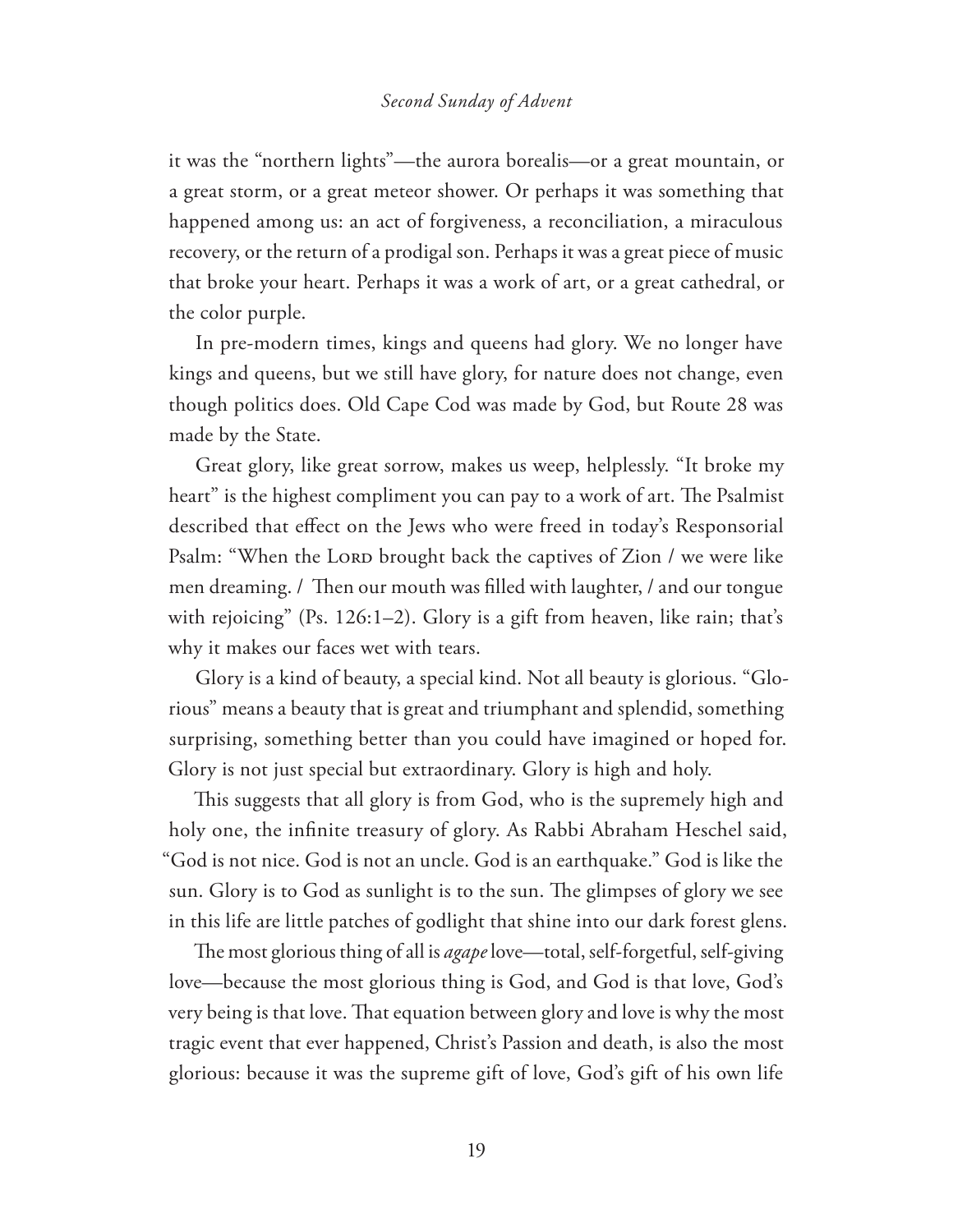in exchange for ours. That God himself, the Creator, eternal and perfect and without any needs, should love us so much that he would give himself into the hands of the sinners who tortured and crucified him, for the salvation of those very sinners (us)—nothing is more glorious than that because nothing ever done was more loving than that.

The Resurrection was not the first stage of that victory but the second. Nothing is more glorious than love, and God's love was poured out totally on the cross; therefore, the cross is the most glorious thing that ever happened. That's why we make crucifixes out of gold! It's natural to contrast the gory with the glory, the gory horror of the Crucifixion with the glorious triumph of the Resurrection; but Christ's saving us from sin in the Crucifixion was even more glorious than his saving us from death in his Resurrection because sin is even more unglorious than death. That's why the martyrs refused to sin, to apostatize, even when threatened with death. They were not fools.

The glory of the Resurrection was not a compensation for the lack of glory of the Crucifixion, like an insurance claim that's paid out to compensate for a loss. They were two stages of one and the same thing, the single event we call the "Paschal (or Passover) Mystery." That whole event was glorious because it was the supreme gift of love. The Resurrection just showed, in the visible realm of the body, the glory that was already there in the invisible realm of the spirit. The story as a whole is the Gospel, the Good News of God's astonishing and incredible love. It's the greatest story ever told. No one has ever imagined anything more glorious.

#### **SECOND READING**

PHILIPPIANS 1:4-6, 8-11

Brothers and sisters: I pray always with joy in my every prayer for all of you, because of your partnership for the gospel from the first day until now. I am confident of this, that the one who began a good work in you will continue to complete it until the day of Christ Jesus. God is my witness, how I long for all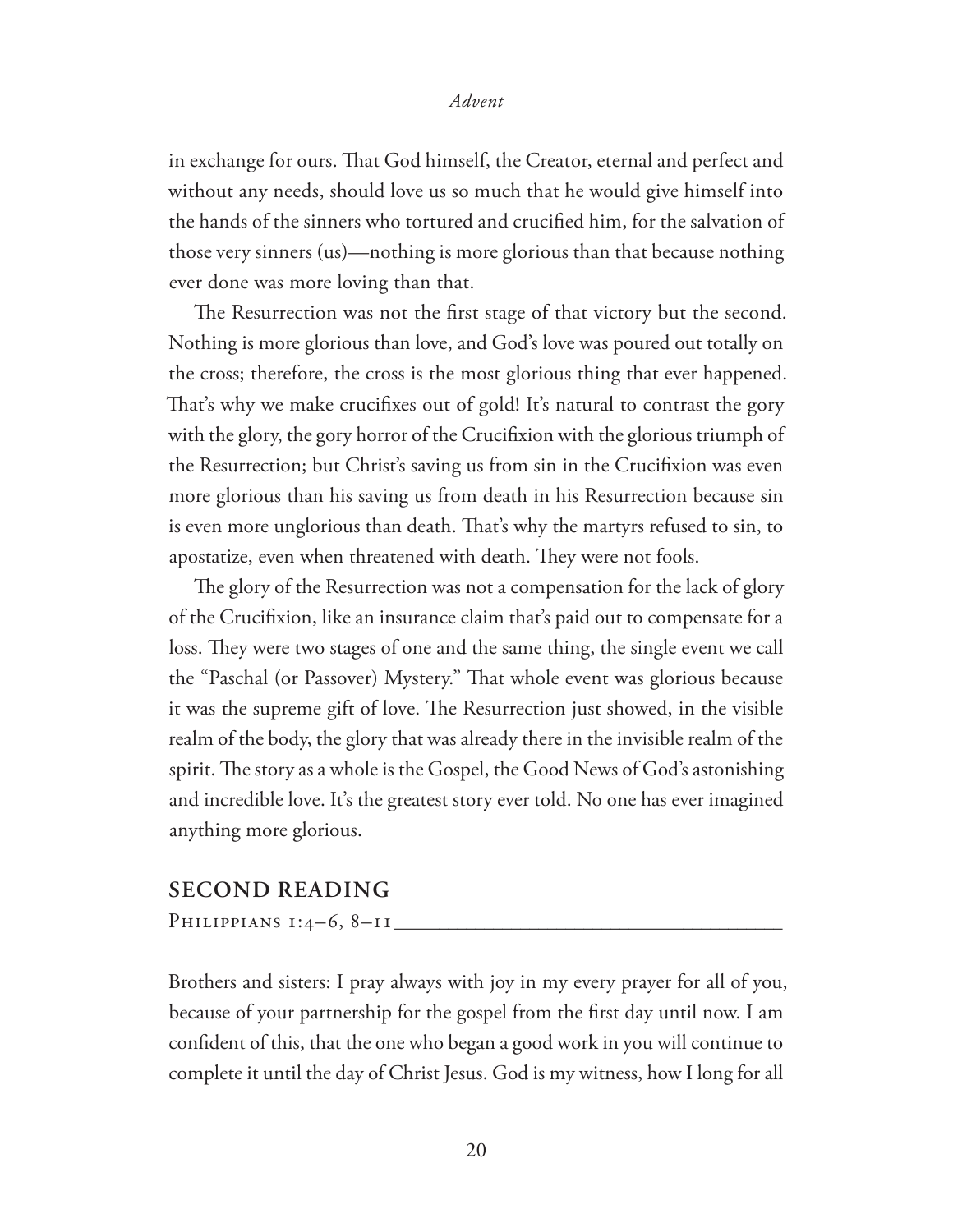#### *Second Sunday of Advent*

of you with the affection of Christ Jesus. And this is my prayer: that your love may increase ever more and more in knowledge and every kind of perception, to discern what is of value, so that you may be pure and blameless for the day of Christ, #lled with the fruit of righteousness that comes through Jesus Christ for the glory and praise of God.

\_\_\_\_\_\_\_\_\_\_\_\_\_\_\_\_\_\_\_\_\_\_\_\_\_\_\_\_\_\_\_\_\_\_\_\_\_\_\_\_\_\_\_\_\_\_\_\_\_\_\_\_\_\_\_\_\_\_\_\_\_\_\_\_\_

The most striking thing in this passage, the thing that can change a large part of our lives, is the assurance "that the one who began a good work in you will continue to complete it until the day of Christ Jesus." It is a great verse for parents to remember when their baptized children seem to drift away from the faith.

Baptism puts an inner mark on the soul, an invisible seal that cannot be erased even when it is disobeyed. It is like a homing pigeon's instincts to fly home. It is there, like a light in the window of the home of the wandering prodigal. And it can and should be the reason for our hope for the prodigal's return.

Hope, like faith, is not a scientific, mathematical guarantee, like two plus two always being four. But the object of hope is nothing less than God himself. Baptism is like God's spiritual brand on what belongs to him. No matter how we struggle against it, we cannot erase it. And the Hound of Heaven never stops chasing us down. Never.

The object of our hope is not a feeling but a fact: the fact that God's yes is more powerful than our no. As St. Paul said, "Where sin increased, grace overflowed all the more" (Rom. 5:20). God's mercy is to our sin what the ocean is to a drop of ink. He promised never to abandon us even when we abandon him. So never stop praying the prayer of trust, St. Faustina's simple prayer, "Jesus, I trust in you," especially for anyone you love who has left the faith. As Winston Churchill famously said, "Never, never, never, never, never give up."

 $\mathcal{C}$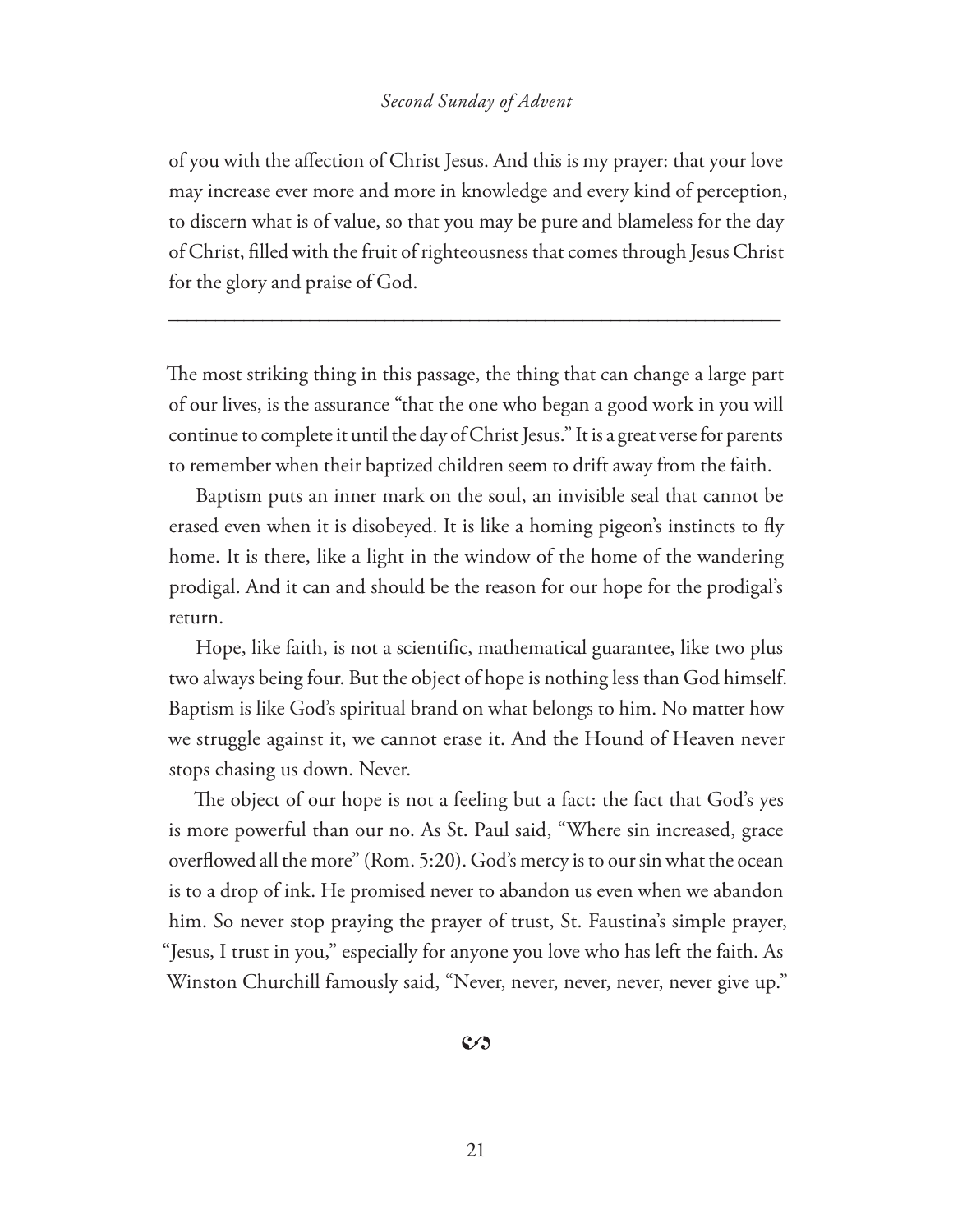The other point in this passage that may be surprising and informative to many people is that love abounds only through something we don't often associate with love—namely, understanding, judgment, and discernment. Love and reason, love and discernment, love and moral discrimination between good and evil, and love and critical questioning about the morality of any action are allies, not enemies. We need both. We need warmer hearts, but we also need cooler heads. We need tenderer hearts, but we also need tougher minds. Soft heads and hard hearts are both very dangerous. As Jesus says, we are to be "wise as serpents and innocent as doves" (Matt. 10:16 RSV-CE) at the same time. In other words, we are to be like him.

#### **GOSPEL**

Luke 3:1–6 **\_\_\_\_\_\_\_\_\_\_\_\_\_\_\_\_\_\_\_\_\_\_\_\_\_\_\_\_\_\_\_\_\_\_\_\_\_\_\_\_\_\_\_\_\_\_\_\_\_\_\_\_\_\_\_\_**

In the fifteenth year of the reign of Tiberius Caesar, when Pontius Pilate was governor of Judea, and Herod was tetrarch of Galilee, and his brother Philip tetrarch of the region of Ituraea and Trachonitis, and Lysanias was tetrarch of Abilene, during the high priesthood of Annas and Caiaphas, the word of God came to John the son of Zechariah in the desert. John went throughout the whole region of the Jordan, proclaiming a baptism of repentance for the forgiveness of sins, as it is written in the book of the words of the prophet Isaiah:

*A voice of one crying out in the desert: "Prepare the way of the Lord, make straight his paths. Every valley shall be "lled and every mountain and hill shall be made low. !e winding roads shall be made straight, and the rough ways made smooth, and all #esh shall see the salvation of God."*

\_\_\_\_\_\_\_\_\_\_\_\_\_\_\_\_\_\_\_\_\_\_\_\_\_\_\_\_\_\_\_\_\_\_\_\_\_\_\_\_\_\_\_\_\_\_\_\_\_\_\_\_\_\_\_\_\_\_\_\_\_\_\_\_\_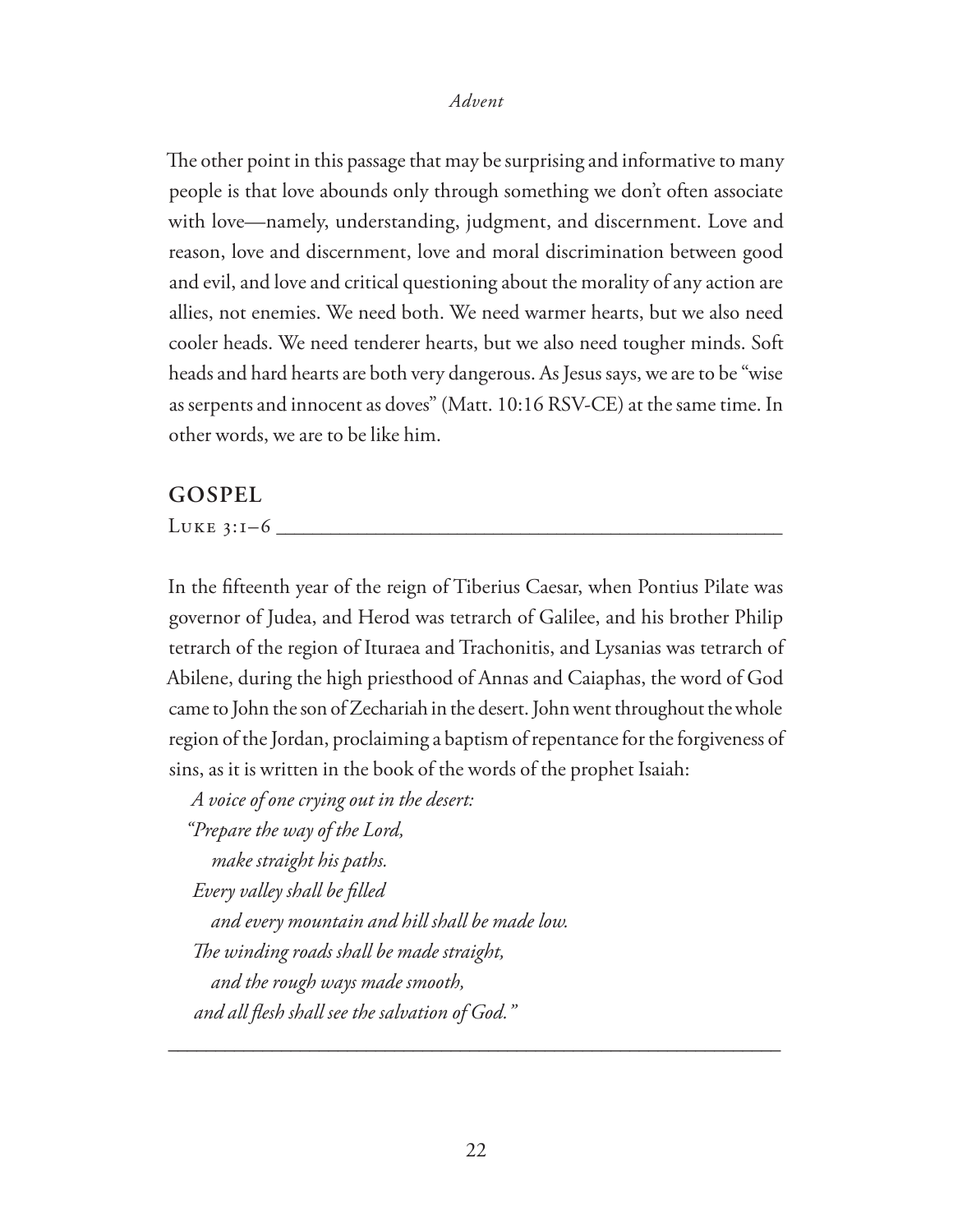#### *Second Sunday of Advent*

Unbelievers often think of Christianity as a myth, a fairy tale, a legend. They have never read the Gospels. Christianity is rooted in literal history. The Gospels are eyewitness accounts of historical events. In the first few verses of our reading today, Luke gives a plethora of secular historical reference points: five geographical territories; nine proper names, including two high priests and five secular rulers with their official titles; and an exact date.

Our faith is based on facts, on historical events that are recorded in the four Gospels. Some of them are corroborated by secular sources and none of them are contradicted. If these events are not historical facts but creative fictions, man-made myths, pious legends, and moral allegories, then a miracle that is much harder to believe than any of the miracles recorded in these Gospels must have happened: the four Gospel writers, who were two Jewish fishermen, one Jewish tax collector, and one Greek doctor, together invented the totally new and modern literary form of realistic fantasy, almost two thousand years before Tolkien, and wrote the most powerful, convincing, life-changing, world-changing fantasy in history that was the biggest con job in history and was stupidly swallowed and mistaken for historical fact by billions of people of all kinds including the most intelligent and critical and rational thinkers who ever lived. Now that is really a fantasy!

The Gospels are unique. There is nothing like them in all the literature of the world, religious or secular. This is shown by the fact that all fictional novels about Jesus as the main character are ridiculously, embarrassingly bad. They are usually written by Protestant fundamentalists. There have been good novels written about every other famous character in history—fictional novels about factual persons like Socrates or Moses or Buddha or Caesar or Alexander the Great. Some of them are quite good. There has never been one about the most famous and influential character in history. Why? Because the reality recounted by the four Gospel writers dwarfs the human imagination. We are ants, and we can only build anthills. Jesus is God, and his story is to our inventions as Mount Everest is to anthills. No one could ever have invented him. In fact, he invented us.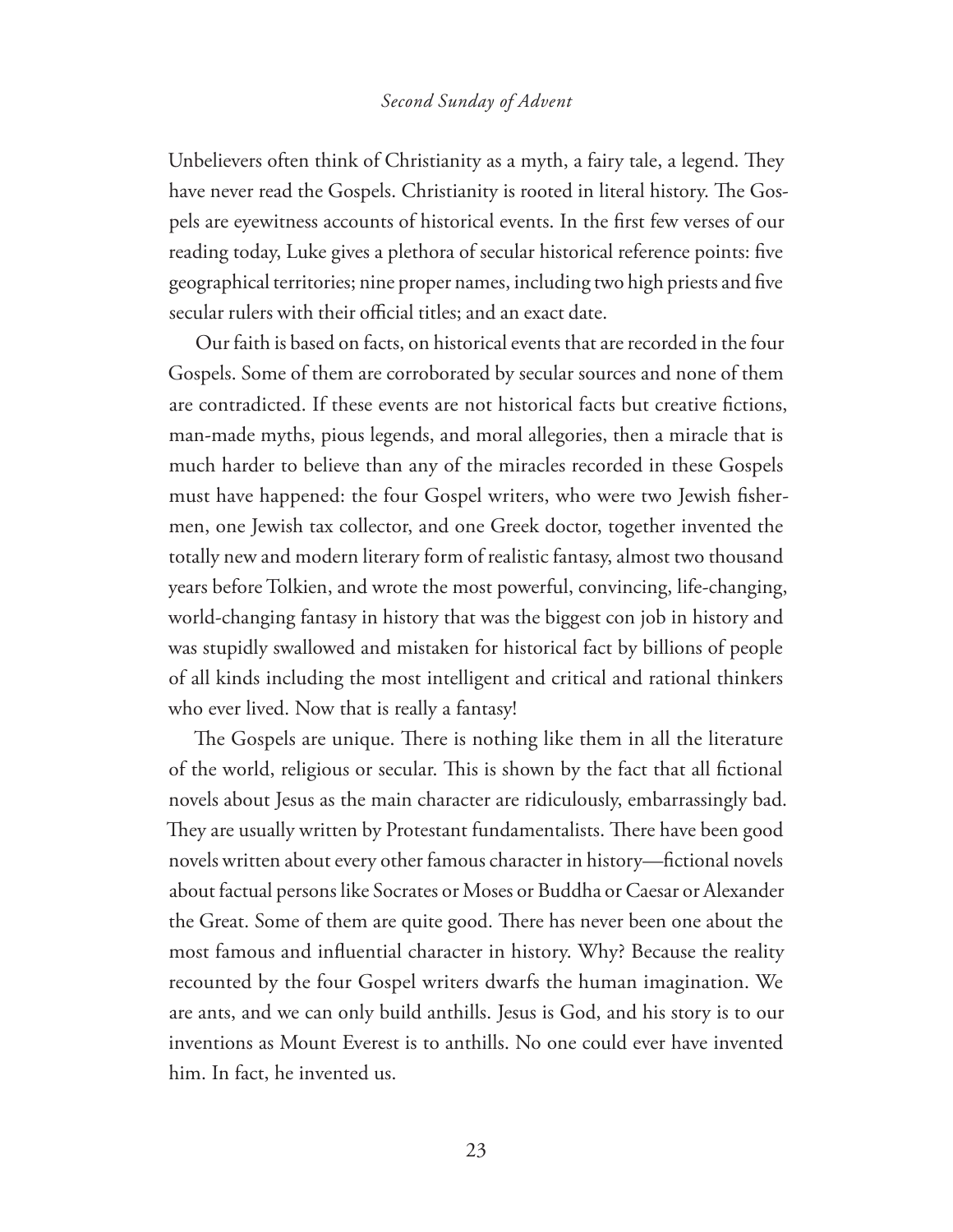$\mathcal{C}$ 

John the Baptist was the last of the prophets. Jesus says that he was the greatest of the prophets. Why did God send so many prophets before Christ? To prepare the way, the historical way, for Christ, to plant his roots in history. To show us that all of history, most especially Jewish history, was a providentially designed preparation. For no man in history ever fulfilled as many specific prophecies as Jesus did. To show that Jesus is the Christ, the Messiah, the promised one, the meaning and fulfillment and culmination of history. To show that history is his-story.

The long preparation for Jesus' coming, culminating in John the Baptist, was like bulldozers clearing away hills and filling in valleys to prepare for the building of a road that we can travel on. In today's Gospel passage, Luke quotes Isaiah's prophecy word for word: "Every valley shall be filled and every mountain and hill shall be made low." That leveling does not mean a Communist leveling of wealth by the removal of private property, or the removal of all inequalities in human life. It's not a political program. It means clearing away obstacles for a road, for a way, which is the road to heaven and the way of salvation, the way that is a person, Jesus Christ, who said, "I *am* the way." All other religious teachers said, "I teach the way; I teach the truth; I teach the meaning of life." Jesus said, "I am the way and the truth and the life" (John 14:6). Buddha said, "Come not to me, come to my dharma, my doctrine, my teaching." Jesus said, "Come unto me." Buddha said to his disciples, "You must be lamps unto yourselves." Jesus said, "I am the light of the world" (John 8:12).

No other great religious founder ever rose from the dead, claimed to be the one true God, performed hundreds of miracles, or fulfilled as many prophecies as Jesus. There are at least three hundred specific prophecies in the Old Testament that Jesus literally fulfilled. The belief that all that happened by chance, by mere coincidence, not by divine design, is as ridiculous as the belief that the superintelligent design of the world's most complex computer,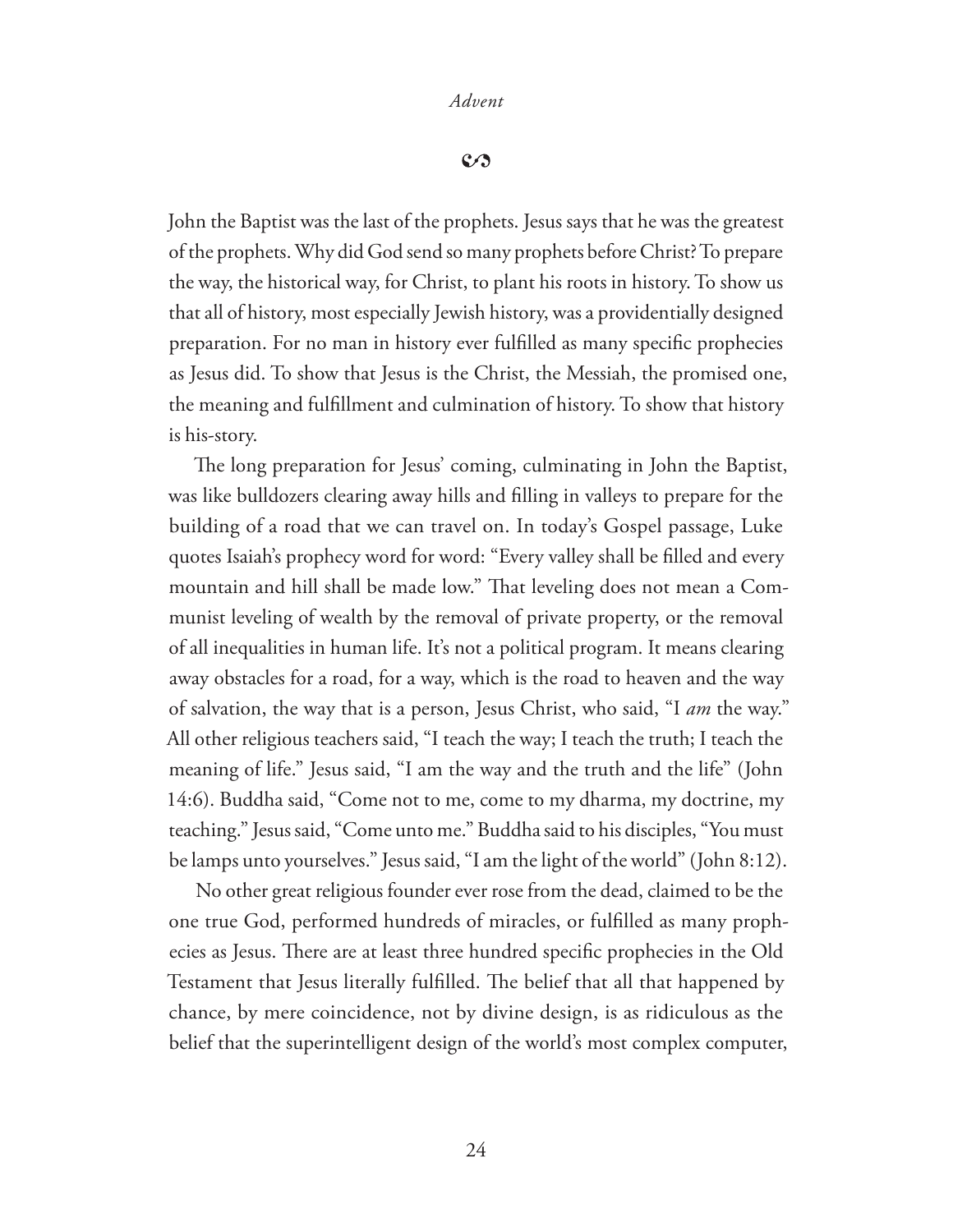#### *Second Sunday of Advent*

your supercomputer you call your brain, just happened to happen merely by chance, without divine design.

Oh, I forgot. There are people who believe that happened too. Surprisingly, many of them seem to be sane in other ways. Some of them even have PhDs. (A PhD is supposed to mean a "doctor of philosophy," but sometimes it means a "doctor of phoniness.") They are the ones who believe in the world's biggest myth. They just myth the point. The point is Jesus.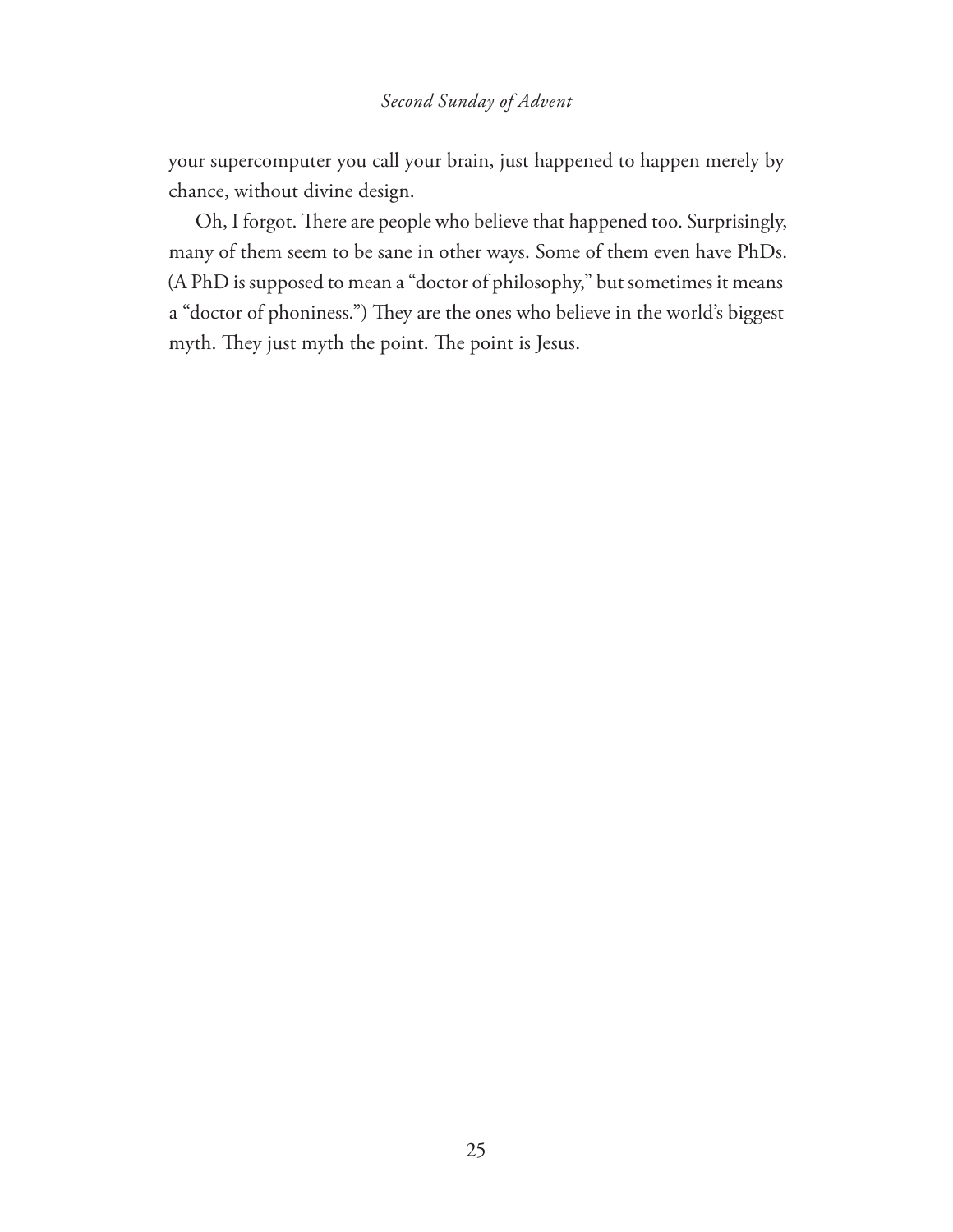## THIRD SUNDAY OF ADVENT

#### **FIRST READING**

Zephaniah 3:14–18a **\_\_\_\_\_\_\_\_\_\_\_\_\_\_\_\_\_\_\_\_\_\_\_\_\_\_\_\_\_\_\_\_\_\_\_\_\_\_\_\_\_\_\_\_\_\_**

Shout for joy, O daughter Zion! Sing joyfully, O Israel! Be glad and exult with all your heart, O daughter Jerusalem! The LORD has removed the judgment against you he has turned away your enemies; the King of Israel, the LORD, is in your midst, you have no further misfortune to fear. On that day, it shall be said to Jerusalem: Fear not, O Zion, be not discouraged! The LORD, your God, is in your midst, a mighty savior; he will rejoice over you with gladness, and renew you in his love, he will sing joyfully because of you, as one sings at festivals.

All seven of the promises in this passage are fulfilled in Christ. They are all "Good News," or "Gospel." It is such good news that Israel is exalted to "shout for joy" and to "sing joyfully" in the first verse; and in the last verse it says exactly the same thing about God, that "he will sing joyfully because of you." Some joy is too good for prose, it requires poetry; too good for mere speech, it requires song. God too sings, did you know that? Or did you think he only gave sermons

\_\_\_\_\_\_\_\_\_\_\_\_\_\_\_\_\_\_\_\_\_\_\_\_\_\_\_\_\_\_\_\_\_\_\_\_\_\_\_\_\_\_\_\_\_\_\_\_\_\_\_\_\_\_\_\_\_\_\_\_\_\_\_\_\_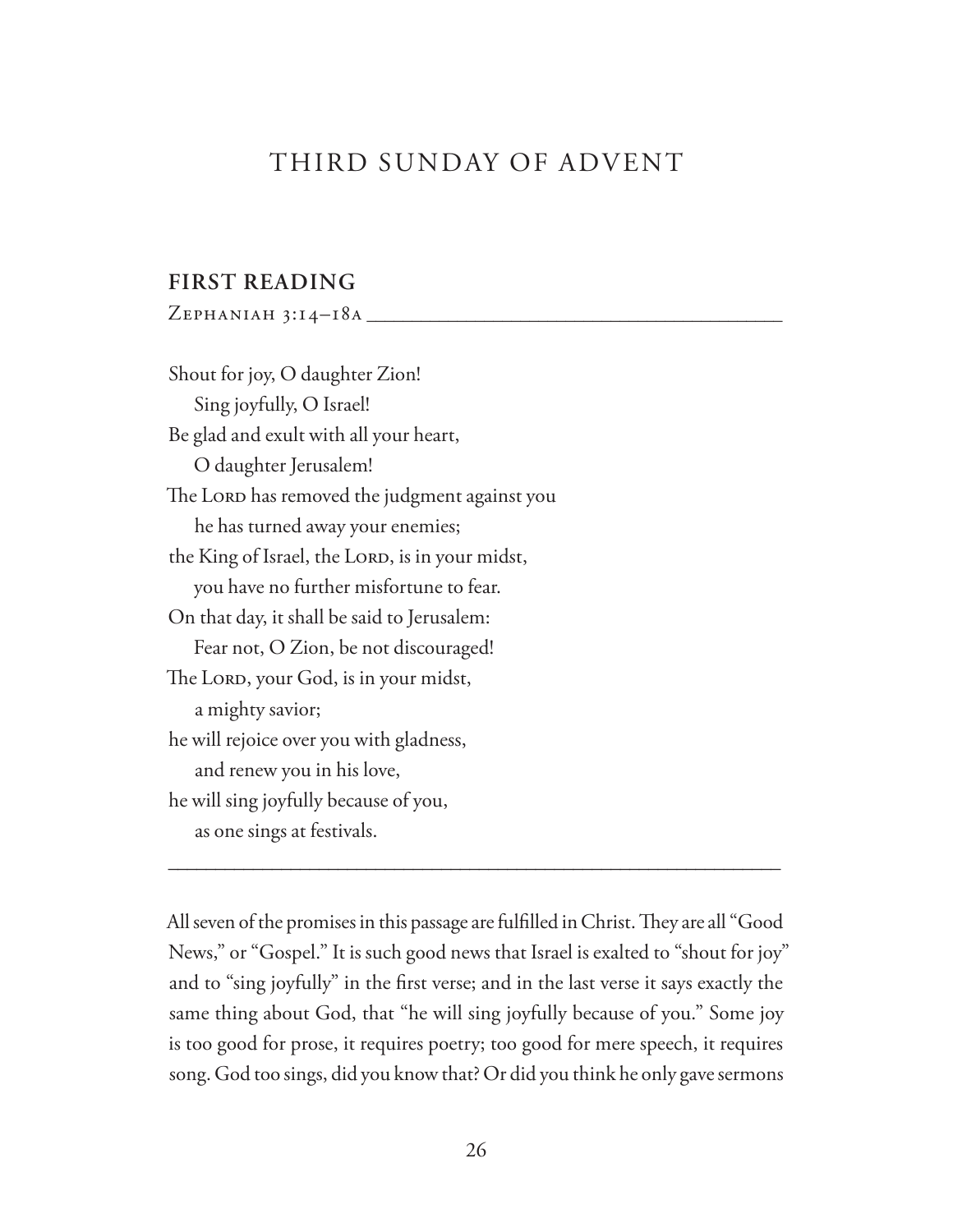#### *Third Sunday of Advent*

and speeches and commandments? God invented St. Francis. God invented Beethoven. God invented Pavarotti.

The first of the seven promises is that "the Loro has removed the judgment against you." "Judgment" means justice. God has revoked our just punishment. St. Paul writes that "the wages of sin is death, but the gift of God is eternal life in Christ Jesus our Lord" (Rom. 6:23). Wages are justice, gifts are mercy. The good news is that at the Last Judgment we will not get what we justly deserve. We will get what we don't deserve. We will get mercy, and salvation; we will get God, and union with God in heaven—if we believe him, and trust him, and accept his gift, which is himself. God's mercy is a free gift, free for the taking. The taking is faith. Almost the last verse in the Bible says: "Let the one who thirsts come forward, and the one who wants it receive the gift of life-giving water" (Rev. 22:17). God paid the price. The food is free. The only price is our hunger. Jesus says, "Blessed are they who hunger and thirst for righteousness, / for they shall be satisfied" (Matt. 5:6).

The second promise mentioned is that "he has turned away your enemies." Israel's enemies were not the Babylonians or the Assyrians or the Egyptians or the Romans but their own sins. Sin destroys souls as cancer destroys cells. God's angel announced that the Messiah should be called "Jesus," which means "Savior," because "he will save his people from their sins" (Matt. 1:21). Not just from the punishment justly due to their sins—that was the first point—but also from their sins. He will make us holy. He will make us saints if we let him. In theological terms, the first promise was justification, the second promise is sanctification.

Third, "you have no further misfortune to fear." That does not mean they would not have any more trials in this world. They would have many. But they were not to be feared. Jesus said to his disciples: "Do not be afraid of those who kill the body but cannot kill the soul; rather, be afraid of the one who can destroy both soul and body in Gehenna" (Matt. 10:28). That's the devil. Jesus gave the devil what Southerners call a "whuppin," and he does not own us anymore.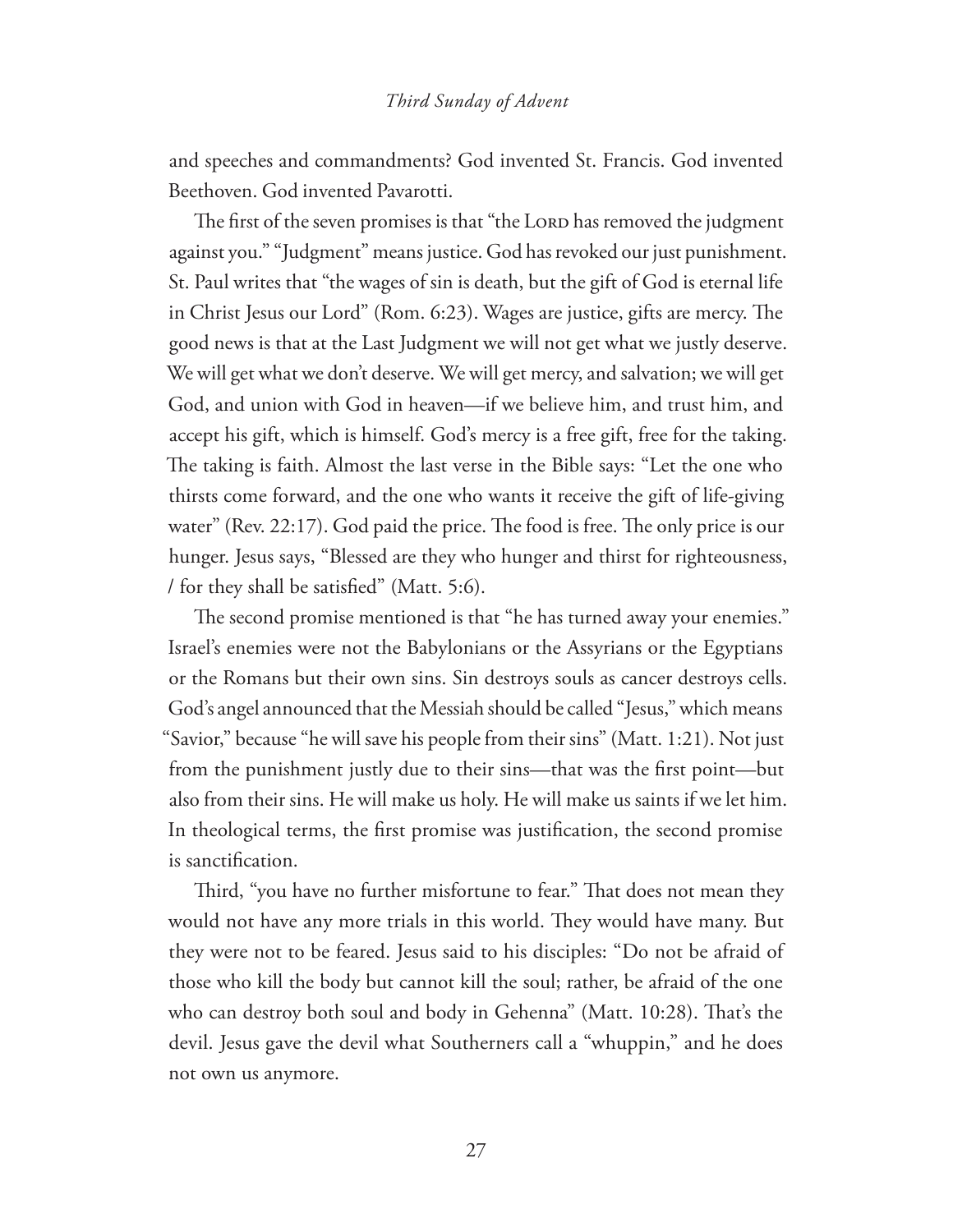By the way, there is a serious mistranslation here: the word in the Hebrew text is "evil," not "misfortune." Our Lord commands us to pray the words "Deliver us from evil," not "Deliver us from misfortune," because there are no such things as misfortunes. "Misfortune" means "bad fortune," or "bad luck," or "bad chance," and there is no such thing as luck or chance in God's world.

We are not promised that "we have nothing to fear but fear itself" (that's really a silly saying). We have many little things to fear. But the big thing, hell and the devil, real evil—Jesus has conquered that. That's what we believers have over unbelievers. An unbeliever, even if he enjoys many little things, fears the one big thing: death, and life after death. A Christian, even if he fears many little things, does not fear the one big thing. Christ conquered death as well as sin and punishment. Our three biggest enemies: sin and death and hell.

The fourth promise is that "the LORD, your God, is in your midst." God is not just a heavenly puppeteer pulling our strings from a distance or a movie director sitting in a chair issuing orders. He is right here in our midst, present even in the midst of the worst evils in the world. We are not alone. We should never allow each other to feel alone. When someone you love is dying, the thing they need most is not anything you can give them, but yourself, your presence. God is with us: that is what the name "Emmanuel" means. Nothing could be better than that. God cannot give a greater gift than himself, his real presence. We have that in our souls, and we also have that in the Eucharist.

The fifth promise is that he will be "a mighty savior." No force in all reality is mightier. The God who is all love and all wisdom is also all power. He's got the whole world in his hands, and therefore he certainly has you in his hands.

The sixth promise is that "he will  $\ldots$  renew you in his love." What is this "renewal"? What are we destined to become? We don't know. "'What eye has not seen, and ear has not heard, / and what has not entered the human heart, / what God has prepared for those who love him,' *l* this God has revealed to us through the Spirit" (1 Cor. 2:9–10). But we do know this: that whatever this renewal is, whatever our new self is that God is going to make out of our old self, and whatever new world and life—"a new heaven and a new earth" (Rev.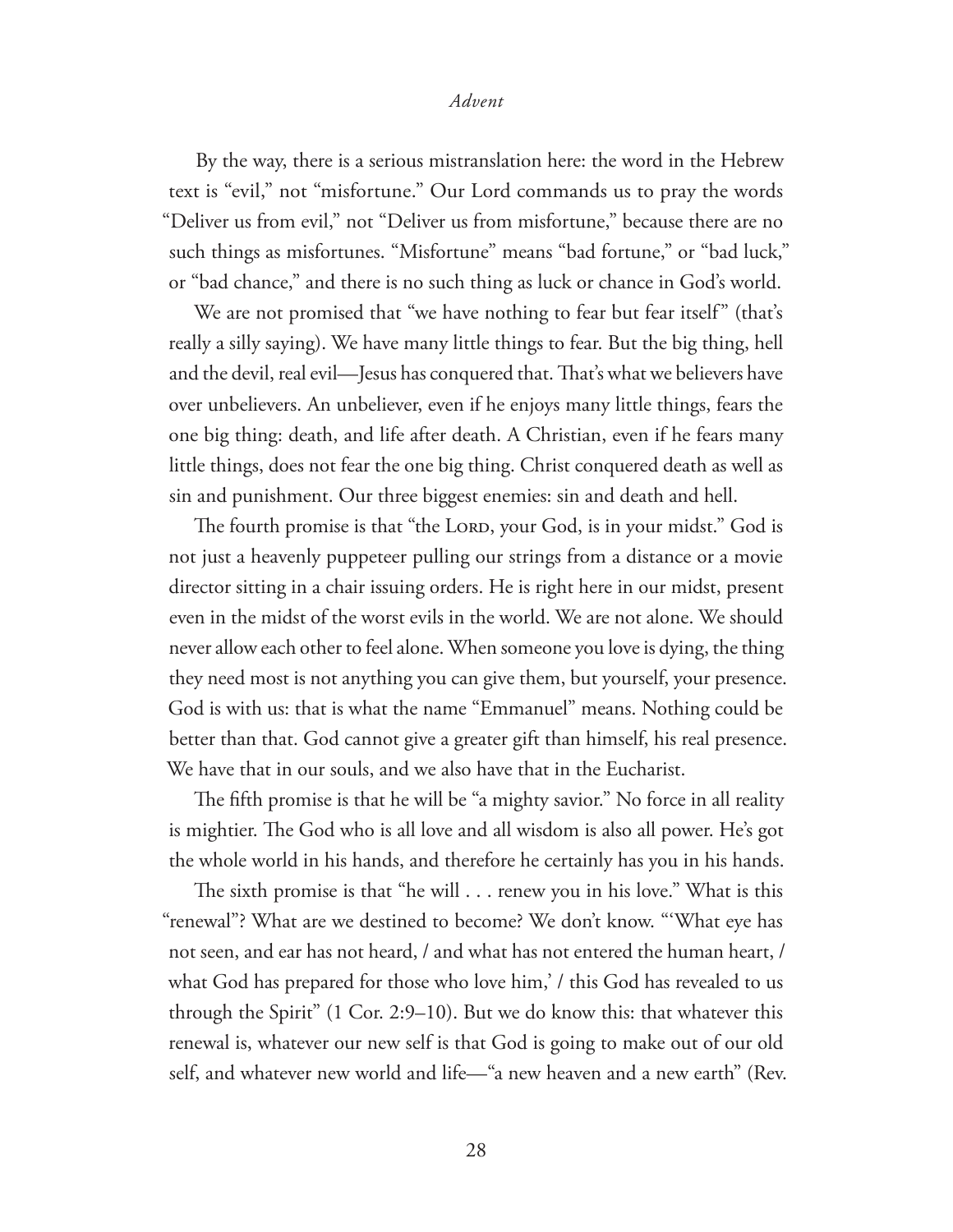21:1)—he will make for us, it comes from his love and is motivated by his love. We can trust that love. In fact, there is nothing that is totally trustable except that.

The seventh promise is that "he will sing joyfully because of you." We will be his song. Now, we sing about him; then, he will sing about us. If we now glorify him, he then will glorify us. The reason he has not shown us a picture of our new self, our heavenly self—the reason he has not told us what it looks like—is probably because if we saw it now, we would either not believe it—not believe that that beautiful creature is us—or else we would be strongly tempted to worship it.

Whatever it is that God has in store for us, it is always better, wiser, more loving, more joyful, more beautiful, and more worthy of song than we can imagine. The best description we have is this: we will be like Jesus.

#### **SECOND READING**

Philippians 4:4–7

Brothers and sisters: Rejoice in the Lord always. I shall say it again: rejoice! Your kindness should be known to all. The Lord is near. Have no anxiety at all, but in everything, by prayer and petition, with thanksgiving, make your requests known to God. Then the peace of God that surpasses all understanding will guard your hearts and minds in Christ Jesus.

\_\_\_\_\_\_\_\_\_\_\_\_\_\_\_\_\_\_\_\_\_\_\_\_\_\_\_\_\_\_\_\_\_\_\_\_\_\_\_\_\_\_\_\_\_\_\_\_\_\_\_\_\_\_\_\_\_\_\_

"Your kindness should be known to all"—the Greek word here translated "kindness" means unusual patience, or moderation, or forbearance, or graciousness, or sweet reasonableness. It is not the easy, generic kindness that we expect all decent people to have, but the heroic and self-sacrificial Christian virtue that is part of *agape* love. St. Paul says this "should be known to all" (literally, "all men should recognize it") because it is not generic but specific—it distinguishes Christians. It is part of what Jesus meant when he said, "This is how all will know that you are my disciples, if you have love for one another" (John 13:35).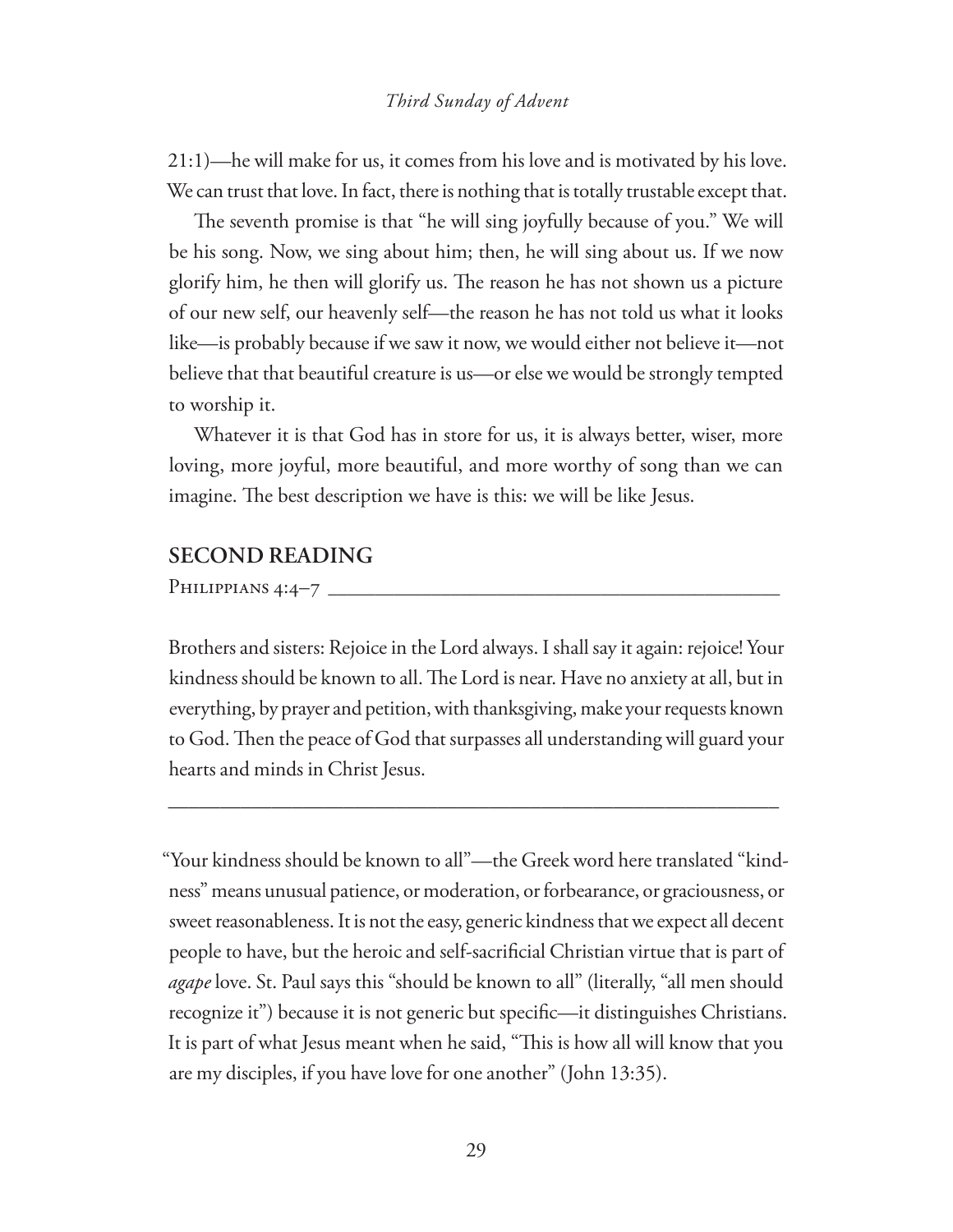The reason for St. Paul's rousing, joyful exhortation to "rejoice" is that "the Lord is near." Does he mean his present nearness or his Second Coming at the end of time? Both. For both are cause for rejoicing.

But how can we rejoice "always"? What about troubles and trials and pains and sufferings and failures? Here, too, "the Lord is near." And because we know that, even though we cannot simply "rejoice always," we can rejoice *in the Lord* always because the Lord is near always, even in our troubles and trials—especially there. Jesus said, in the Beatitudes, "Blessed are they who mourn, / for they will be comforted" (Matt. 5:4). Our sufferings can be blessings, if only we see the Lord's hand in them and accept them out of faith and trust in him and offer them up to him in surrender to his perfect will. All the saints say that. It's not easy, but it's possible, and it's blessed. Rejoicing does not mean feeling happy. We can't control our feelings. But we can control our choices, and we can choose to rejoice even in our sufferings, to accept them in faith, and to say yes to them even through our tears. And that is something very powerful and precious to God.

It's not as hard as we think. If we develop the habit of offering up our little daily sufferings in faith, hope, and love, we will find it easier to do that when the big ones come. If not, not.

When St. Paul tells us to "have no anxiety at all," he uses an active verb, not a passive verb, implying that this is something under our control. Anxiety is a feeling, and it is not in our power to have or not have feelings, but it is in our power to dismiss or to admit a feeling. That is a choice of our free will. We can dismiss a feeling from our minds because we can know that the Lord is our shepherd and therefore we get from him absolutely everything we really need even though we do not get everything we want. We can't choose not to feel awful, but we can choose to trust him even when we do.

God is all-powerful, all-good, and all-wise. We are not. Therefore, we don't understand how our present sufferings can be blessings in disguise, but we can believe it, and that faith gives us a peace that "surpasses all understanding." This peace does not come from us and from our understanding. It comes from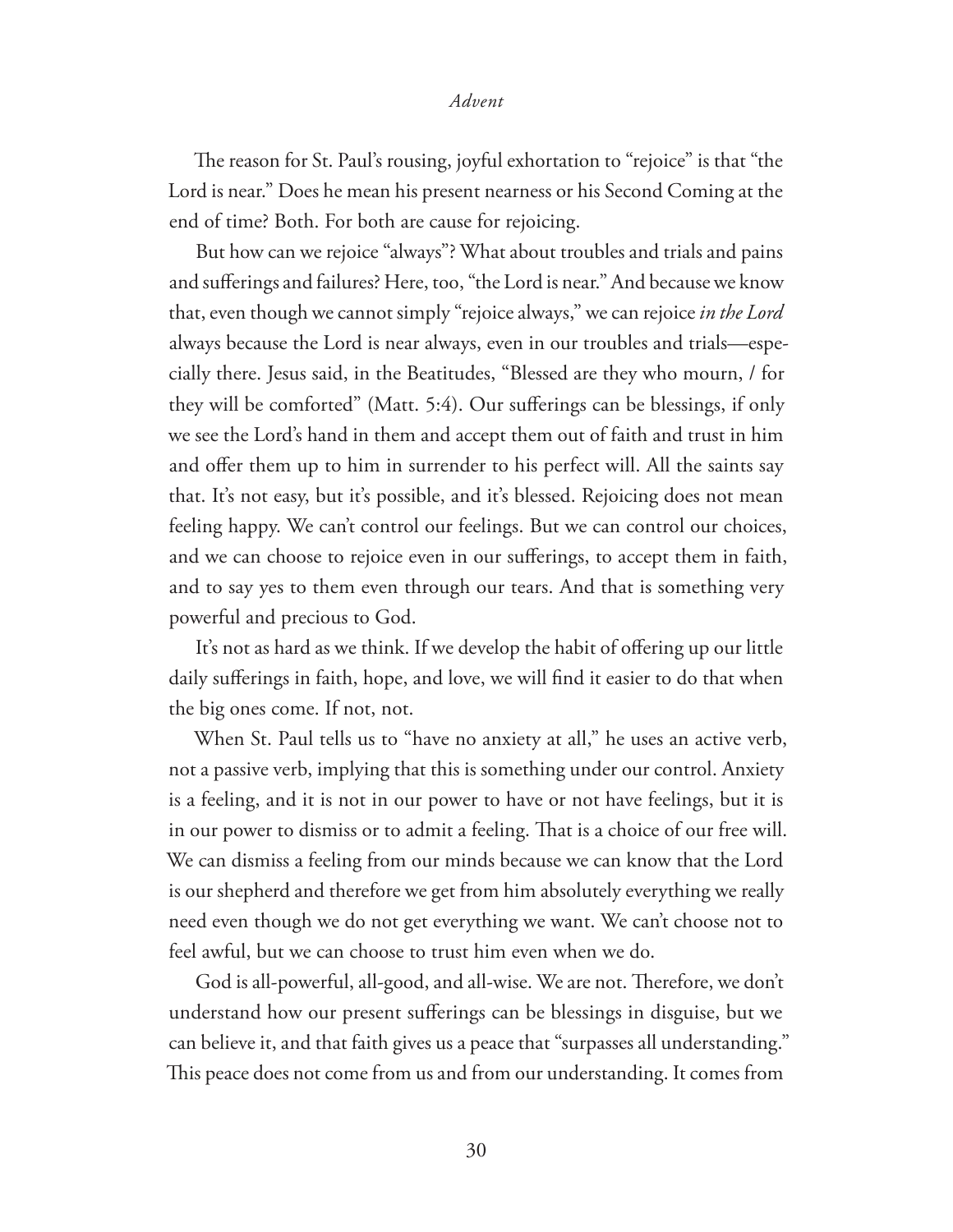#### *Third Sunday of Advent*

God. It is God's own peace (see John 14:27). Our feelings may continue to be roiled like storm waves on the surface of our consciousness, but that peace can continue to be there as an anchor underneath all the turmoil.

Anxiety is a feeling. The peace that St. Paul speaks of here is more than a feeling. Our peace comes from our faith, and our faith is more than our understanding and our understanding is more than our feelings; therefore, our peace is more than a feeling.

We can believe much more than we understand, and we can understand much more than we feel. If we can understand that the feelings of pain from an operation are necessary because we have faith and trust in our doctor who is taking care of us, then we can certainly know the same thing when it is God, the divine physician, who is taking care of us.

Remember the parable of Fact, Faith, and Feeling, the three men who are walking on a high wall. As long as Faith keeps his eyes on Fact, on Truth, all three keep walking on the wall. But when Faith takes his eyes off of Fact and turns around to see about how Feeling is doing, both Feeling and Faith fall off the wall. But Fact never does. So let's keep our eyes peeled on divinely revealed Fact, on Truth, not on our own feelings. Feelings are good, and natural, and important, and precious, but they are not eyes, they do not see. Faith does.

#### $\mathcal{C}$

One other remarkable point in our Scripture passage today is these words of St. Paul: "By prayer and petition, with thanksgiving, make your requests known to God." The four basic forms of prayer are adoration, thanksgiving, confession, and petition—both for our own needs and for the needs of others. St. Paul tells us to unite two of these, to pray "in petition with thanksgiving" (i.e., gratitude).

Gratitude is essential. If we do not have gratitude, we simply cannot be religious, and we cannot be moral; in fact, we cannot even be human and civilized.

But how can petitions be "with gratitude"? Gratitude is giving thanks for the blessings and graces God has already given us in the past, while petition is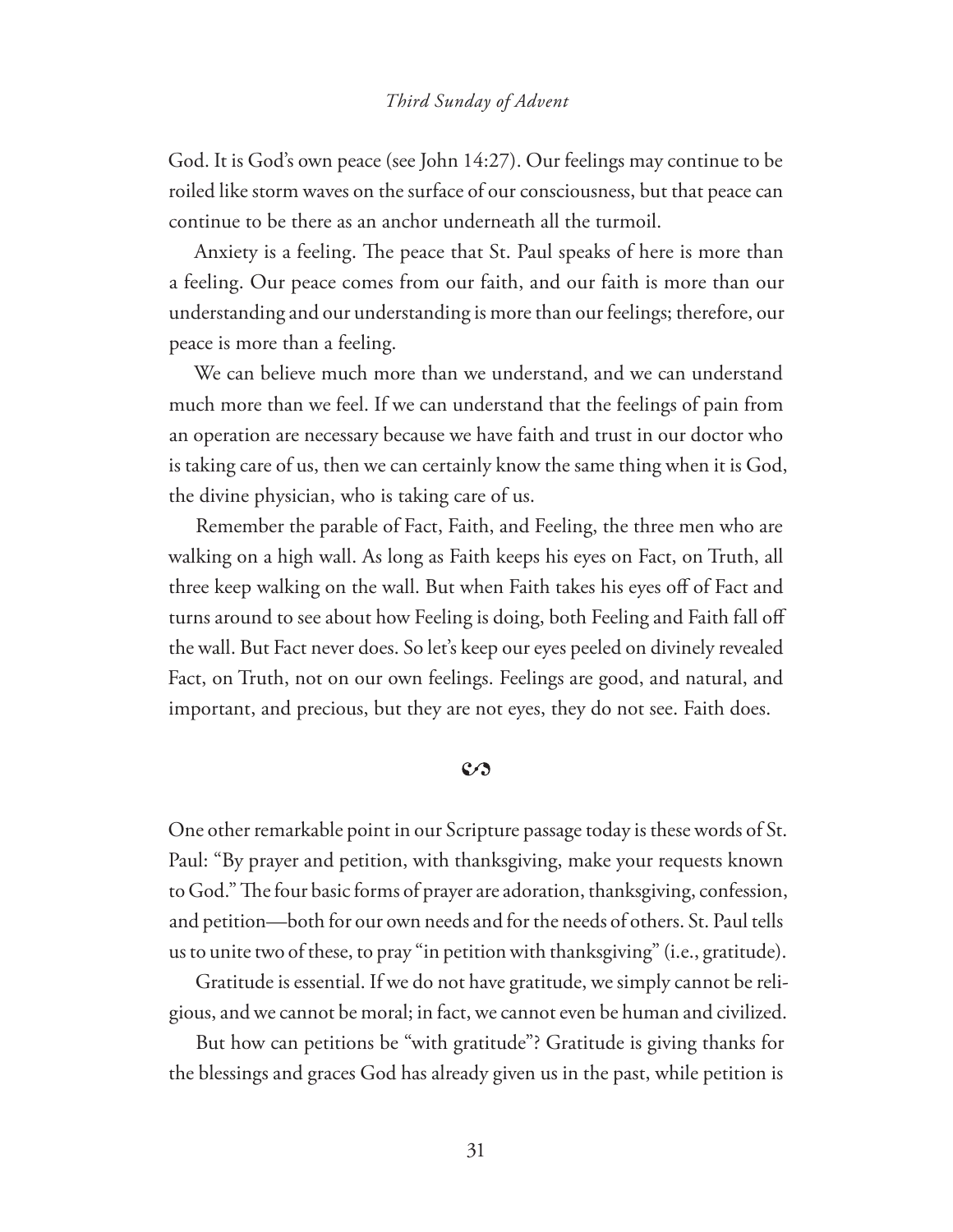asking him for blessings and graces in the future. How can these two kinds of prayer be done at the same time? How can we combine petition with gratitude? How can petitions themselves be full of gratitude?

I think the answer is in our human experience, which is always the best analogy for our relationship with God. When we are grateful to our parents or our spouse or our close friends for the love they have given us, it is out of that relationship of gratitude and trust and love that we are bold to ask them for something we need. We would not ask a stranger because we don't have that personal knowledge and trust that we have with a friend or spouse or parent.

It is the very same relationship that prompts both thanksgiving and petition, both our gratitude for past favors and our boldness to ask and expect future favors. The point is not the favors, whether past or future, but the relationship. The relationship does not depend on the favors. It's not a calculating thing: "I remember you gave me A and B in the past, and therefore I think it is likely that you will give me C and D in the future. You are my machine: you did this for me when I pressed this button on you and that is why I am pressing the same button again." That's not friendship—that's technology.

Gratitude and petition are equally appropriate relations with persons, and equally inappropriate relations with machines. "Please" and "thank you" are two of the most important things we teach our children to say, and they express petition and thanksgiving. We don't say those two beautiful words to machines. And we must not let our relationships with machines creep into our relationships with persons.

Or with God. And we have a temptation to do that with God, to turn him into a kind of cosmic computer, hoping to change his mind when we press the right buttons on his keyboard. But the purpose of prayer, even petitionary prayer, is not to change God's mind but to change our own. We pray to fulfill God's will, not to change it. For God instituted prayer for that purpose: to give us the dignity of being active links in his providential chain. He often does not give us many of the good things that we need until we ask for them because he sees that what we need most of all is to ask, to pray, to have the two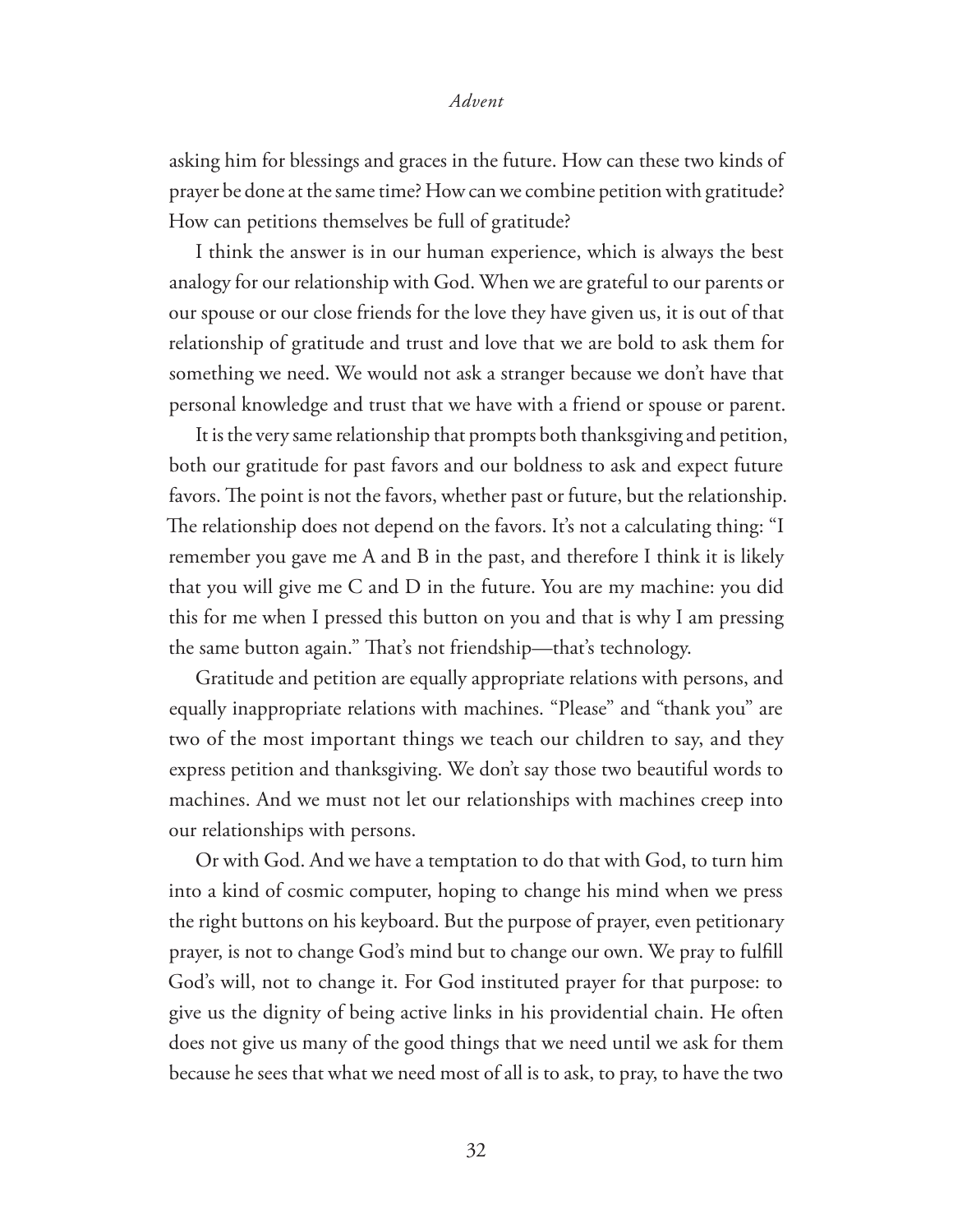#### *Third Sunday of Advent*

precious attitudes toward him that we teach our children to have toward us: the gratitude that prompts thanksgiving and the trust that prompts petition. In other words, "thank you" and "please." They naturally go together. They are dimensions of the same relationship. You can't really have either one without the other one.

We can also say "thank you" to God for the good things we trust he will give us as well as the good things he has already given us. We can thank him for his future love to us as well as for his past love to us, if we trust him, if we know him well enough to know that he always gives us what we truly need the most.

It's not hard to see that that faith is justified and is based on reality: the reality that God's love and power and wisdom are all unlimited. We don't worship a God whose love for us is tiny, or even medium-sized, or even large, but a God whose love for us is infinite, infinitely greater than our love for each other. It's not hard for us to believe that with our mind, but it's hard to believe that with our lives, to apply that principle to every test of faith, every disappointment, suffering, failure, and problem that he allows to come into our lives. Most of our spiritual growing and maturing consists in learning to do that again and again, to pray the most essential of all petitions, "Thy will be done," trusting that God's will is the best will and God's way is the best way. Because if that's not true, then God is not God. If our way and our will and our plan are better than God's, then we're God and he's not. And that's insanity. Let's not live in insanity. Let's live in reality. That means: Let's keep trusting and keep praying.

#### **GOSPEL**

Luke 3:10–18 **\_\_\_\_\_\_\_\_\_\_\_\_\_\_\_\_\_\_\_\_\_\_\_\_\_\_\_\_\_\_\_\_\_\_\_\_\_\_\_\_\_\_\_\_\_\_\_\_\_\_\_\_\_\_**

The crowds asked John the Baptist, "What should we do?" He said to them in reply, "Whoever has two cloaks should share with the person who has none. And whoever has food should do likewise." Even tax collectors came to be baptized and they said to him, "Teacher, what should we do?" He answered them, "Stop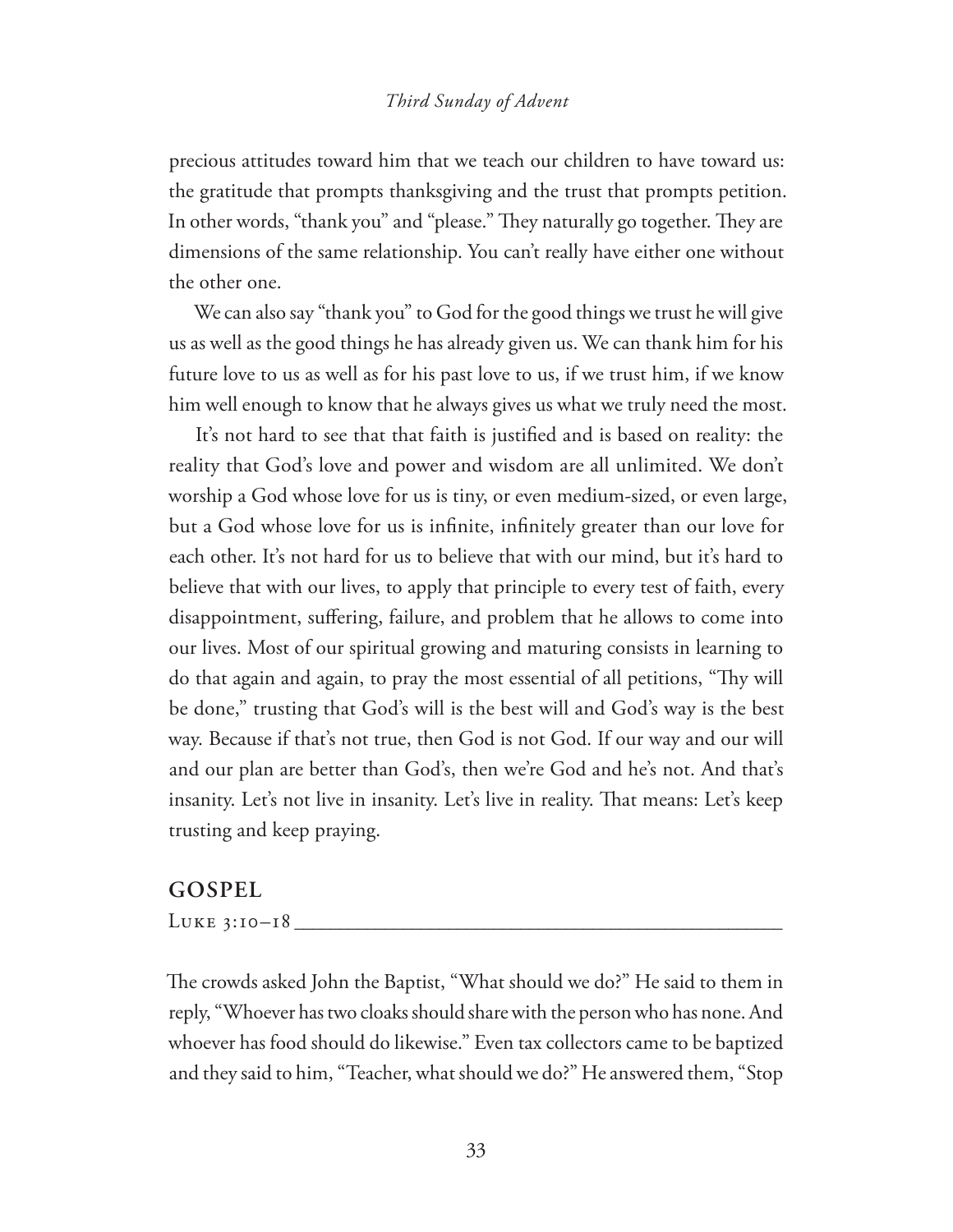collecting more than what is prescribed." Soldiers also asked him, "And what is it that we should do?" He told them, "Do not practice extortion, do not falsely accuse anyone, and be satisfied with your wages."

Now the people were #lled with expectation, and all were asking in their hearts whether John might be the Christ. John answered them all, saying, "I am baptizing you with water, but one mightier than I is coming. I am not worthy to loosen the thongs of his sandals. He will baptize you with the Holy Spirit and fire. His winnowing fan is in his hand to clear his threshing floor and to gather the wheat into his barn, but the chaff he will burn with unquenchable fire." Exhorting them in many other ways, he preached good news to the people.

\_\_\_\_\_\_\_\_\_\_\_\_\_\_\_\_\_\_\_\_\_\_\_\_\_\_\_\_\_\_\_\_\_\_\_\_\_\_\_\_\_\_\_\_\_\_\_\_\_\_\_\_\_\_\_\_\_\_\_\_\_\_\_\_\_

Students ask their teachers, "What should we think?" But the people asked John, "What should we do?" When Cicero, the great Roman orator, addressed the Senate, everyone said, "How beautifully he speaks!" But when Demosthenes, the great Greek orator, spoke, his soldiers leapt to their feet, clashed their swords on their shields, and said, "Let us march!" That is the difference between a philosopher and a prophet. John the Baptist was a prophet, and in the first words of our Gospel passage for today, they ask him not "What should we think?" but "What should we do?"

John the Baptist was the last and greatest of the prophets. The Jews refer to their whole Scriptures, which Christians call the Old Testament, and their whole tradition, as "the Law and the prophets." Both the Law and the prophets came from God. Both told us what to do and what not to do.

So John the Baptist is very concrete and practical. He tells the man with two coats to give one of his coats to the man who has none. He tells the man with extra food to give some of it away to the man who is hungry. He tells the tax collectors, who were extorting more taxes from their people than the law required just to get rich themselves—which Roman law allowed and encouraged—to stop doing that injustice. He tells soldiers to stop using their power to bully and not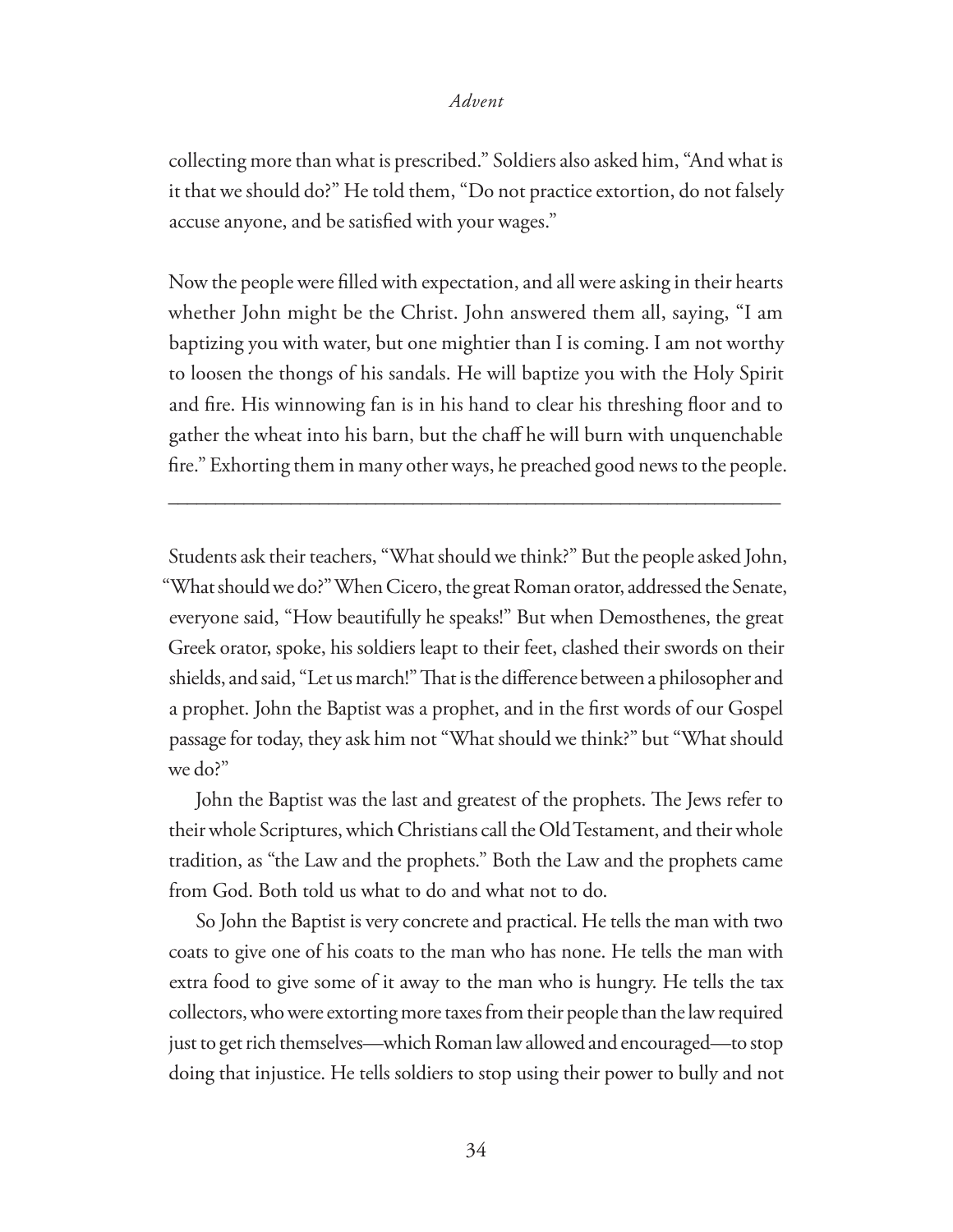#### *Third Sunday of Advent*

to fight about their pay (Luke  $3:10-14$ ). It is not at all difficult for us to imagine exactly what John would say today to every profession. And to ourselves. It's common sense, common justice.

We know that's right because we all have a moral conscience, and we all admire the prophets' appeal to that conscience because we all know, by conscience, that what the prophets tell us to do is the right thing. Prophets and conscience always agree. The prophets are our outer conscience, and our conscience is our inner prophet. Conscience is the one prophet that God gives to every single human being who was ever born. When we listen to our conscience, we listen to a divine prophet.

Our conscience is not infallible. It needs to be educated. It needs to seek and find the truth. But that's much easier to do in the area of morality than in the area of theology.

Every religion in the world has both a theology and a morality. The theologies of the world are very different. They differ on whether there is a God or not (Buddhism says no); and if so, whether God is one or many (pagan polytheism says many); and if he is one, whether he is a person or a force (pantheism says he is a force, as in Star Wars); and if he is a person, whether he created the universe or not (pantheism says no, he *is* the universe); and if he created the universe, whether he takes care of it and performs miracles (deism says no; theism says yes); and if he is personal, whether he is three divine persons or only one (Judaism and Islam say he is only one; Christianity says he is three). Those are terribly big differences.

But the different religions don't differ much about morality. Every religion has something similar to the Ten Commandments. No religion approves blasphemy, lying, disrespect of parents and family, stealing, murdering, bullying, raping, cruelty, greed, injustice, arrogance, selfishness, hypocrisy, or adultery. They all approve justice and charity and humility and mercy and moderation and kindness and courage and honesty and respect. Even after the fall, God left a lot of knowledge of the moral law in the human conscience, even though he let the human mind wander far away in many directions from the truth of theology.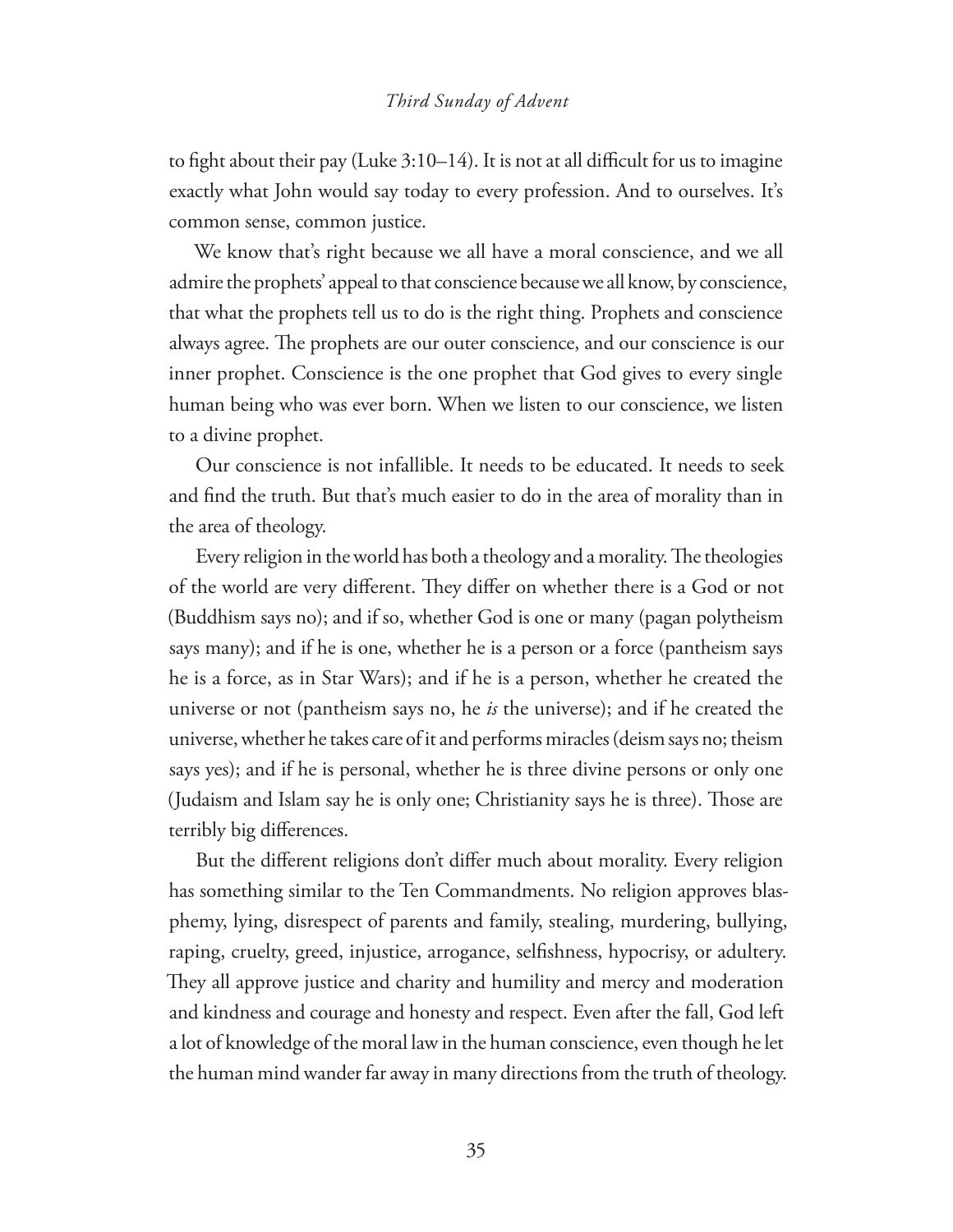Why did he do that? I don't know for sure, but I think part of the reason is this. The human race grows and matures in stages very much like an individual. And it's easy to teach children what good and evil mean (though of course it's not easy to make them choose the good all the time), but it's not so easy to teach them what "God" means. Because the teachers themselves don't know much more than the basics. God is a great mystery, something as much greater than human beings as human beings are greater than ants. But morality is something human, something on our level, something we know very well. We know the difference between good and evil much more clearly than we know the difference between orthodoxy and heresy.

There's another reason too, I think. If you teach your kids about God but not about morality, they will know neither God nor morality; but if you teach them morality, they will know a lot about God. If you begin by teaching your children with a very clear morality, a Ten Commandments, at a very young age, and if they learn to love what is good and hate what is evil, if their will is good, then they are already implicitly loving God because they are loving what God is, loving the moral character of God. If you love holiness, goodness, justice, charity, and mercy, then even if you do not know who God is, you are at least loving what God is even if you do not yet know or love God; and then you stand a much better chance of finding out who God is. A great saint who is not a great theologian knows God more deeply, personally, and concretely than a great theologian who is not a great saint. You're closer to God if you're saintly, even if you have some wrong theological ideas, than if you're a selfish hypocrite, like the Pharisees, even if you have the right theology, as they did.

Both of these two things, the head and the heart, both the mind and the will, both truth and love, are very important, but the heart is the most important. And the prophets instruct the heart, the moral will, the conscience. That's how they prepare the way for Christ, and eventually for the surprising and shocking theology of Christ as the Son of God and the theology of the Trinity. That comes later.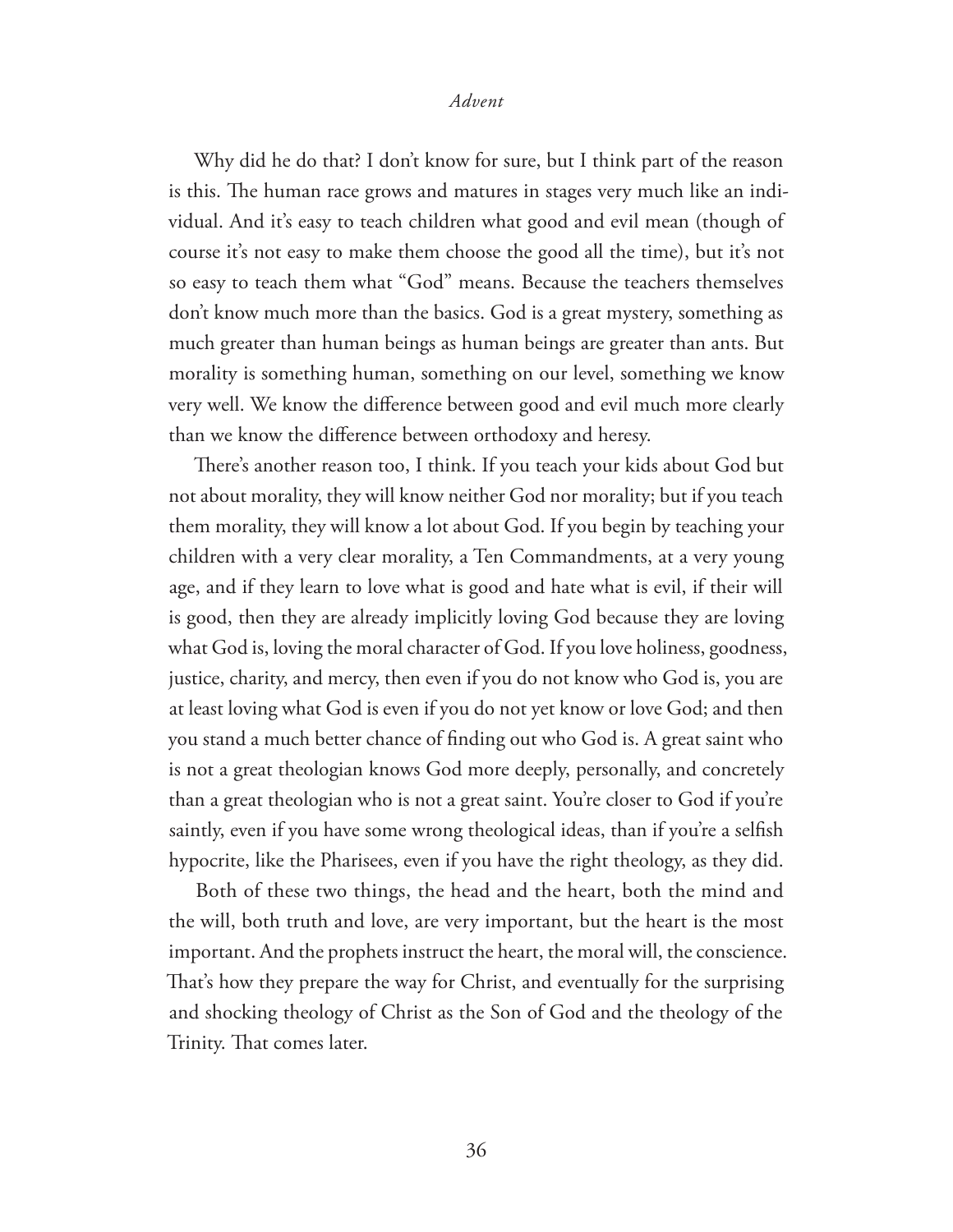#### $\mathcal{C}$

John the Baptist is not the Messiah but only the prophet of the Messiah; the forerunner, the preparer. He is the set-up act, not the main event; the appetizer, not the meal; the bulldozer that levels the ground for the road, not the road. He points to Jesus and says, "He must increase; I must decrease" (John 3:30) and "I am not worthy to loosen the thongs of his sandals" (John 1:27). Why? Because John baptizes only with water, and that water, the water in John's baptism, is only a symbol of moral cleaning up, an external expression of the inner repentance that he preaches. But the Messiah, the promised one, Jesus, will baptize also with fire, with the fire of the Holy Spirit—that is, with God himself. And the water of Jesus' Baptism will be more than a symbol: it will actually give us the life of God, the Spirit of God. (In Hebrew as well as in Greek, the same word means both "life" and "spirit.")

If anyone ever asks you what Jesus gave to the world that it didn't have before, don't answer "morality," because the world already had that. God already gave the moral law, both through conscience and through "the Law and the prophets," through Moses and the Ten Commandments and through a long line of prophets, culminating with John the Baptist. So what did Jesus give us that the Law and the prophets didn't give us? The answer is very simple: he gave us God.

He brought God to earth and to our souls. Jesus baptized with fire while John baptized only with water. Jesus baptized us with the fire of the Holy Spirit in the water of Baptism. There's supernatural fire in that natural water.

And we are given that fire, not to water it down or put it out, but to spread it, like a fire, like a good infection. That's our task. Every Christian is a missionary. God gave us both natural, biological life and supernatural, spiritual life, to spread both, so we could "be fruitful and multiply" (Gen. 1:28 RSV-CE). And he gave us the natural life for the sake of the supernatural life. We were born so that we could be "born again" with the very life of God in our souls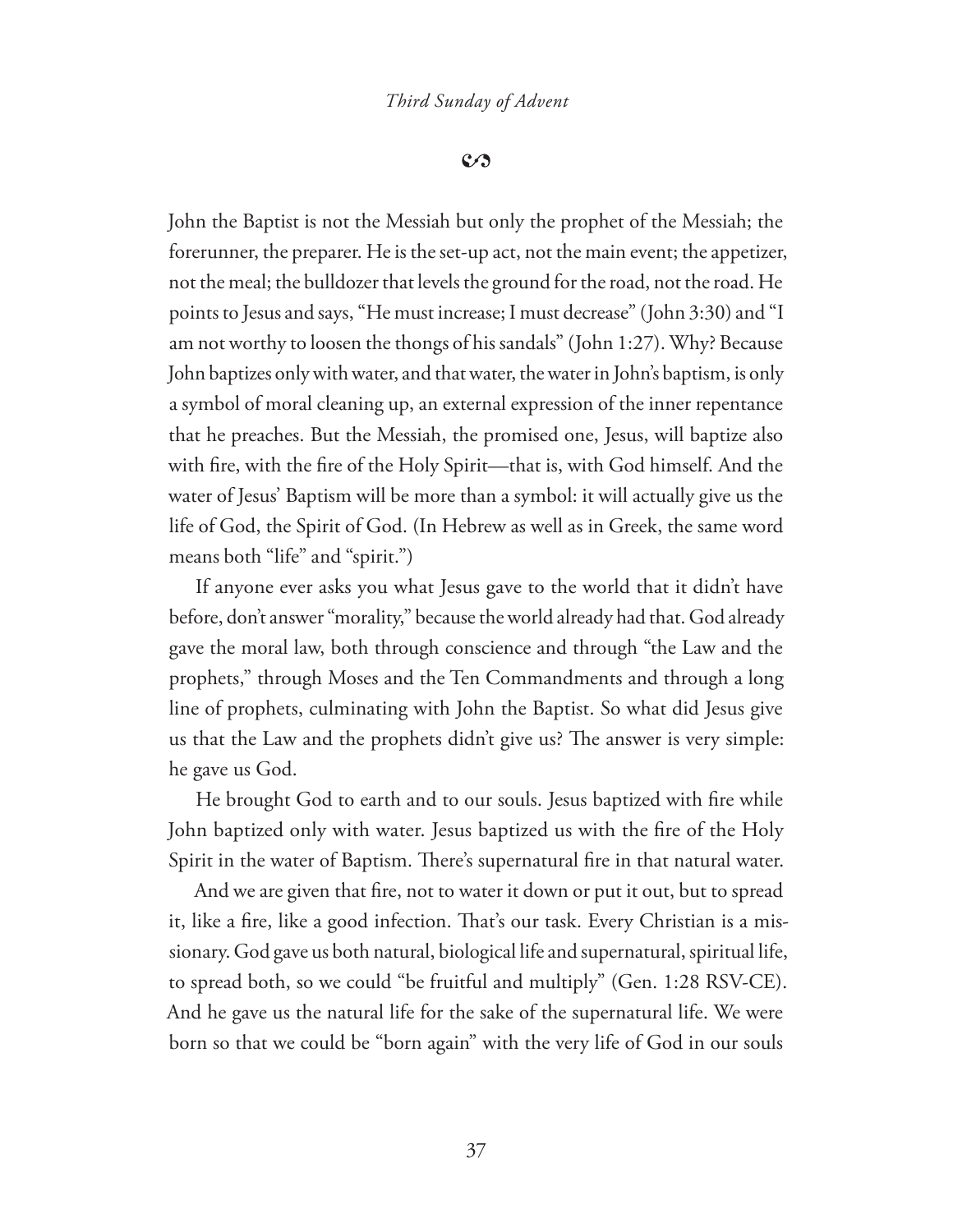and spread it to everybody we come in contact with, like a good infection, by our deeds of love first of all and also by our words.

You can't be both alive and dead at the same time. You can't be both pregnant and not pregnant at the same time. You either have this fire, this life of God, in you, or you don't. You are either like wheat or like chaff, John says. When wheat is harvested, the living wheat is kept and the dead outside husk, the chaff, is thrown away because it's not alive and not edible. And at the Last Judgment, God will separate the living wheat from the dead chaff. That's the message of John the Baptist.

That sounds scary. That doesn't sound like the "good news," which is what "Gospel" means. But our Gospel reading for today says that that *is* the Gospel. Right after the passage repeats John's scary words that he will "gather the wheat into his barn, but the chaff he will burn with unquenchable fire," it says, "Exhorting them in many other ways, he preached good news to the people." How is that good news? The answer is very simple: it's not good news to the chaff, but it's good news to the wheat.

#### $\mathcal{C}$

Both fire and water can have opposite meanings. Fire can symbolize life or death. So can water. Jesus says he comes to give us "living water" (John 4:10, 7:38). But the waters of the Red Sea were waters of death to the Egyptians who drowned in them, and the waters of Noah's flood were waters of death to everyone who was not on the ark. So with fire. Fire can symbolize life, the life of God, as when John the Baptist says that he baptizes only with water but Jesus will baptize with the Holy Spirit and with fire. Or it can symbolize death, as when John speaks of the chaff burning with unquenchable fire.

The same water of the Red Sea was life to the Jews and death to the Egyptians. The same water of Noah's flood was life to those inside the ark and death to those outside of it. It's up to us to choose, life or death. In his last sermon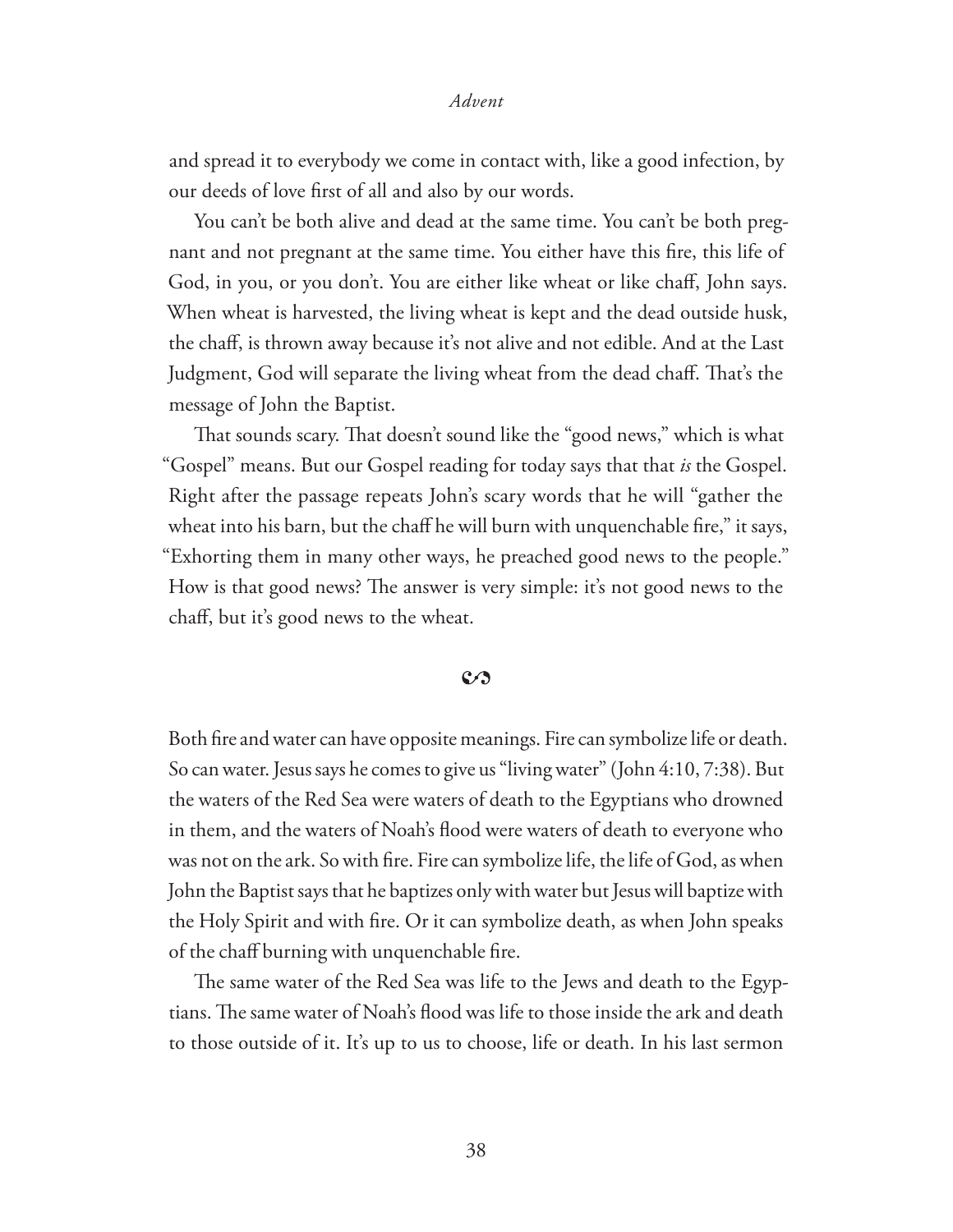#### *Third Sunday of Advent*

to God's chosen people, Moses says to them, "I have set before you life and death. . . . Choose life" (Deut. 30:19).

What kind of life? We all already have biological life, natural life. We didn't choose that. We didn't choose to be born. But we have to choose supernatural life. Every time we choose good and reject evil, every time we choose love and reject selfishness, and every time we choose truth and reject falsehood and lies, we choose more life, spiritual life, supernatural life, more of a share in the life of God, in letting the Holy Spirit have his way in our souls and make our souls more and more pregnant with the very life of God.

That's why Christians are holy. We are like the Eucharist. Behind the appearances of a merely human life there truly lies hidden a divine life. If we know that, we will treat each other not as something secular but as something sacred, as pieces of precious jewelry. We will see the sign God put on us: "Handle with care."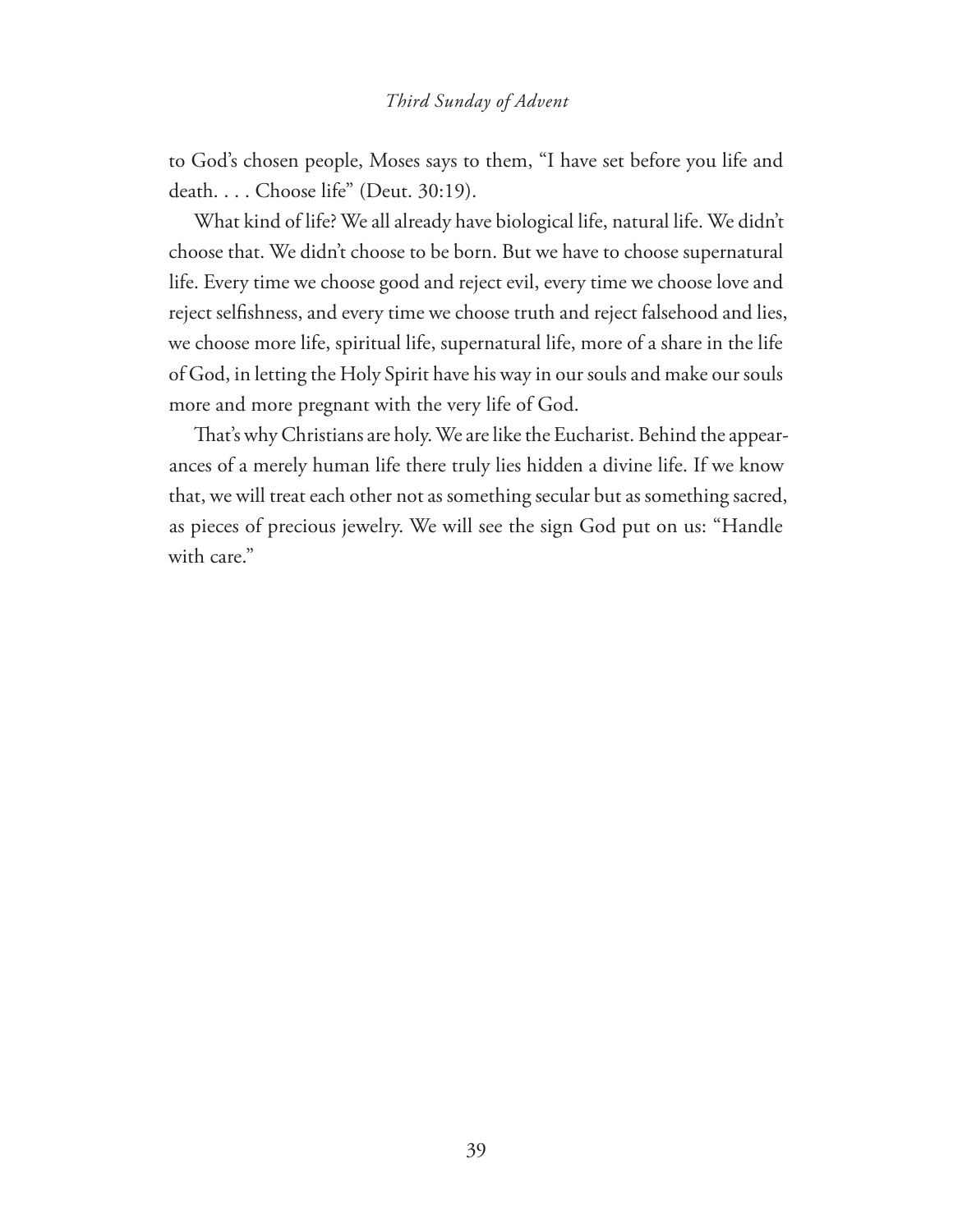## FOURTH SUNDAY OF ADVENT

#### **FIRST READING**

Micah 5:1–4a **\_\_\_\_\_\_\_\_\_\_\_\_\_\_\_\_\_\_\_\_\_\_\_\_\_\_\_\_\_\_\_\_\_\_\_\_\_\_\_\_\_\_\_\_\_\_\_\_\_\_\_\_\_**

Thus says the LORD: You, Bethlehem-Ephrathah too small to be among the clans of Judah, from you shall come forth for me one who is to be ruler in Israel; whose origin is from of old, from ancient times. Therefore the LORD will give them up, until the time when she who is to give birth has borne, and the rest of his kindred shall return to the children of Israel. He shall stand firm and shepherd his flock by the strength of the LORD, in the majestic name of the LORD, his God; and they shall remain, for now his greatness shall reach to the ends of the earth; he shall be peace.

This messianic prophecy, like most prophecies, is by God's deliberate design not simple and clear, like a weather forecast. It's a clue, as in a detective story. It tests us. We have to actively interpret it. We understand it completely only when it is fulfilled. That's why we understand the Old Testament completely only through

\_\_\_\_\_\_\_\_\_\_\_\_\_\_\_\_\_\_\_\_\_\_\_\_\_\_\_\_\_\_\_\_\_\_\_\_\_\_\_\_\_\_\_\_\_\_\_\_\_\_\_\_\_\_\_\_\_\_\_\_\_\_\_\_\_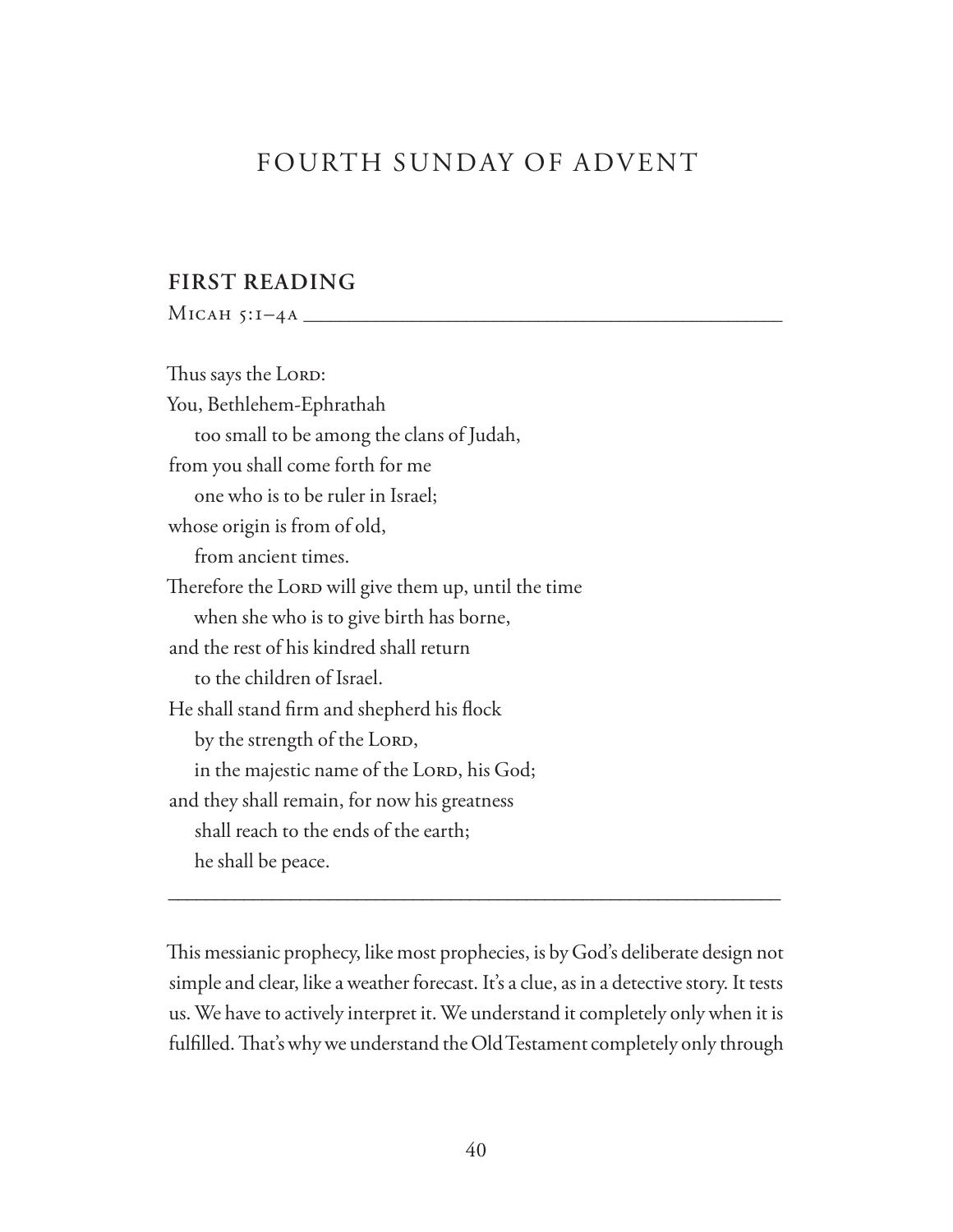#### *Fourth Sunday of Advent*

the New, through Christ. Christ lets us read Bible history backward, interpreting the old through the new, which makes the old much clearer.

Ten things are said about the Messiah here, ten clues. Jesus fulfills them all: (1) that he will come from the tiny little town of Bethlehem, (2) that he will rule Israel, (3) that his origin is from of old, (4) that God waits for his mother,  $(5)$  that his brethren will return to Israel,  $(6)$  that he shall stand firm,  $(7)$  that he shall shepherd his flock,  $(8)$  that they shall remain,  $(9)$  that his greatness shall reach to the ends of the earth, and (10) that he shall be peace.

Let's go through the ten, briefly. Actually, there are no less than three hundred prophecies of the Messiah in the Old Testament, and Jesus fulfills all of them. No one in history has ever fulfilled nearly so many prophecies, just as no one in history has ever performed nearly so many miracles, or risen from the dead, or claimed to be not just a wise man but God incarnate. Jesus is absolutely unique.

(1) First, why did he choose Bethlehem? Throughout history God works his greatest miracles through the poor and obscure people and places, not through the rich and the famous. Mary does the same: all her apparitions through the centuries are in out-of-the-way places and to poor people or children. Why? One reason is because God sees that we need to learn humility. And God can work with the humble, who trust him; he can't work with the proud, who won't. Another reason is that we need to learn to respect the poor and the obscure—not just to patronize them and pity them but respect them. Another reason is that we need to question our priorities and not expect so much from visible human greatness. Jesus could have been born in Rome, become emperor, and ruled the world. He did the opposite. He was born in a flyover state; he lived as an obscure carpenter for thirty years and was crucified as a criminal. Like water, God goes to the lowest places.

(2) Second, what does the prophecy mean that the Messiah will rule Israel? Most Jews thought it meant that he would be a great king, like Solomon, and a great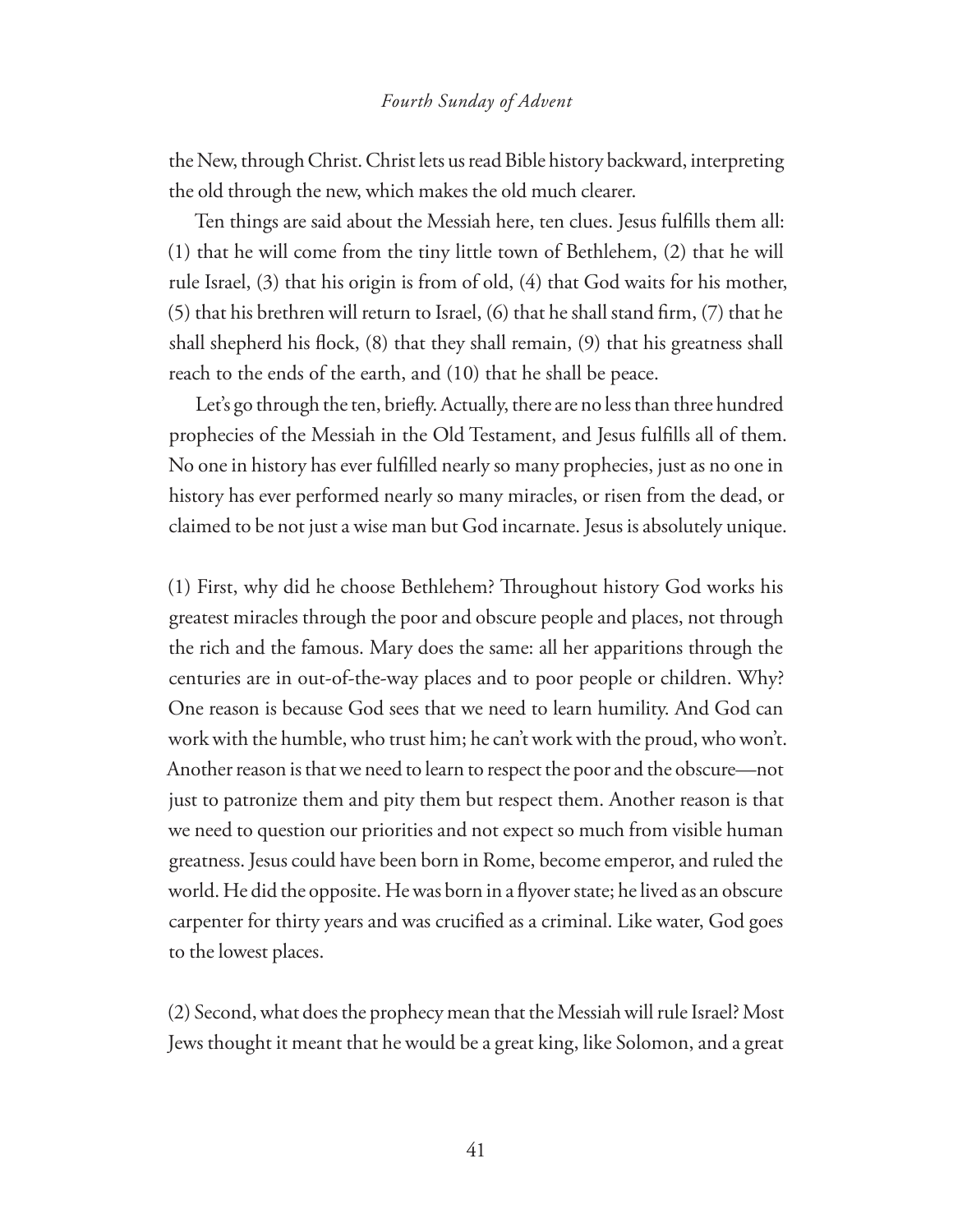political and military conqueror. But the true Israel that Jesus will rule, the true "chosen people of God," is not a political or military or economic entity. Jesus' seat is not in the halls of Congress but in the halls of our hearts. It is not a rule of power but of love. Our hearts are his thrones.

 $(3)$  Third, what does it mean that his origin is from of old? Not merely that he is the son of David from a thousand years of Jewish ancestry, but that he is the Son of God from eternity. He was there "in the beginning" (John 1:1). He is the divine Word through whom God created the universe. God's Word is not a set of letters; it is a person. His human name is Jesus. His divine name is God the Son, the eternal Son of God the Father. Even if Adam was still alive on earth today, Jesus would be older than Adam. He is also younger than all the babies who will ever be born.

(4) Fourth, there is a Marian prophecy here too: God will wait for "she who is to give birth." God could have just dropped his Son down from heaven as an adult, as a sort of opposite mirror image of the Ascension; but instead, he chose to begin as a zygote, then an embryo, then a fetus, then a baby, then a boy, then a teenager, and then a young man, to sanctify every stage of human life. (Even the life of a teenager! Teenagers can be like Jesus because Jesus was a teenager.) At the Annunciation, God's angel waited for Mary's permission before the Holy Spirit miraculously overshadowed Mary and she conceived in her womb her own Creator. That was all part of God's plan from the beginning. Jesus is the only person in history who chose his own mother.

(5) Fifth, what does the prophecy mean when it says that "his kindred shall return / to the children of Israel"? When Micah gave this prophecy, he must have understood it to mean that the Jews would literally return to the Promised Land from exile, and this actually did happen. But it was also a symbol of something greater: the spiritual return that Jesus came to give to all of us: the return of our souls to God, our spiritual home. And when the passage calls us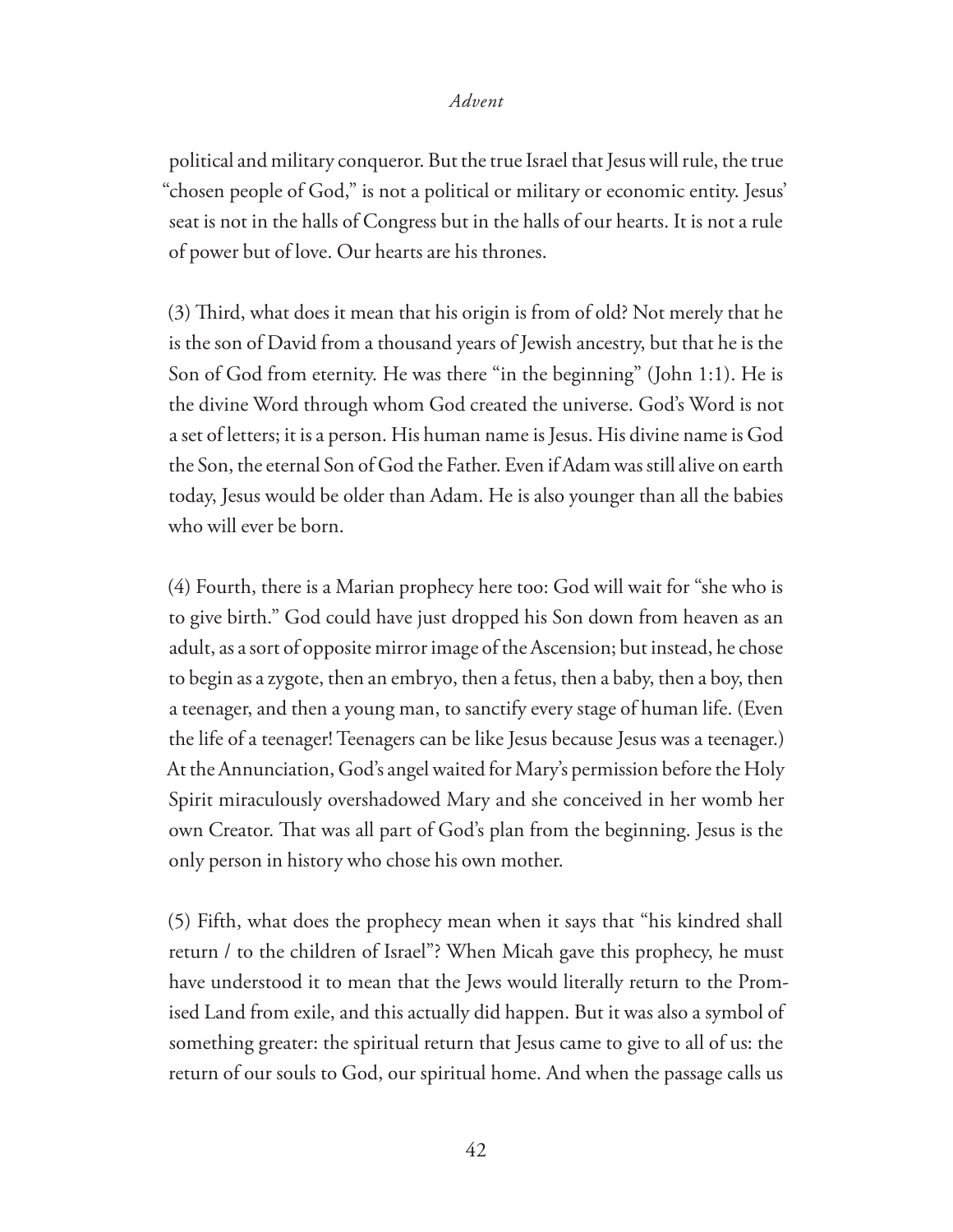#### *Fourth Sunday of Advent*

his "kindred," it also prophesies that Jesus will remake us into God's children and Jesus' brothers. In the early Church, Christians were allowed to call God "Father" and pray the "Our Father" only after they became Christians by Baptism. It was not just a new name but a new nature, a real change in their very being. They were now part of God's family, adopted sons and daughters of God, as Jesus is the eternal Son of God.

(6) Sixth, the prophecy that says "he shall stand firm" probably signifies Jesus' Resurrection. The word used in the Apostles' Creed for the "resurrection of the body" is *anastasis*, which means, literally, "standing up." It's something dead bodies can't do.

 $(7)$  And the seventh prophecy, that "he shall  $\ldots$  shepherd his flock," means that Jesus will be to us what a good shepherd is to his sheep: their savior, protector, and benevolent owner, and eventually himself a sheep, the Lamb of God who takes away the sins of the world by being slaughtered, like the Passover lamb. He would be the real meaning of all the thousands of sheep that were sacrificed in the temple ritual from the time God gave to Moses his elaborate instructions about the liturgy of sacrifice right up to the time when this symbolism was ful filled and revealed and understood in Christ.

(8) And when the eighth prophecy says "they shall remain," the "they" here means us, his sheep, his people, his kindred; and the "remain" here probably means immortality. We "remain" alive even through death because Christ did. Our hope of resurrection rests on Christ's Resurrection and our being "in" him.

(9) The ninth prophecy, which says, "His greatness / shall reach to the ends of the earth," means that Christ will be made known to every place in the world. In the beginning, there were only a few disciples, then three thousand more at Pentecost, and today there are over two billion Christians in the world. What began in Jerusalem spread to Judea, to the rest of Israel, to the Near East and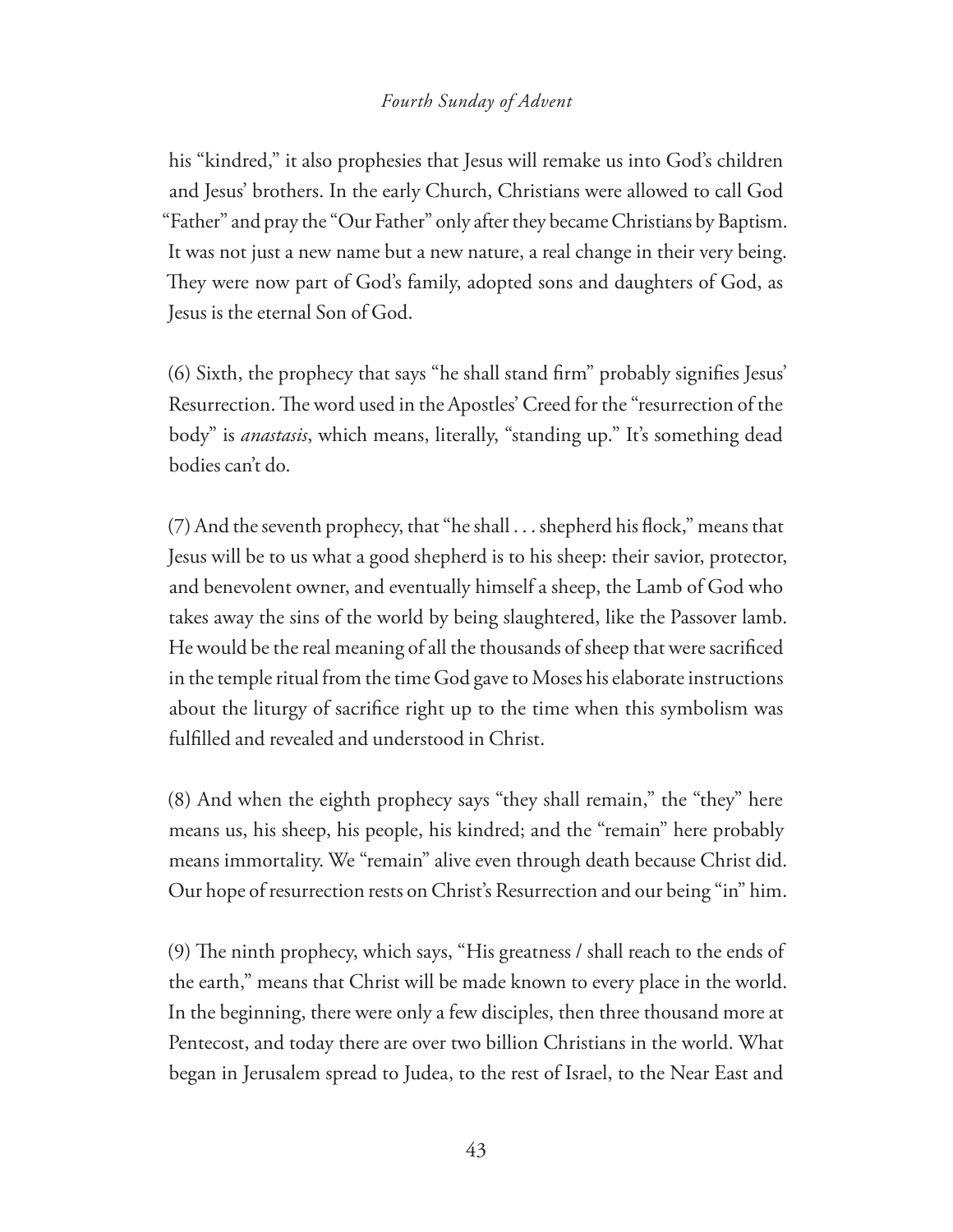west to Europe, and then to the rest of the world. The fact that Europe is no longer a Christian continent is tragic but not devastating. Unlike most other religions, Christianity is not local but universal. Islam is mostly confined to Muslim countries, Buddhism to Buddhist countries, Confucianism to China, and Hinduism to India, but Christianity is worldwide. Today it is just as much an African religion as it is an American religion. Christianity is not a political or national system. Sorry to disappoint you, but Jesus isn't running for president.

(10) Finally, the prophecy says that "he shall be peace." Notice that it does not say merely that he will teach peace, or even that he will make peace, but that he will *be* peace. He gives us only one gift: himself. In that one gift is all gifts. That's why St. Paul writes that Jesus is our righteousness, our justification, and our redemption, not just that he gives these gifts. God is not like Santa Claus. Santa Claus gives a whole sack of gifts, but he does not give himself. He doesn't live with us; he just drops off presents once a year.

When I was a little kid, I desperately wanted an expensive toy train for Christmas. My father sat me down and asked me, "Do you know why we give each other gifts at Christmas?" I said, "Because God gave us Jesus at the first Christmas, right?" He was pleased. "Right! And why did God do that?" "Because he loves us, right?" "Right again! Good for you, son. You understand the meaning of Christmas very well. Now if I don't have enough money to buy you that expensive toy train you want, you still know I love you with all my heart, don't you?" I thought quickly. This was a trick I didn't expect. Could I hold him hostage until he gave me the toy? Could I lie and say no so that I'd make him buy me the train? No, he was smarter than I was. I couldn't fool him. I had to tell the truth. So I said, "Yes, Dad, I know you love me no matter what." "Good for you, son. You're right again." I thought: "Darn it, I just gave him an excuse not to buy me that toy." When Christmas came, I got the toy. But I got something better: I got a lesson about love. The toy train is rusting away in my attic, but the lesson is not rusting away; it's very much alive in my life.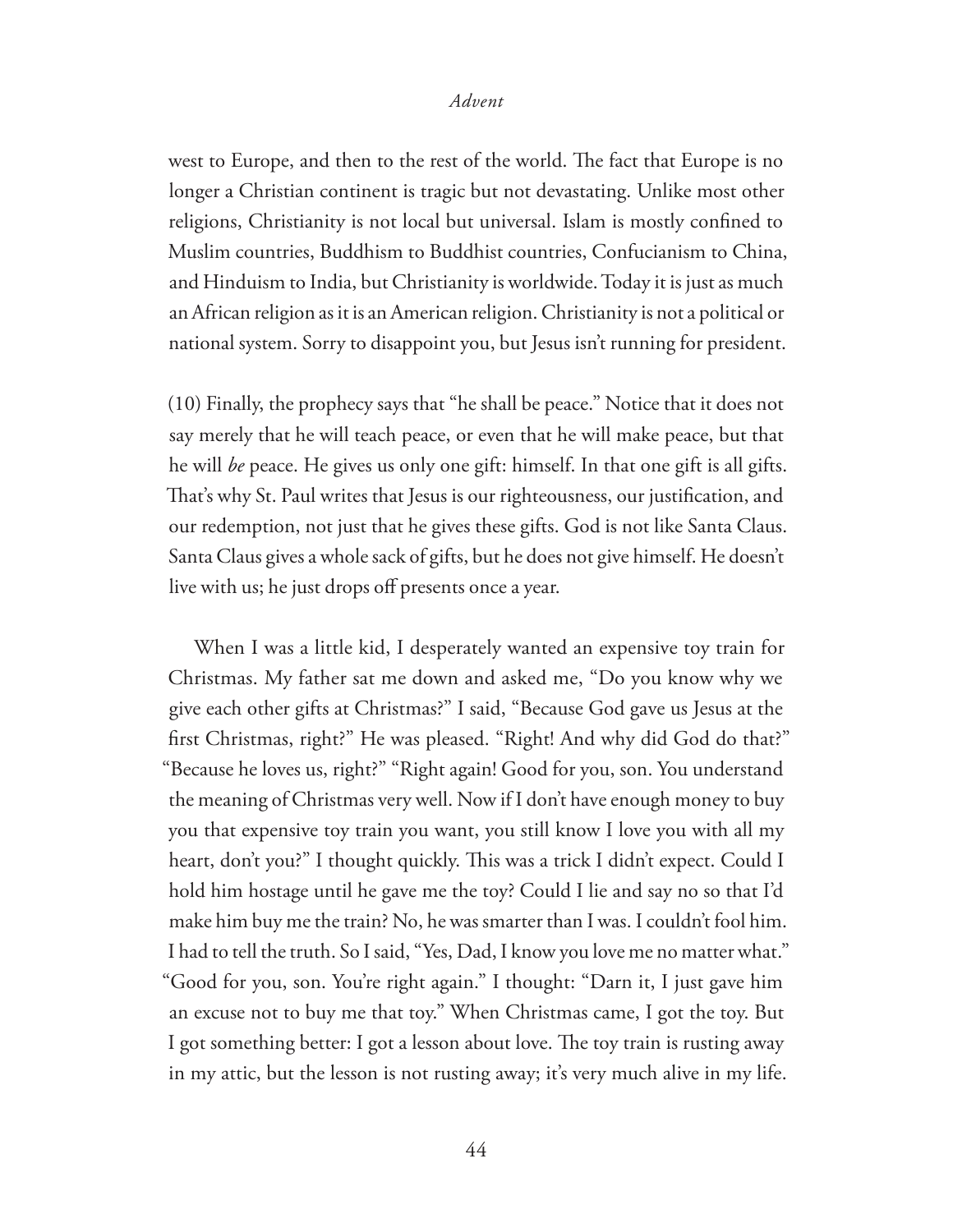#### *Fourth Sunday of Advent*

When we give each other Christmas presents, as we will do as soon as Advent turns into Christmas, the point is love: love is the gift of yourself. In marriage, that gift of self is total, exclusive, forever, and unconditional. (If you don't understand or believe that, please don't get married until you do.)

#### **SECOND READING**

Hebrews 10:5–10**\_\_\_\_\_\_\_\_\_\_\_\_\_\_\_\_\_\_\_\_\_\_\_\_\_\_\_\_\_\_\_\_\_\_\_\_\_\_\_\_\_\_\_\_\_\_\_\_\_\_**

Brothers and sisters:

When Christ came into the world, he said:

"Sacrifice and offering you did not desire,

but a body you prepared for me;

in holocausts and sin offerings you took no delight.

Then I said, 'As is written of me in the scroll,

behold, I come to do your will, O God.'"

First he says, "Sacrifices and offerings, holocausts and sin offerings, you neither desired nor delighted in." These are offered according to the law. Then he says, "Behold, I come to do your will." He takes away the #rst to establish the second. By this "will," we have been consecrated through the offering of the body of Jesus Christ once for all.

\_\_\_\_\_\_\_\_\_\_\_\_\_\_\_\_\_\_\_\_\_\_\_\_\_\_\_\_\_\_\_\_\_\_\_\_\_\_\_\_\_\_\_\_\_\_\_\_\_\_\_\_\_\_\_\_\_\_\_\_\_\_\_\_\_

We are near the end of Advent and the beginning of Christmas. The whole twothousand-year-long preparation of God's chosen people in the Old Testament, or the Old Covenant, is the historical Advent that we celebrate liturgically in our Advent season; and those two thousand years were the world's preparation for the coming of the Messiah, as our one-month Advent season is our preparation for the Christmas season of the liturgical year. This short passage from the Letter to the Hebrews shows us the essential contrast between the two covenants, or testaments, the old and the new.

We speak of the Old Testament and the New Testament as two Scriptures,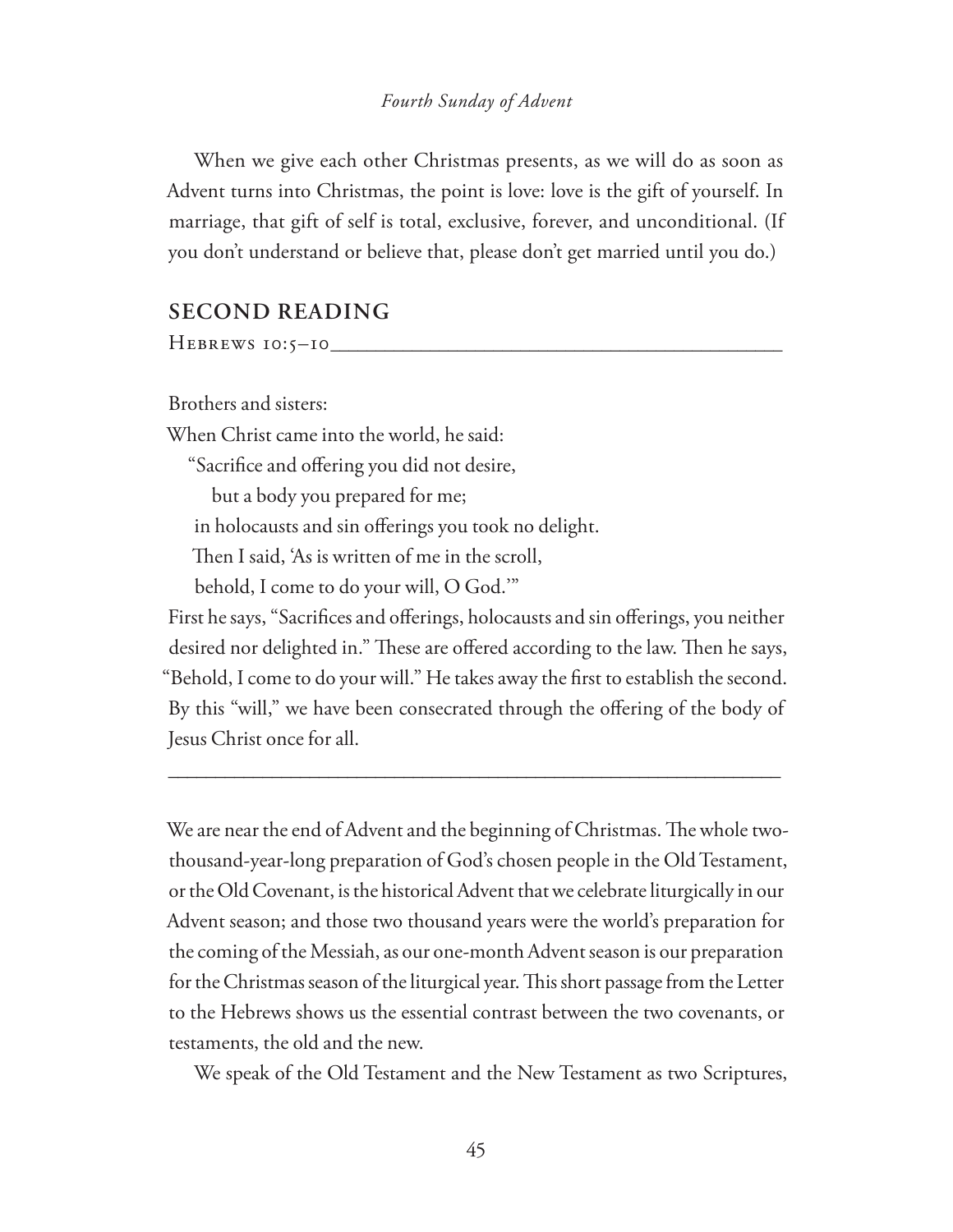two collections of books. A "testament" is a covenant in written form. So what is a "covenant"?

A covenant is a new relationship between persons that is entered into freely, is made by a promise, and is based on trust or faith or #delity in keeping the promise. Without this trust, no human relationship can endure, whether friendships, families, businesses, states, laws, or treaties. That's why, in primitive societies, one who is unfaithful to covenant promises is seen to be the most dangerous person in the world: because he is undoing the single most fundamental social bond between persons and thus attacking all of human society at its root.

The most complete and most important human covenant is marriage. That's why marriage is frequently used in Scripture as a symbol, on the human or horizontal level, of the "vertical" covenant between God and man. That's also why every stable society in history has had stable marriages. Ask yourself: What does that fact say about the health and future of our society?

A covenant may be either between man and man or between God and man. The Old and New Covenants in the Bible are between God and man.

What is the essential difference between the Old Covenant and the New, between Moses and Christ, between Old Testament Judaism and New Testament Christianity? It's the same God who instituted both, and his moral law has not changed. Jesus did not preach any new morality. In fact, even all the radical statements in his famous Sermon on the Mount can be found in the Jewish rabbinic tradition. But the essence of the Old Covenant was the sacrifice of animals, especially lambs, and also vegetables, especially grain, in the temple as a symbolic sin offering. They could not take away sin, but that which they symbolized—namely, Jesus' sacrifice of himself on the cross—did take away sin. He was the Lamb of God who actually takes away the sins of the world. That's the point of today's passage from Hebrews.

What motivated Jesus to do that? Obedience to the will of his Father. For Jesus, the phrase "I come to do your will" meant not merely obeying the commandments but above all doing the thing he came to earth to do: to establish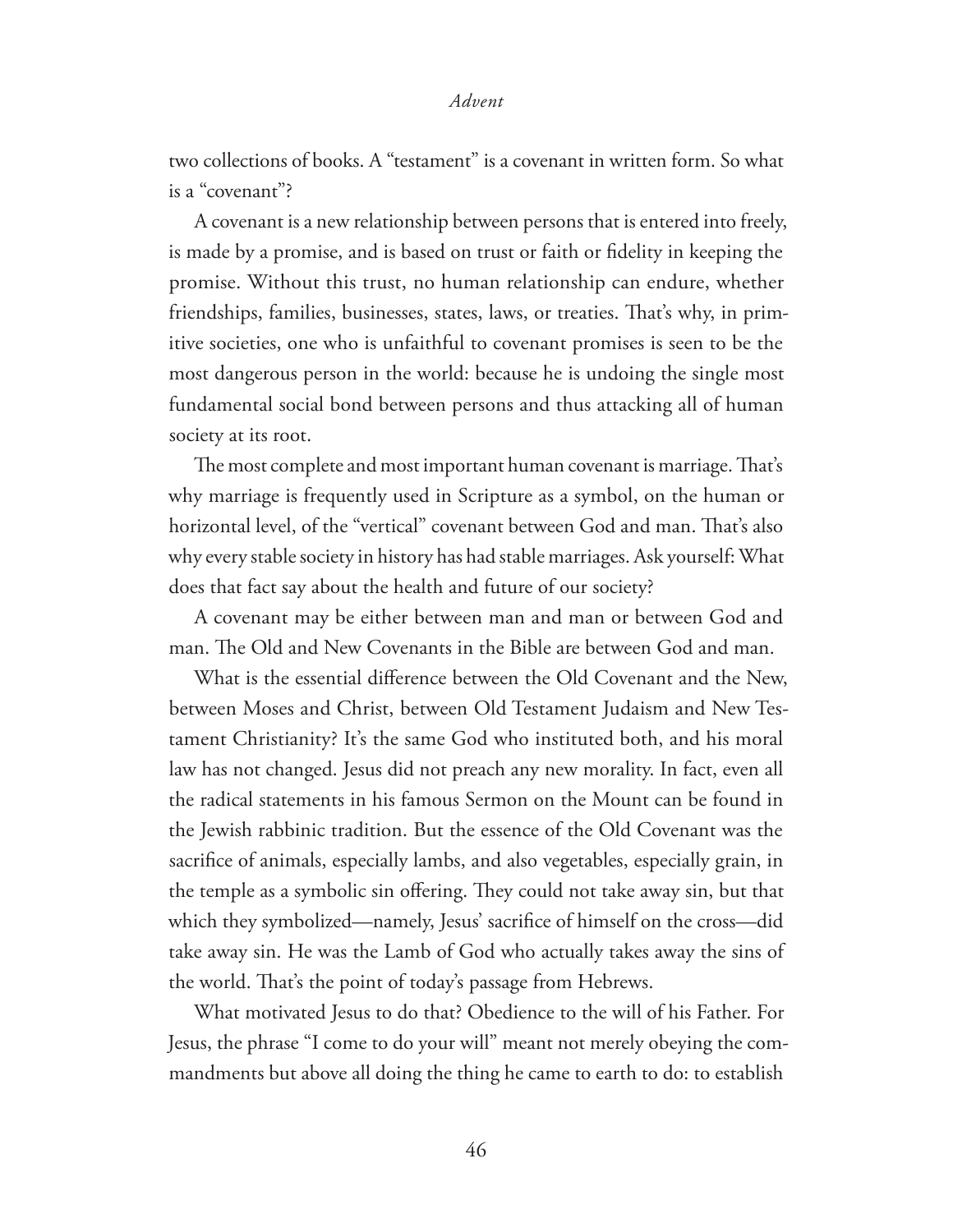the New Covenant by dying for us, to take away our sins, to undo the divorce between God and man.

Jesus comes to do God's will. "Thy will be done" is the most essential prayer. It transforms our whole life. It takes our hands off the steering wheel of our lives and puts God's hands on. It gets off the throne and lets God get on.

And the essential thing God wills for us is to be like Christ, to give up our lives for others. For most of us, this will not involve physical martyrdom, but for all of us, it will involve the spiritual martyrdom of the sacrifice of self-will, of egotism, of the "my will be done" that is our spiritual programming, our spiritual heredity, our spiritual genetic code that we are born with. That's what theologians call "original sin."

The will is a power of the soul, not of the body. Yet it was not only in his will but in his body that Christ suffered and died for us. Scripture says, "By this [spiritual] 'will,' we have been consecrated [that is, saved, made holy] through the offering of the body of Jesus Christ" (Heb. 10:10). Christ did not save us by only giving us his mind, his teachings; he saved us by giving us his body in his Passion and death on the cross. In the first half of the Mass, we hear the mind of Christ, the divinely inspired Word of God on paper. In the last half of the Mass, we offer the Body of Christ, the Word of God on wood, the wood of the cross. That is the sacrifice that saves us.

The temple sacrifices of the Old Covenant were also concrete, bodily, and bloody, not just abstract spiritual teachings or readings from a book—because they symbolized the concrete, bodily, bloody sacrifice on the cross. That's why we have crucifixes on our walls instead of Bibles. The crucifix does not point to the Bible—the Bible points to the crucifix.

We receive the mind of Christ in the first half of the Mass in the inspired Scripture readings. We receive the Body of Christ in the second half of the Mass in Holy Communion. Friends share their minds with each other; parents and spouses, in different ways, give their bodies as well.

God wants to be our friend, so he shares his mind with us in divine revelation, and we share our minds with him in prayer.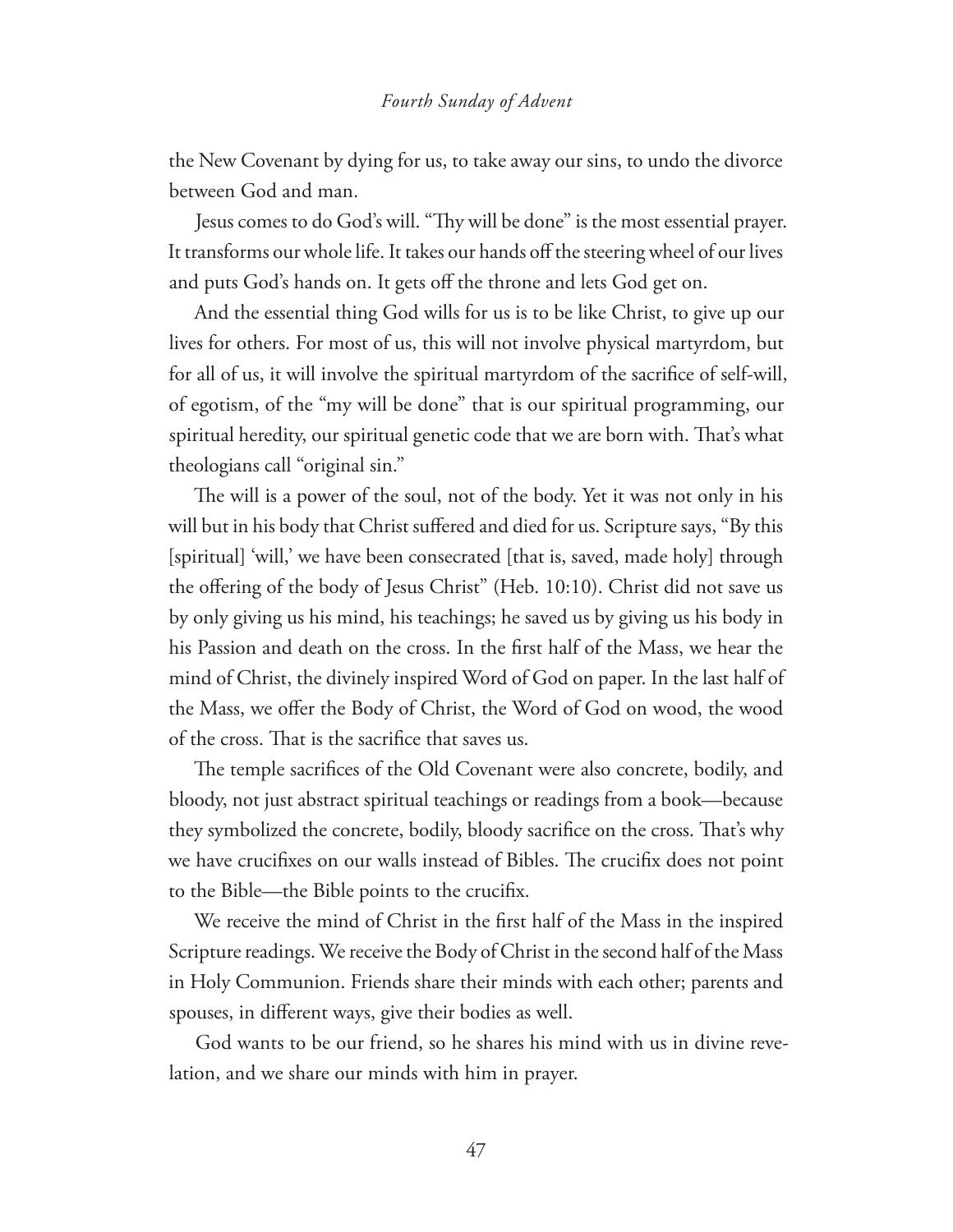God also wants to be our Father, so he gives us life. He creates each of us individually—he creates our soul when our parents procreate our bodies—and he also re-creates us in Baptism, when he gives us a share in his supernatural life.

God wants even more: he wants to marry us. The last event in human history is the marriage between the Lamb and his Bride, his Church—us (see Rev.  $21-22$ ). That spiritual marriage is consummated in heaven, but it begins here on earth.

Why would God want that? Why would he do that? And why would he pay such a price, on the cross, to do that? It seems crazy.

Because God is love. And love is crazy. "Crazy"! Whether she knew it or not, Patsy Cline's classic song is really about God.

#### **GOSPEL**

Luke 1:39–45 **\_\_\_\_\_\_\_\_\_\_\_\_\_\_\_\_\_\_\_\_\_\_\_\_\_\_\_\_\_\_\_\_\_\_\_\_\_\_\_\_\_\_\_\_\_\_\_\_\_\_\_\_\_\_**

Mary set out and traveled to the hill country in haste to a town of Judah, where she entered the house of Zechariah and greeted Elizabeth. When Elizabeth heard Mary's greeting, the infant leaped in her womb, and Elizabeth, #lled with the Holy Spirit, cried out in a loud voice and said, "Blessed are you among women, and blessed is the fruit of your womb. And how does this happen to me, that the mother of my Lord should come to me? For at the moment the sound of your greeting reached my ears, the infant in my womb leaped for joy. Blessed are you who believed that what was spoken to you by the Lord would be fulfilled."

Today's Gospel is one of the joyful mysteries of the Rosary—the Visitation. The Visitation produced one of the most joyful songs ever sung: Mary's "Magnificat." We don't have the music—it was probably chanted—but we have the words. A lot of them. There are more words from Mary's lips in this one song than all the other words put together that Mary says in all four Gospels. But we don't have the "Magnificat" in today's Gospel passage. Instead, we have part

\_\_\_\_\_\_\_\_\_\_\_\_\_\_\_\_\_\_\_\_\_\_\_\_\_\_\_\_\_\_\_\_\_\_\_\_\_\_\_\_\_\_\_\_\_\_\_\_\_\_\_\_\_\_\_\_\_\_\_\_\_\_\_\_\_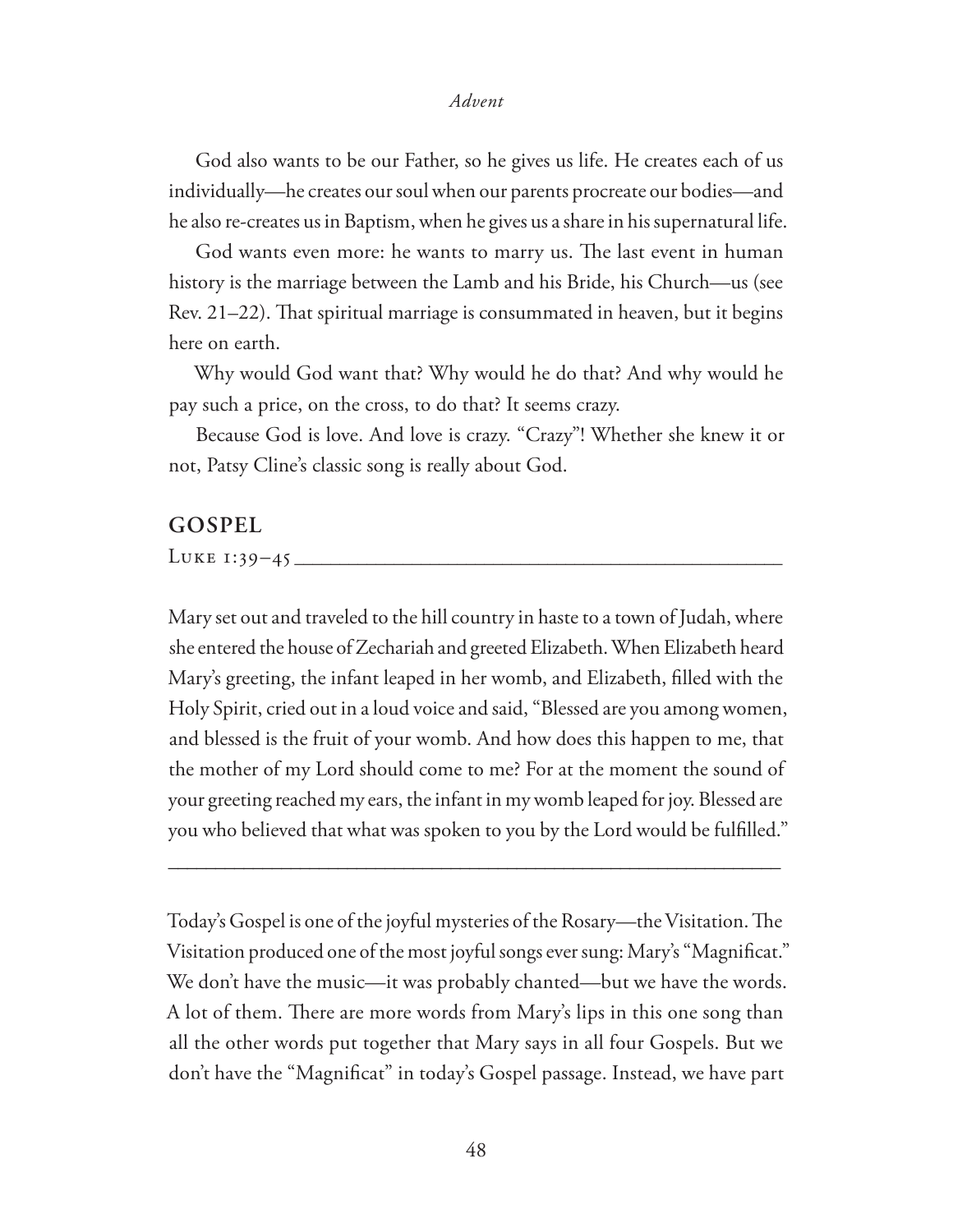#### *Fourth Sunday of Advent*

of the most often-repeated prayer in the world—the "Hail Mary." The Hail Mary begins with the angel's salutation to Mary at the Annunciation: "Hail, full of grace, the Lord is with you," and then adds Elizabeth's words: "Blessed are you among women and blessed is the fruit of your womb." Protestants shouldn't be suspicious of this prayer: these words are straight from the Bible. How can it be wrong to repeat what the Bible says God's angel said and what Elizabeth said?

Here's a quiz question for you: Who was Jesus' youngest disciple? The answer is John the Baptist, who recognized the Lord from the womb, before either he or Jesus was even born.

Here's another Bible quiz question for you: Who was the first person to confess the first Christian creed? Here's the answer. The first Christian creed, repeated in two passages in St. Paul's letters, is the three-word formula "Jesus is Lord" (Rom. 10:9; 1 Cor. 12:3). Christians never called Caesar, or any other human being, "Lord." The term "Lord" (*kyrios* in Greek) is reserved for God alone. This is the first creed because this is the first and most distinctive article of faith for a Christian: that Jesus is the Lord, Jesus is divine, Jesus is God incarnate. Now who is the first to confess him as Lord? And the answer is: Elizabeth. She said to Mary, who brought the unborn Jesus to Elizabeth, "How does this happen to me, that the mother of my Lord should come to me?" Elizabeth is the first to call Jesus "my Lord." If a Christian is one who confesses that "Jesus is Lord," that makes Elizabeth the first Christian. Her saying is also the biblical basis for calling Mary "the Mother of God." For that is exactly what Elizabeth said she was.

Here's another Bible quiz question: How did Elizabeth know that Mary's baby was the Lord, that he was divine? How could God be a baby in a woman's womb? How could a baby in a woman's womb be God? That's a stretch that is almost impossible to make, especially for a Jew, who knows better than any of the polytheistic pagans who made up the rest of the world how unique and transcendent and perfect this one and only God is. How come Elizabeth was the first Christian theologian? How did she figure out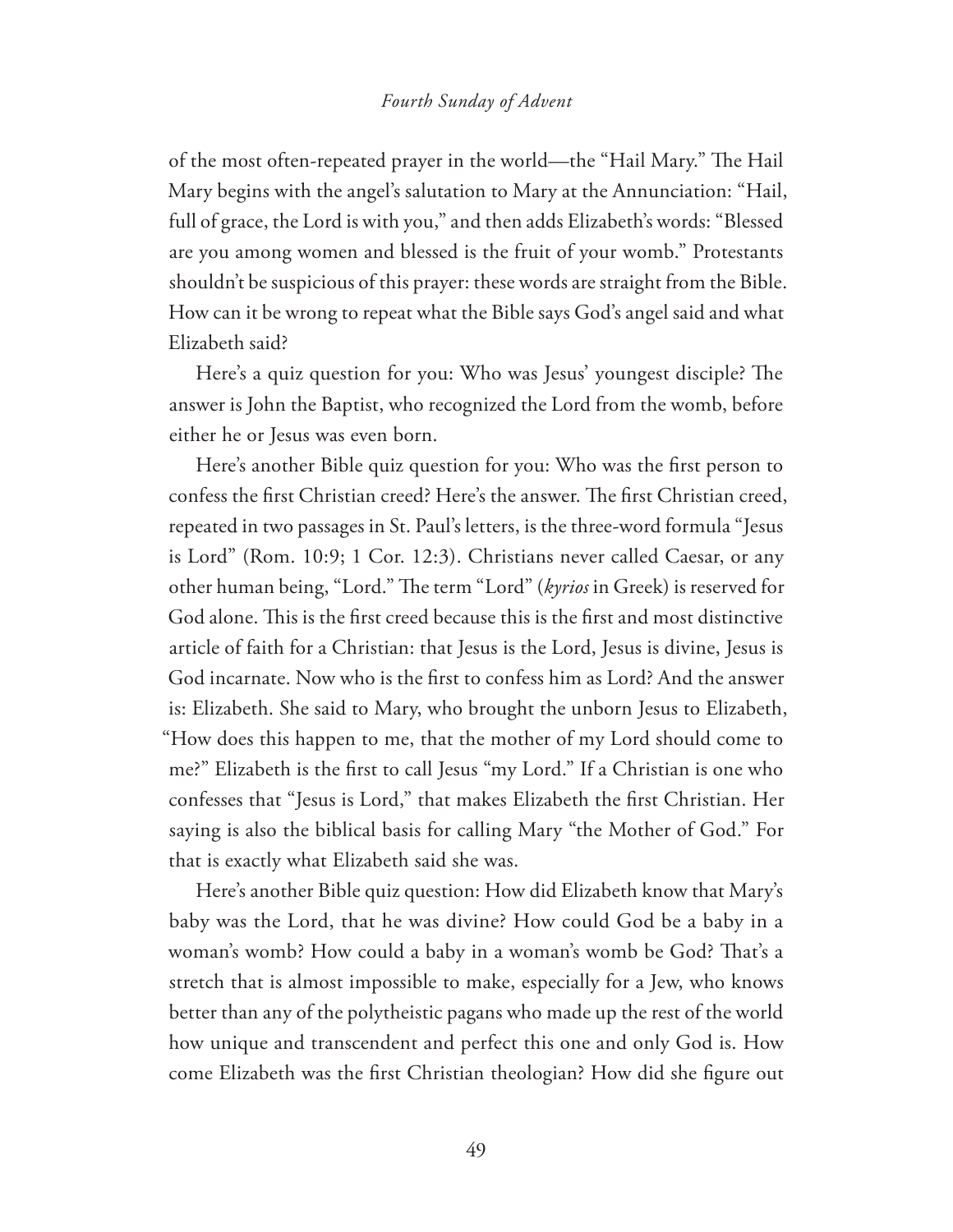the theology of the Incarnation? The text gives you the answer: She didn't figure it out. She was told. By whom? By God. Elizabeth was "filled with the Holy Spirit."

Here's another question: Why did Elizabeth say "Blessed are you among women"? Mary was the most blessed merely human being who ever lived, whether male or female; she was the only one whom God blessed by miraculously having her be conceived in her mother Anna's womb without original sin. That's the meaning of the Immaculate Conception. But Elizabeth could have said, "Blessed are you among all the human beings of either sex who have ever lived." Why confine the class to women? And the answer is obvious: she is blessed as a woman—her womanhood is blessed—because she is the Mother of God. No male is the father of God, but this female is the Mother of God! Men can do many of the things women can do and women can do many of the things men can do, but the one thing no man can ever do is to be a mother. Only a woman can be a mother. That is already a high privilege that all women have over all men. And now God has added another privilege to Mary: added to human motherhood is divine motherhood. Among this privileged class of human beings, Mary is the most privileged. \$is is the most radical feminism ever imagined, the highest exaltation of womanhood in the history of human thought.

One more question: How did John the Baptist recognize Jesus from inside Elizabeth's womb even before either he or Jesus was born? Is that possible? Well, it's possible for an unborn baby to recognize sounds and to respond to them, especially to classical music. There's some scientific evidence that babies who are used to hearing classical music before they're born are calmer and happier than babies who aren't. So if a baby can recognize and respond to Mozart, all the more should he be able to recognize and respond to the one who invented and inspired Mozart, to the Word of God, to Jesus, to God incarnate.

Our science is teaching us that there's much more going on everywhere in the universe than we thought before; that, as Hamlet put it to Horatio, "there